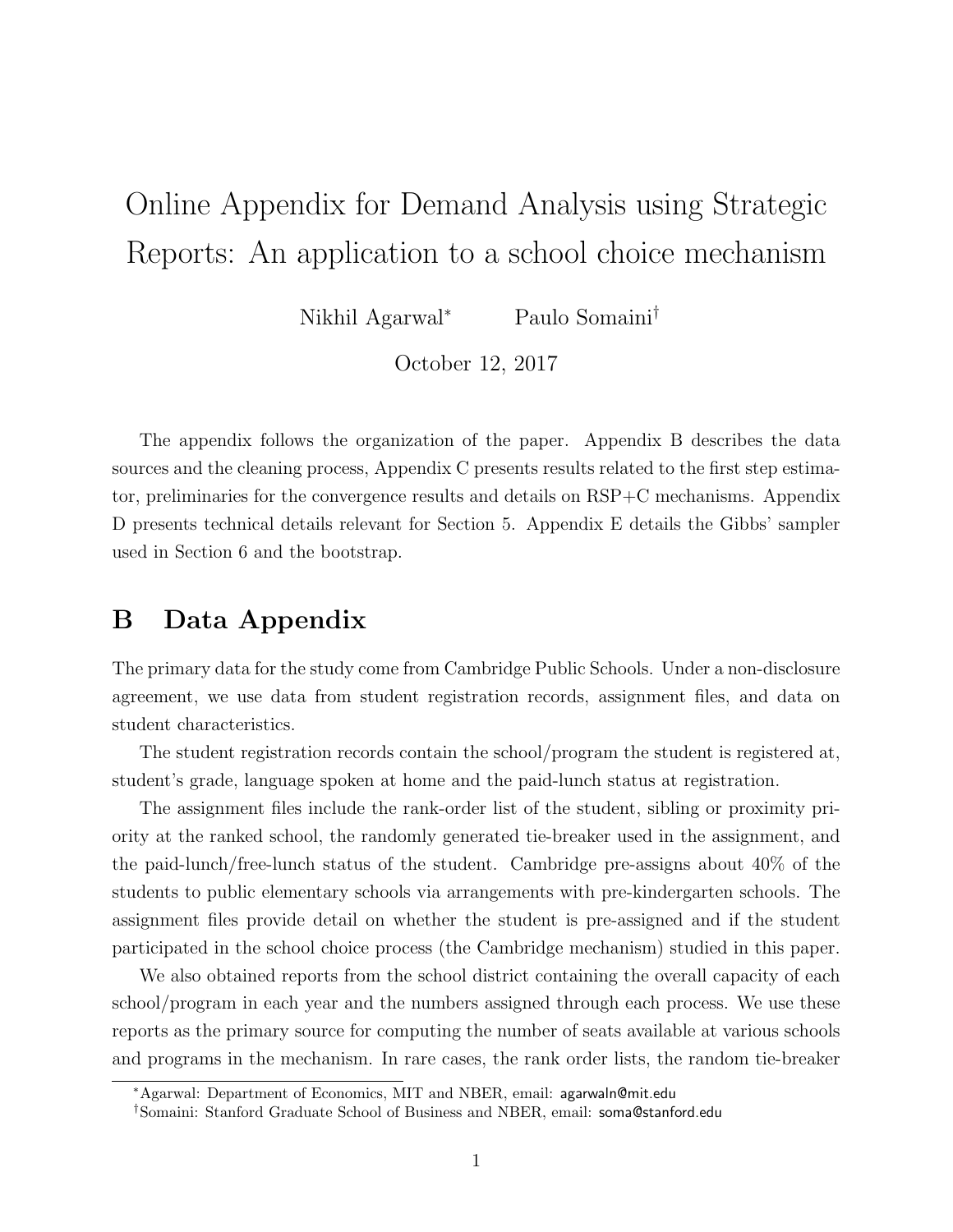and the priority codes indicated an inconsistency in the capacity data. We used the knowledge of the mechanism to adjust these capacities and were able to compute the correct assignment for almost all students with these modified capacities.

The student characteristics file duplicates several of the variables in the registration and school choice ranking and assignment file. Importantly, it also includes the home address of the student. The Network Analyst Toolbox in ArcGIS and information in ESRI's Datamaps 10.1 on the US road network was used to compute the distance by road between the student's home and the school address based on brochures from the relevant years. This computation ignores one-way restrictions because Cambridge uses walking distance to compute proximity priority.

These files were merged using a unique student identifier.<sup>1</sup> Schools and programs are also uniquely identified in the dataset.

# C Theory: Mechanisms, Convergence and Equilibrium

This section presents results related to the large sample properties of our estimator for  $L_{R,t}$  in the class of Report-Specific Priority and Cutoff (RSP+C) Mechanisms. Section C.1 presents examples of RSP+C mechanisms. Section C.2 provides preliminaries for Theorem A.3, which shows consistency and asymptotic normality of our estimator. The result requires that the limit economy has a unique market clearing cutoff. Section C.3 derives conditions under which a market-clearing cutoff exists in an economy and shows that the limit economy (generically) has a unique market-clearing cutoff. Section C.4 shows that equilibrium strategies in a large market approximate equilibria in the limit game.

# C.1 Report-Specific Priority and Cutoff Mechanisms

This section formally shows that several school choice mechanisms belong to the class of Report-Specific Priorities  $+$  Cutoff (RSP $+C$ ) mechanisms. For simplicity, we assume that each school has only one program and that there are no priorities. These examples can be easily modified to accomodate these details.

In the interest of completeness, we start by formally defining the two most commonly used mechanisms, the Student Proposing Deferred Acceptance mechanism, and the Immediate Acceptance mechanism (also known as the Boston mechanism).

The  ${\bf Student \: Proposing \: Deferred \: Acceptance \: mechanism: \: For \: reports \: } R_1, \ldots, R_N$ and priorities  $t_1, \ldots, t_N$ ,

<sup>1</sup>We are grateful to Parag Pathak for sharing the dataset for this project.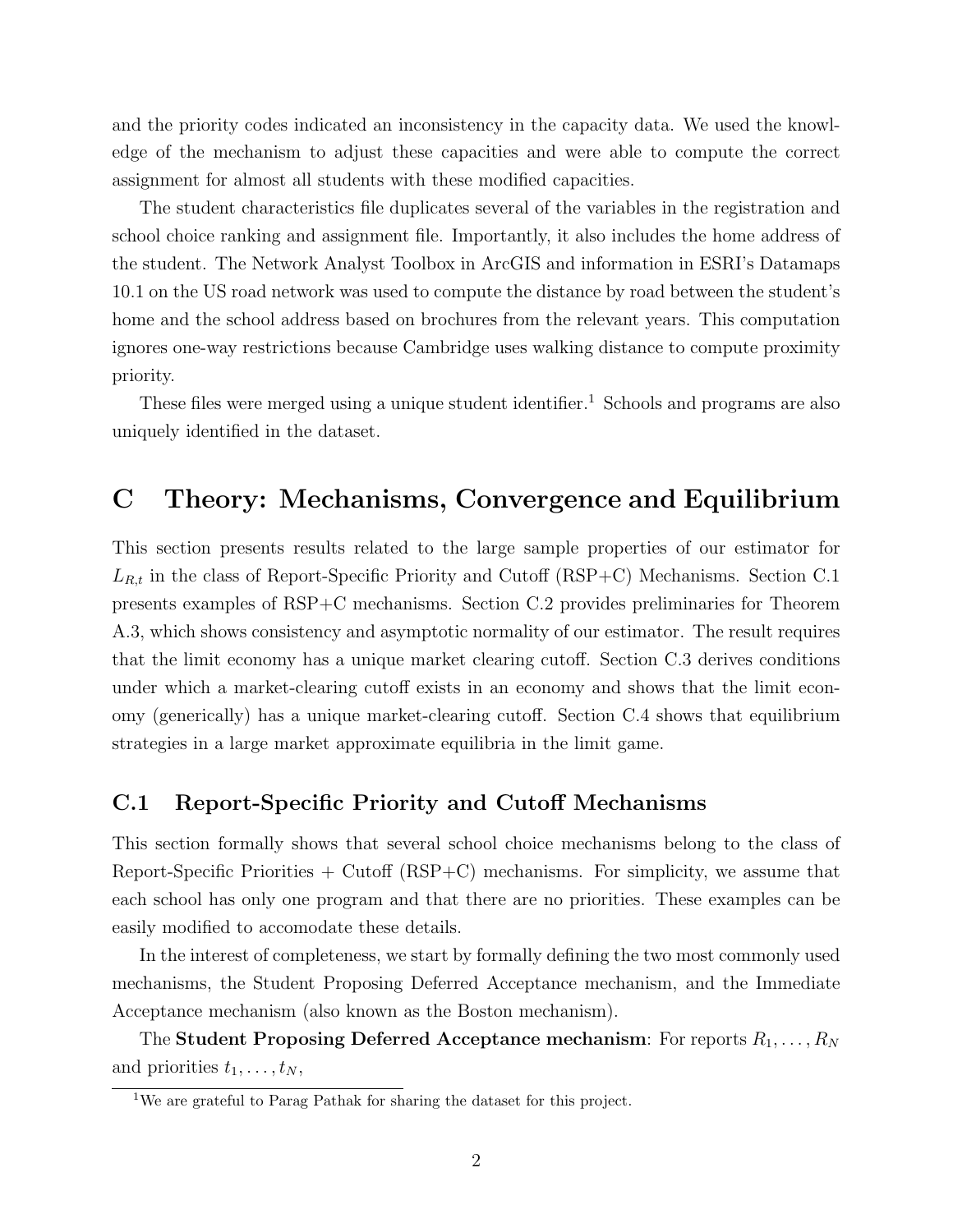- **Step 1:** Students apply to their first ranked choice and their applications are *tentatively* held in order of priority and a tie-breaker until the capacity has been reached. Schools reject the remaining students.
- **Step** k: Students that are rejected in the previous round apply to their highest ranked choice that has not rejected them. Schools pool new applications with those held from previous steps and tentatively hold applications in order of priority and a tie-breaker until the school's capacity has been reached. The remaining students are rejected. The algorithm continues if any rejected student has not been considered at all of her listed schools. Otherwise, each student is assigned to the school that currently holds her application.

This mechanism is strategy-proof for the students if the students can rank all J schools (Dubins and Freedman, 1981; Roth, 1982), but provides strategic incentives for students if students are constrained to list  $K < J$  schools (see Abdulkadiroglu et al., 2009; Haeringer and Klijn, 2009, for details).

The **Immediate Acceptance mechanism**: For reports  $R_1, \ldots, R_N$  and priorities  $t_1, \ldots, t_N$ ,

- **Step 1:** Assign students to their first choice in order of priority and a random tie-breaker until the capacity has been reached. Reject the remaining students.
- **Step** k: Assign students that are rejected in the previous round to their  $k$ -th choice in order of priority and a random tie-breaker until the capacity has been reached. Schools reject the remaining students. Continue if any rejected student has not been considered at all their listed schools.

This mechanism is a canonical example for one that provides strategic incentives to students (Abdulkadiroglu et al., 2006). Our next result shows that all mechanisms in table I except the TTC is report-specific priority  $+$  cutoffs mechanisms.

Proposition C.1. The Deferred Acceptance mechanism, the Immediate Acceptance mechanism, Serial Dictatorship, First Preferences First, Chinese Parallel Mechanism, the Pan London Admissions scheme and the New Haven Mechanism with tie-breakers are RSP+C mechanisms.

Proof. We assume that there are no priority types for simplicity, though the proof can be easily rewritten to incorporate finitely many priority types as done for the Cambridge Controlled Choice Plan.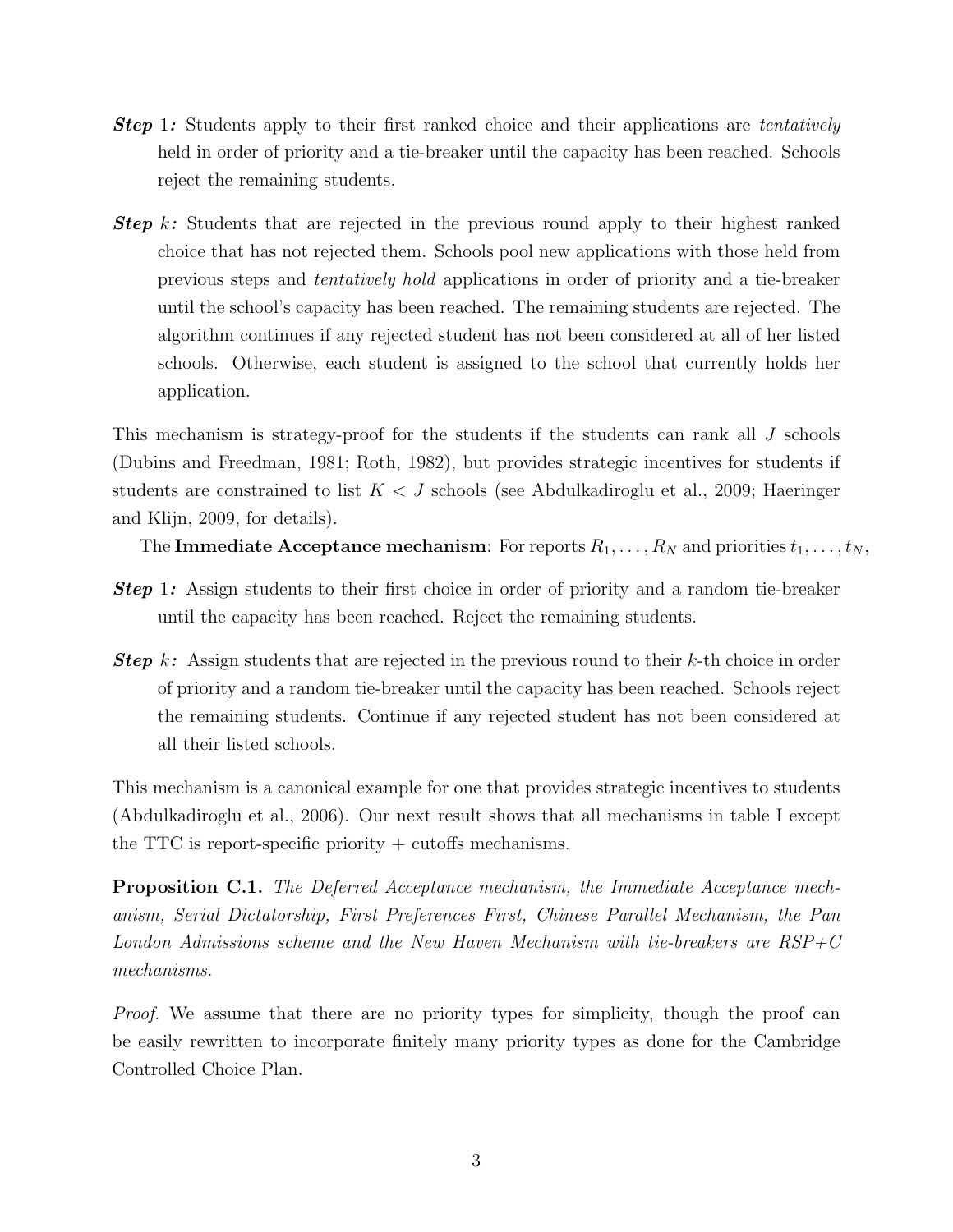#### Deferred Acceptance:

We show that Deferred Acceptance is equivalent to a report-specific priority  $+$  cutoff mechanisms with

$$
e_j = f_j(R_i, \nu_i) = \nu_{ij}.
$$

Let  $\underline{\nu}_j$  be supremum of the priority scores of the rejected students in school j. We claim that  $p^{n} = \underline{\nu}$  are the cutoffs with the desired properties (if a school does not reject any students, set  $p_j^n = 0$ ).

Let  $\underline{\nu}_{j}^{r}$  be the supremum the priority scores of students that were rejected in round r. Set  $\underline{\nu}_j^r = 0$  if no students are rejected. Observe that for each school,  $\underline{\nu}_j^r \le \underline{\nu}_j^{r+1}$  $j^{r+1}$ . If the algorithm terminates in round k, then  $\underline{\nu}_j^k = \underline{\nu}_j$ . Note that the algorithm terminates in finitely many rounds for every *n* because there are finitely many students and schools and no student applies to the same school twice.

Assume that student i is assigned to school j' and consider any school j with  $jR_jj'$ . Let r be round in which student i was rejected by j. By definition, it must be that  $\nu_{ij} < \underline{\nu}_j^r$ . Therefore,  $\nu_{ij} < \underline{\nu}_j$  and we have that each student is assigned to  $D^{(R_i,\nu_i)}(p^n)$ .

Finally, the aggregate demand cannot exceed  $q_j$  by construction of  $p^n$ .

## Immediate Acceptance mechanism:

We show that the Immediate Acceptance mechanism is report-specific priority + cutoff mechanisms for

$$
e_{ij} = f_j(R_i, \nu_i) = \frac{\nu_{ij} + J - 1 - \# \{k : kR_i j\}}{J}
$$

by constructing market cutoffs  $p^n$  for each profile  $((R_1,\nu_1),\ldots,(R_N,\nu_N))$  such that (i) the assignment of each agent is given by  $D^{(R_i,\nu_i)}(p^n)$  and (ii)  $p^n$  clears the market.

Note that if a school rejects a student in round  $k$ , then it rejects students in all further rounds since it is full at the end of round k. Let  $k_j$  denote the pivotal round for school j, and let  $\underline{\nu}_j$  be supremum of the random priorities of the rejected students in round  $k_j$ . We claim that  $p_j^n = 1$  $k_j - \underline{\nu}_j$  $\int$ are the cutoffs with the desired properties (if a school does not reject any students, set  $k_j = J$  and  $p_j = 0$ .

We first show that the assignment of each student in the Immediate Acceptance mechanism is given by  $D^{(R_i,\nu_i)}(p^n)$ . Assume that student i is assigned to school j' and consider any school j with  $jR_i j'$ . Since  $jR_i j'$ , it must be that the student was rejected at j, and could not have applied to j before round  $k_j$ . If student applied to j after round  $k_j$ , then  $\nu_{ij} - \# \{k : kR_{ij}\} < \underline{\nu}_j - k_j \text{ since } |\nu_{ij} - \underline{\nu}_j| \leq 1.$  If  $\# \{k : kR_{ij}\} = k_j$ , then  $\nu_{ij} < \underline{\nu}_j$ . In either case,  $f_j(R_i, \nu_i) < p_j$ . Therefore, the student is assigned to  $D^{(R_i, \nu_i)}(p^n)$ .

Next, we show that  $p^n$  clears the market for economy  $((R_1, \nu_1), \ldots, (R_N, \nu_N))$ . As noted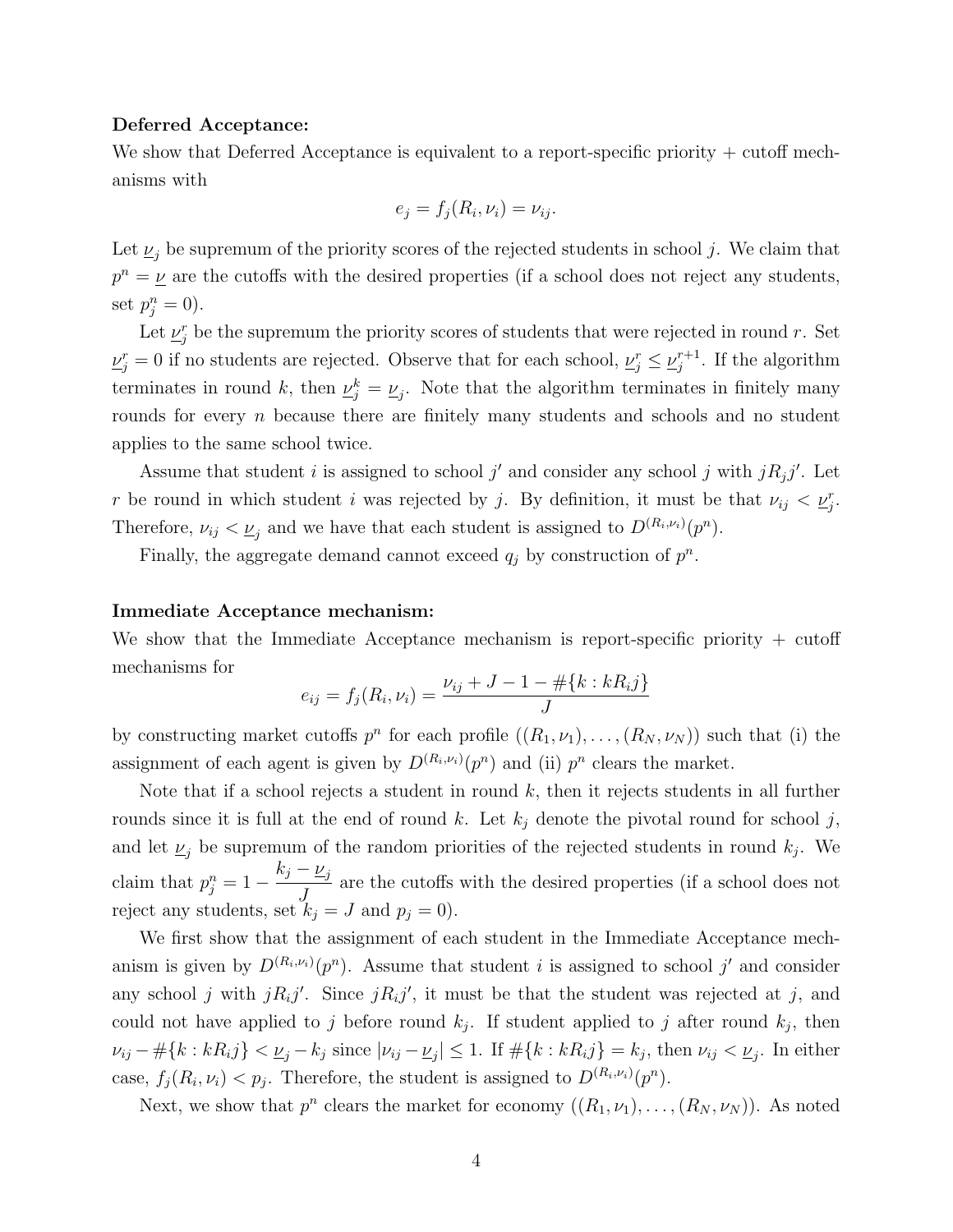earlier, each agent is assigned to  $D^{(R_i,\nu_i)}(p^n)$ . By construction of  $p^n$ , the aggregate demand must be less than  $q_j$ , and  $p_j^n = 0$  if aggregate demand is strictly less than  $q_j$ .

### Serial Dictatorship:

The Serial Dictatorship mechanism orders the students according to a single priority and then assigns the top student to her top ranked choice. The k-th student is then assigned to her top ranked choice that has remaining seats. It is straightforward to show that this mechanism is equivalent to a Deferred Acceptance mechanism in which all students have identical tie-breakers at all schools. Hence, it is a report-specific priority + cutoff mechanism.

#### First Preferences First:

The First Preferences First mechanism assigns students to their top ranked choice if seats are available, with tie-breaking according to priorities and a random number. Rejected students are then processed for the remaining seats according to the Deferred Acceptance mechanism. Arguments identical to the ones above show that the First Priority First mechanism is a report-specific priority + cutoff mechanism for

$$
e_{ij} = f_j(R_i, \nu_i) = \frac{\nu_{ij} + 1\{jR_i j' \ \forall j' \neq j\}}{2}.
$$

### Chinese Parallel (Chen and Kesten, 2013):

The chinese parallel mechanism operates in t rounds, each with  $t_c$ -subchoices. In each round, rejected students applies to the next  $t_c$  highest choices that have not yet rejected her. Within each round, the algorithm implements a deferred acceptance procedure in which applications are held tentatively until no new proposals are made. Assignments are finalized after all  $t_c$  choices have been considered. It is straightforward to show that the Chinese Parallel mechanism is a report-specific priority  $+$  cutoff mechanism for

$$
f_j(R_i, \nu_i) = \frac{\nu_{ij} - \left\lfloor \frac{\# \{k : kR_i j\}}{t_c} \right\rfloor}{\left\lfloor \frac{J}{t_c} \right\rfloor} + \frac{\left\lfloor \frac{J-1}{t_c} \right\rfloor}{\left\lfloor \frac{J}{t_c} \right\rfloor}.
$$

#### Pan London Admissions (Pennell et al., 2006):

The Pan London Admissions system uses the Student Proposing Deferred Acceptance mechanism, except that a subset of schools upgrade the priority of students that rank the school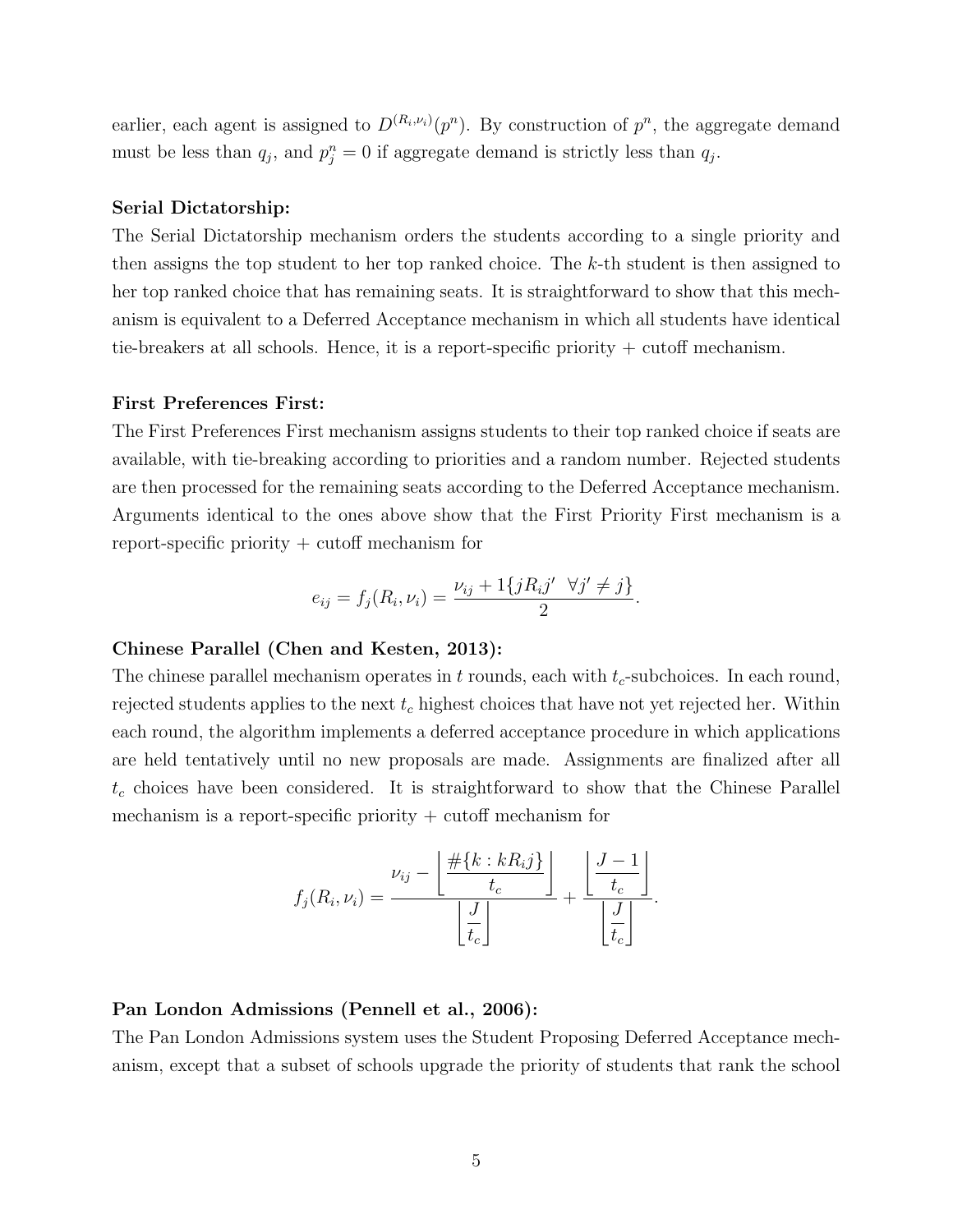highly. Suppose school j upgrades students that rank it first. For such schools, we set

$$
f_j(R_i, \nu_i) = \frac{\nu_{ij} + 1\{jR_ij' \ \forall j' \neq j\}}{2},
$$

and  $f_j(R_i, \nu_i) = \nu$  otherwise. With this modification, the Pan London Admissions scheme is a report-specific priority  $+$  cutoff mechanism.

We use  $e_{ij} = f_j(R_i, \nu_i) = \nu_{ij}$  for schools that do not modify the priority and  $e_{ij}$  $f_j(R_i, \nu_i) = \frac{\nu_{ij} - \# \{k : kR_i j\}}{J}$  $+$  $J-1$ J for school that use the Immediate Acceptance rule.

## New Haven Mechanism:

See Kapor et al. (2017) for description and proof.

 $\Box$ 

.

# C.2 Preliminaries for the proof of Theorem A.3

**Lemma C.1.** Suppose that the tie-breaker  $\nu$  is non-degenerate. Then, (i) for each  $j \in \mathcal{J}$ ,  $\sup_p |D_j(p|\eta) - D_j(p|\eta^n)|$  and  $\sup_p |D_j(p|\eta) - D_j(p|\eta^{n-1}_b)$  $\binom{n-1}{b}$  converge in probability to 0. (*ii*) for any  $p^*$ , we have that

$$
\sqrt{n}\left(\frac{1}{B}\sum_{b} D(p^*|\eta_b^{n-1}) - D(p^*|\eta)\right) \stackrel{d}{\to} \mathcal{N}(0,\Omega)
$$

where

$$
\Omega = \left(1 + \frac{1}{B}\right) V \left( \int D^{(R, t, \nu)}(p^*) \mathrm{d}\gamma_{\nu} \right) + \frac{E \left[ V \left( D^{(R, t, \nu)}(p^*) \middle| R, t \right) \right]}{B}
$$

(iii) For any  $p^*$  and any sequence of  $\delta_n$  decreasing to 0,

$$
\sup_{\|p-p^*\| \le \delta_n} \sqrt{n} \|D(p|\eta^n) - D(p|\eta) + D(p^*|\eta) - D(p^*|\eta^n) \| = o_p(1).
$$

Likewise,

$$
\sup_{\|p-p^*\| \le \delta_n} \sqrt{n} \|D(p|\eta_b^{n-1}) - D(p|\eta^n) + D(p^*|\eta^n) - D(p^*|\eta_b^{n-1})\| = o_p(1).
$$

*Proof.* Part (i): Let  $v_{pj}$  be the set of tuples of priority types, random tie-breakers and rank order lists,  $(R_i, t_i, \nu_i)$ , that are assigned to programs j under cutoffs p. This set can be written as:

$$
v_{pj} = \{ (R_i, t_i, \nu_i) : f_j(R_i, t_i, \nu_{ij}) \ge p_j, \ jR_i 0; \forall j' R_i j, f_{j'}(R_i, t_i, \nu_{ij'}) < p_{j'} \}.
$$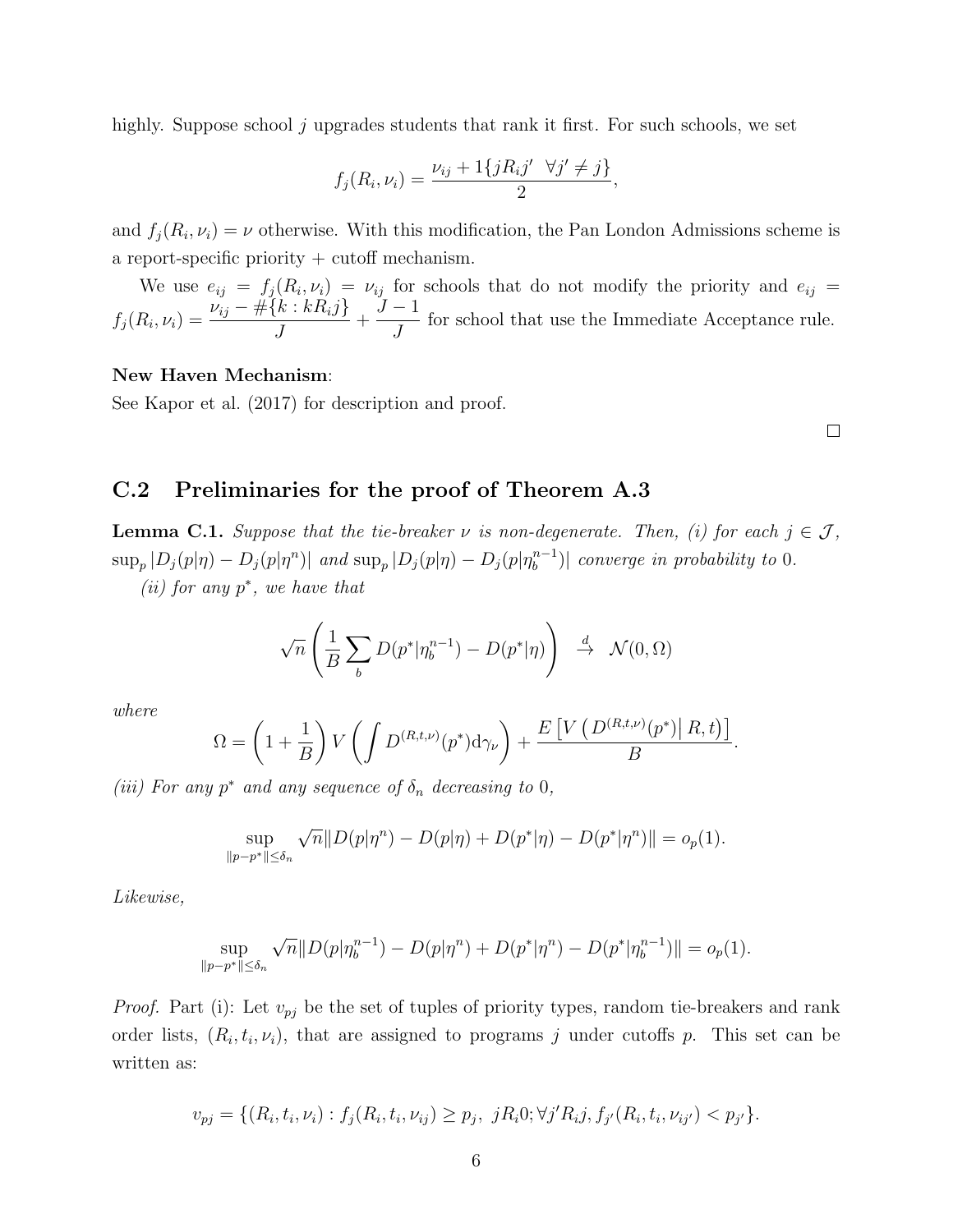Let  $\mathcal{V} = \{v_{pj} : p, j\}$  be the class of sets  $v_{pj}$  indexed by p and j.

Since f in increasing in the last argument, for each  $j, R_i, t_i$ , the class of sets  $\{\{\nu_i :$  $f_j(R_i,t_i,\nu_{ij}) \geq p_j$  :  $p_j$  is a Vapnik-Chervonenkis (VC) class. Hence, the class  $\mathcal{B} = \{\{\nu_i :$  $f_j(R_i, t_i, \nu_{ij}) \geq p_j$  :  $p_j, j, R, t$  is a VC class because  $(j, R, t)$  belong to a finite set. Hence,  $V$  is a VC-class since it is a subset of finite unions and intersections of sets in  $\beta$  and their complements. Therefore,  $V$  is a uniform Glivenko-Cantelli class. Part (i) follows from the Glivenko-Cantelli Theorem.

Part (ii): We first re-write

$$
\frac{1}{B} \sum_{b} D(p^* | \eta_b^{n-1}) - D(p^* | \eta)
$$
\n
$$
= \frac{1}{B} \sum_{b=1}^{B} \frac{1}{n} \sum_{i_b} D^{(R_{i_b}, t_{i_b}, \nu_{i_b})}(p^*) - D(p^* | \eta)
$$
\n
$$
= \frac{1}{B} \sum_{b=1}^{B} \frac{1}{n} \sum_{i_b} D^{(R_{i_b}, t_{i_b}, \nu_{i_b})}(p^*) - \frac{1}{n} \sum_{i=1}^{n} \int D^{(R_{i}, t_{i}, \nu)}(p^*) d\gamma_{\nu}
$$
\n
$$
+ \frac{1}{n} \sum_{i=1}^{n} \int D^{(R_{i}, t_{i}, \nu)}(p^*) d\gamma_{\nu} - D(p^* | \eta).
$$

We now derive the distribution of

$$
\mathbb{G}_{n,b} = \sqrt{n} \left( \frac{1}{n} \sum_{i_b} D^{(R_{i_b}, t_{i_b}, \nu_{i_b})}(p^*) - \frac{1}{n} \sum_{i=1}^n \int D^{(R_i, t_i, \nu)}(p^*) \mathrm{d}\gamma_{\nu} \right)
$$

conditional on the sample  $(R_1, t_1), \ldots, (R_n, t_n)$ , and fixed b. To do this, we adapt the proof for the bootstrap distribution of the sample mean (Theorem 23.4, van der Vaart, 2000).

Note that

$$
E\left[D^{(R_{i_b},t_{i_b},\nu_{i_b})}(p^*)\middle(R_1,t_1),\ldots,(R_n,t_n)\right] = E\left[E\left[D^{(R_{i_b},t_{i_b},\nu)}(p^*)\middle|R_{i_b},t_{i_b}\right]\middle|(R_1,t_1),\ldots,(R_n,t_n)\right]
$$
  

$$
= \frac{1}{n}\sum_{i=1}^n E[D^{(R_i,t_i,\nu)}(p^*)\middle|R_i,t_i]\right]
$$
  

$$
= \frac{1}{n}\sum_{i=1}^n \int D^{(R_i,t_i,\nu)}(p^*)d\gamma_{\nu}.
$$

By the law of total variance, the conditional variance of  $D^{(R_{i_b},t_{i_b},\nu_{i_b})}(p^*)$  given  $(R_1,t_1),\ldots,(R_n,t_n)$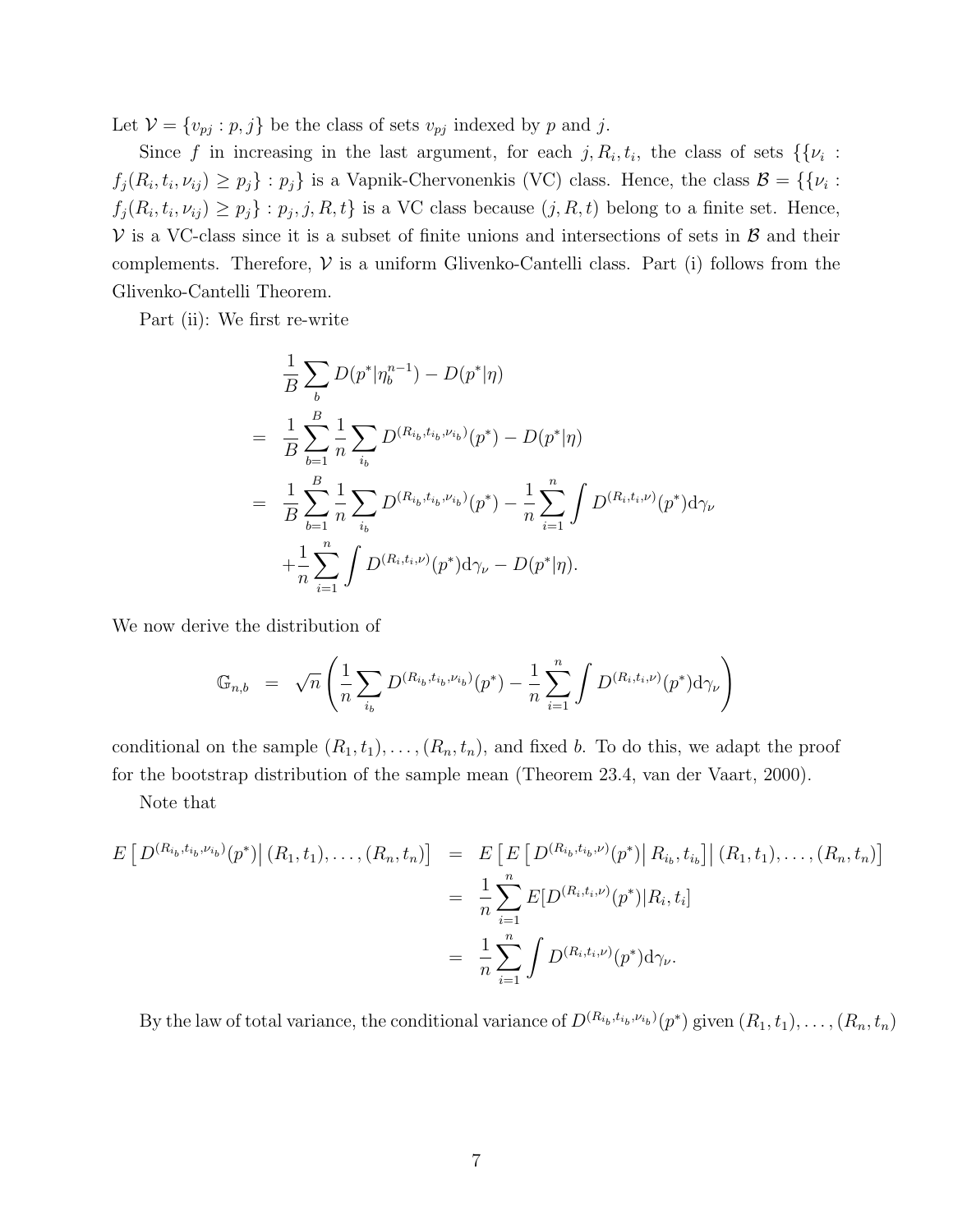$$
E\left[V\left(D^{(R_{i_b},t_{i_b},\nu_{i_b})}(p^*)\bigg|R_{i_b},t_{i_b}\right)\bigg|\ (R_1,t_1),\ldots,(R_n,t_n)\right] +V\left[E\left(D^{(R_{i_b},t_{i_b},\nu_{i_b})}(p^*)\bigg|R_{i_b},t_{i_b}\right)\bigg|\ (R_1,t_1),\ldots,(R_n,t_n)\right] = \frac{1}{n}\sum_{i=1}^n V\left(D^{(R_i,t_i,\nu_i)}(p^*)\bigg|R_i,t_i\right)+V\left(\int D^{(R_i,t_i,\nu)}(p^*)d\gamma_{\nu}\bigg|\ (R_1,t_1),\ldots,(R_n,t_n)\right),
$$

where  $V\left(\int D^{(R_i,t_i,\nu)}(p^*)d\gamma_{\nu}\right|(R_1,t_1),\ldots,(R_n,t_n)\right)$  is the sample variance of  $\int D^{(R_i,t_i,\nu)}(p^*)d\gamma_{\nu}$ . Since  $D$  is uniformly bounded, the variance above is bounded. By the strong law of large numbers, the conditional variance of  $D^{(R_{i_b},t_{i_b},\nu_{i_b})}(p^*)$  converges to

$$
\tilde{\Omega} = E\left[V\left(D^{(R_i,t_i,\nu_i)}(p^*)\right)\right] + V\left(\int D^{(R_i,t_i,\nu)}(p^*)\mathrm{d}\gamma_{\nu}\right)
$$

almost surely for sequences  $(R_1, t_1), (R_2, t_2), \ldots$ 

Note that since  $D^{(R_{i_b}, t_{i_b}, \nu_{i_b})}$  is uniformly bounded, we have that for every  $\varepsilon > 0$ ,

$$
E\left[\|D^{(R_{i_b}, t_{i_b}, \nu_{i_b})}\|^2 1\{\|D^{(R_{i_b}, t_{i_b}, \nu_{i_b})}\| > \varepsilon \sqrt{n}\}\right] \to 0.
$$

Therefore, by the Lindeberg-Feller central limit theorem (Theorem 2.27, van der Vaart, 2000), conditionally on  $(R_1, t_1), \ldots, (R_n, t_n)$ , for almost every sequence  $(R_1, t_1), (R_2, t_2), \ldots$ ,  $\mathbb{G}_{n,b} \stackrel{d}{\rightarrow} \mathcal{N}(0,\tilde{\Omega})$ . An identical argument shows that  $\frac{1}{B}$ B  $\sum_b \mathbb{G}_{n,b} \stackrel{d}{\to} N$  $\sqrt{ }$ 0, 1 B  $\tilde{\Omega}$ conditionally on  $(R_1, t_1), \ldots, (R_n, t_n)$ , for almost every sequence  $(R_1, t_1), (R_2, t_2), \ldots$ , since  $i_b$  is independent of  $i_{b'}$  conditional on  $(R_1, t_1), \ldots, (R_n, t_n)$  for all  $b \neq b'$ . Therefore, we have that conditionally on  $(R_1, t_1), \ldots, (R_n, t_n)$ , for almost every sequence  $(R_1, t_1), (R_2, t_2), \ldots$ ,

$$
\sqrt{n}\left(\frac{1}{B}\sum_{b=1}^{B}D(p^*|\eta_b^{n-1})-\frac{1}{n}\sum_{i=1}^{n}\int D^{(R_i,t_i,\nu)}(p^*)d\gamma_{\nu}\right)\stackrel{d}{\to}N\left(0,\frac{1}{B}\tilde{\Omega}\right).
$$

Now consider the stacked random vector

$$
\sqrt{n}\left(\frac{\frac{1}{B}\sum_{b=1}^{B}D(p^*|\eta_b^{n-1}) - \frac{1}{n}\sum_{i=1}^{n}\int D^{(R_i,t_i,\nu)}(p^*)d\gamma_{\nu}}{\frac{1}{n}\sum_{i=1}^{n}\int D^{(R_i,t_i,\nu)}(p^*)d\gamma_{\nu} - D(p^*|\eta)}\right).
$$
(C.1)

Conditional on  $(R_1, t_1), \ldots, (R_n, t_n)$ , the second element is deterministic and the first element converges in distribution to  $Z_1 \sim N$  $\sqrt{ }$ 0, 1 B  $\tilde{\Omega}$ for almost every sequence  $(R_1, t_1), (R_2, t_2), \ldots$ 

$$
f_{\rm{max}}
$$

is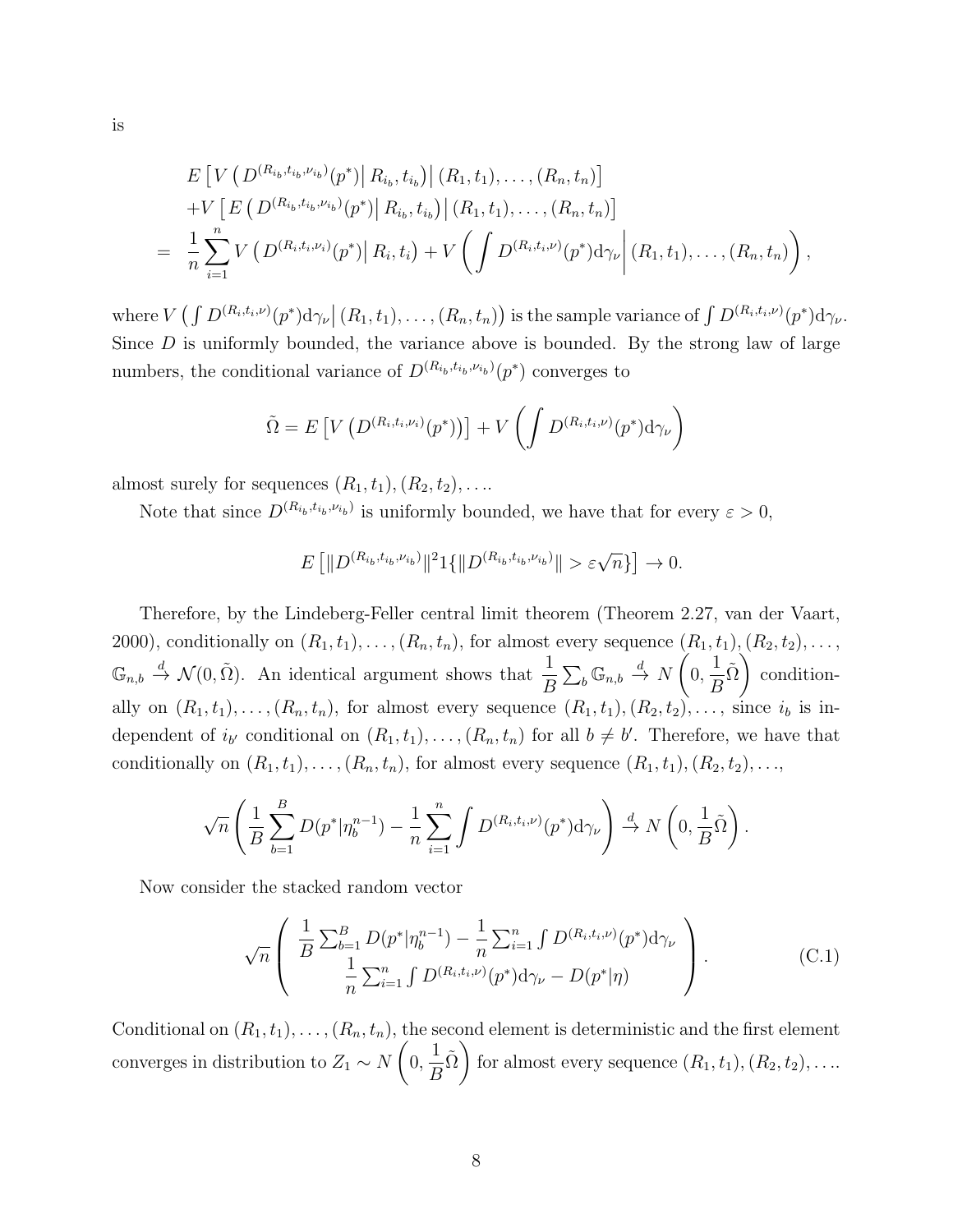By the central limit theorem, the second element converges in distribution to

$$
Z_2 \sim N\left(0, V\left(\int D^{(R_i, t_i, \nu)}(p^*) \mathrm{d}\gamma_{\nu}\right)\right).
$$

Since  $Z_1$  is (almost surely) independent of  $(R_1, t_1), \ldots, (R_n, t_n)$ , we have that the stacked random vector in expression (C.1) converges in distribution to  $(Z_1, Z_2)$  where  $Z_1$  and  $Z_2$  are independent. Hence,

$$
\sqrt{n}\left(\frac{1}{B}\sum_{b=1}^{B}D(p^*|\eta_b^{n-1})-D(p^*|\eta)\right)\stackrel{d}{\to}\mathcal{N}(0,\Omega).
$$

Part (iii): Note that

$$
\sqrt{n}||D(p|\eta^{n}) - D(p|\eta) + D(p^{*}|\eta) - D(p^{*}|\eta^{n})||
$$
  
\n
$$
\leq J|\sqrt{n} (\eta^{n}(v_{p\wedge p^{*}, p\vee p^{*}}) - \eta(v_{p\wedge p^{*}, p\vee p^{*}}))|,
$$

where  $v_{p,p'} = \{ \nu : p \le f(R,T,\nu) \le p' \}.$  We now bound the variance of the right-hand side. For any  $p, p'$  with  $p \leq p'$ ,

$$
V(\eta^{n}(v_{p,p'}) - \eta(v_{p,p'})) = V\left(\frac{1}{n}\sum_{i} 1\{f(R_{i}, T_{i}, \nu_{i}) \in v_{p,p'}\} - \eta(v_{p,p'})\right)
$$
  
= 
$$
\frac{1}{n}\eta(v_{p,p'})(1 - \eta(v_{p,p'})).
$$

Therefore,  $V(J|)$ √  $\overline{n}(\eta^{n}(v_{p\wedge p^*,p\vee p^*}) - \eta(v_{p\wedge p^*,p\vee p^*}))$ ) is at most  $J\eta(v_{p\wedge p^*,p\vee p^*})$ . By Chebychev's inequality, for any  $\varepsilon > 0$ ,

$$
\mathbb{P}\left(J|\sqrt{n}\left(\eta^n(v_{p\wedge p^*, p\vee p^*}) - \eta(v_{p\wedge p^*, p\vee p^*})\right)\right| > \varepsilon\right) \leq \frac{J^2\eta(v_{p\wedge p^*, p\vee p^*})^2}{\varepsilon^2}.
$$

Since  $\eta(v_{p \wedge p^*, p \vee p^*}) \leq \kappa ||p \wedge p^* - p \vee p^*||_{\infty}$ , we therefore have that for any  $\varepsilon > 0$ ,

$$
\mathbb{P}\left(\sup_{\|p-p^*\|\leq\delta_n}\sqrt{n}\|D(p|\eta^n)-D(p|\eta)+D(p^*|\eta)-D(p^*|\eta^n)\|>\varepsilon\right)\leq\frac{\kappa^2\delta_n^2J^2}{\varepsilon^2}.
$$

Hence, for any sequence of  $\delta_n$  decreasing to zero, we have that

$$
\sup_{\|p-p^*\| \le \delta_n} \sqrt{n} \|D(p|\eta^n) - D(p|\eta) + D(p^*|\eta) - D(p^*|\eta) \| = o_p(1).
$$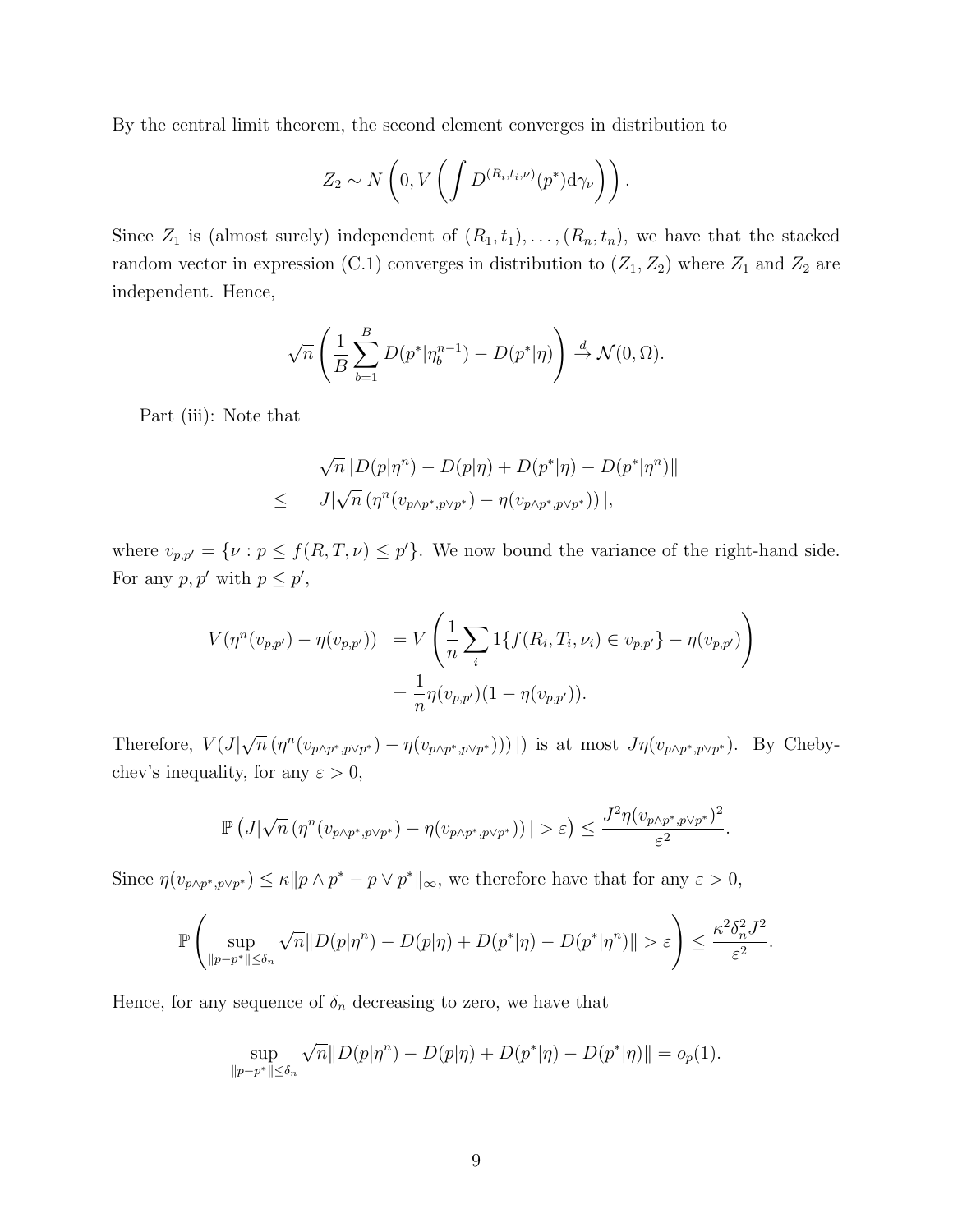By a similar argument, we have that

$$
\mathbb{P}\left(\sup_{\|p-p*\|<\delta_n} \sqrt{n} \|D(p|\eta_b^{n-1}) - D(p|\eta^n) + D(p^*|\eta^n) - D(p^*|\eta_b^{n-1})\| > \varepsilon\right) < \frac{J^2 V(\eta_b^{n-1}(v_{p,p'}) - \eta^n(v_{p,p'}))}{\varepsilon^2}
$$

.

 $\Box$ 

Since  $E[\eta_h^{n-1}]$  $b_b^{n-1}(v_{p,p'})|\eta^n] = \eta^n(v_{p,p'})$ , by the law of total variance,

$$
V(\eta_b^{n-1}(v_{p,p'}) - \eta^n(v_{p,p'})) = E[V(\eta_b^{n-1}(v_{p,p'}) - \eta^n(v_{p,p'})|\eta^n)]
$$
  
= 
$$
E[\eta^n(v_{p,p'})(1 - \eta^n(v_{p,p'}))]
$$
  

$$
\leq E[\eta^n(v_{p,p'})] = \eta(v_{p,p'}).
$$

Hence, we have that

$$
\mathbb{P}\left(\sup_{\|p-p*\|<\delta_n} \sqrt{n} \|D(p|\eta_b^{n-1}) - D(p|\eta^n) + D(p^*|\eta^n) - D(p^*|\eta_b^{n-1})\| > \varepsilon\right) < \frac{k^2 J^2 \delta_n^2}{\varepsilon^2}.
$$

**Lemma C.2.** Suppose there is a unique  $p^*$  such that for all  $k \in \mathcal{J} \cup \mathcal{S}$ ,  $D_k(p^*|\eta) - q_k \leq 0$  with equality if  $p_k^* > 0$ . Also assume that there exists  $p^n$  such that  $D_k(p^n | \eta^n) - q_k^n \leq 0$  with equality if  $p_k^n > 0$ . and likewise assume that there exists  $p_b^{n-1}$  $_{b}^{n-1}$  such that  $D_k(p_b^{n-1})$  $_{b}^{n-1}$ | $\eta_{b}^{n-1}$  $\binom{n-1}{b} - q_k^n \leq 0$  with equality if  $p_{b,k}^{n-1} > 0$ .

- 1. If (i)  $|D(p|\eta_h^{n-1})|$  $\binom{n-1}{b} - D(p|\eta)| \stackrel{p}{\to} 0$  and  $|D(p|\eta^n) - D(p|\eta)| \stackrel{p}{\to} 0$  uniformly in p, (ii)  $q^n \to q$ , (iii)  $D(p|\eta)$  is continuous in p, then  $\sup_{j\in\mathcal{J}}|p_{b,j}^{n-1}-p_j^*|\overset{p}{\to}0$  and  $\sup_{j\in\mathcal{J}}|p_j^n-p_j^*|\overset{p}{\to}0$ .
- 2. Further, if the hypotheses of part 1 hold, (iv)  $E[D(p^*|\eta^n)] = D(p^*|\eta)$ , (v) for any  $p^*$

$$
\sqrt{n}\left(\frac{1}{B}\sum_{b} D(p^*|\eta_b^{n-1}) - D(p^*|\eta)\right) \stackrel{d}{\to} Z
$$

(vi) For any  $p^*$  and any sequence of  $\delta_n$  decreasing to 0,

$$
\sup_{\|p-p^*\| \le \delta_n} \sqrt{n} \|D(p|\eta_b^{n-1}) - D(p|\eta) + D(p^*|\eta) - D(p^*|\eta_b^{n-1})\| = o_p(1).
$$

(vii)  $\nabla_{p_+^*}D_+(p^*|\eta)$  exists and is invertible at  $p^*$ , and (viii)  $q^n - q = o_p(n^{-1/2})$ , then

$$
\sqrt{n}\left(\frac{1}{B}\sum_{b}p_{b}^{n-1}-E[p^{n}]\right)\stackrel{d}{\to}\nabla DZ
$$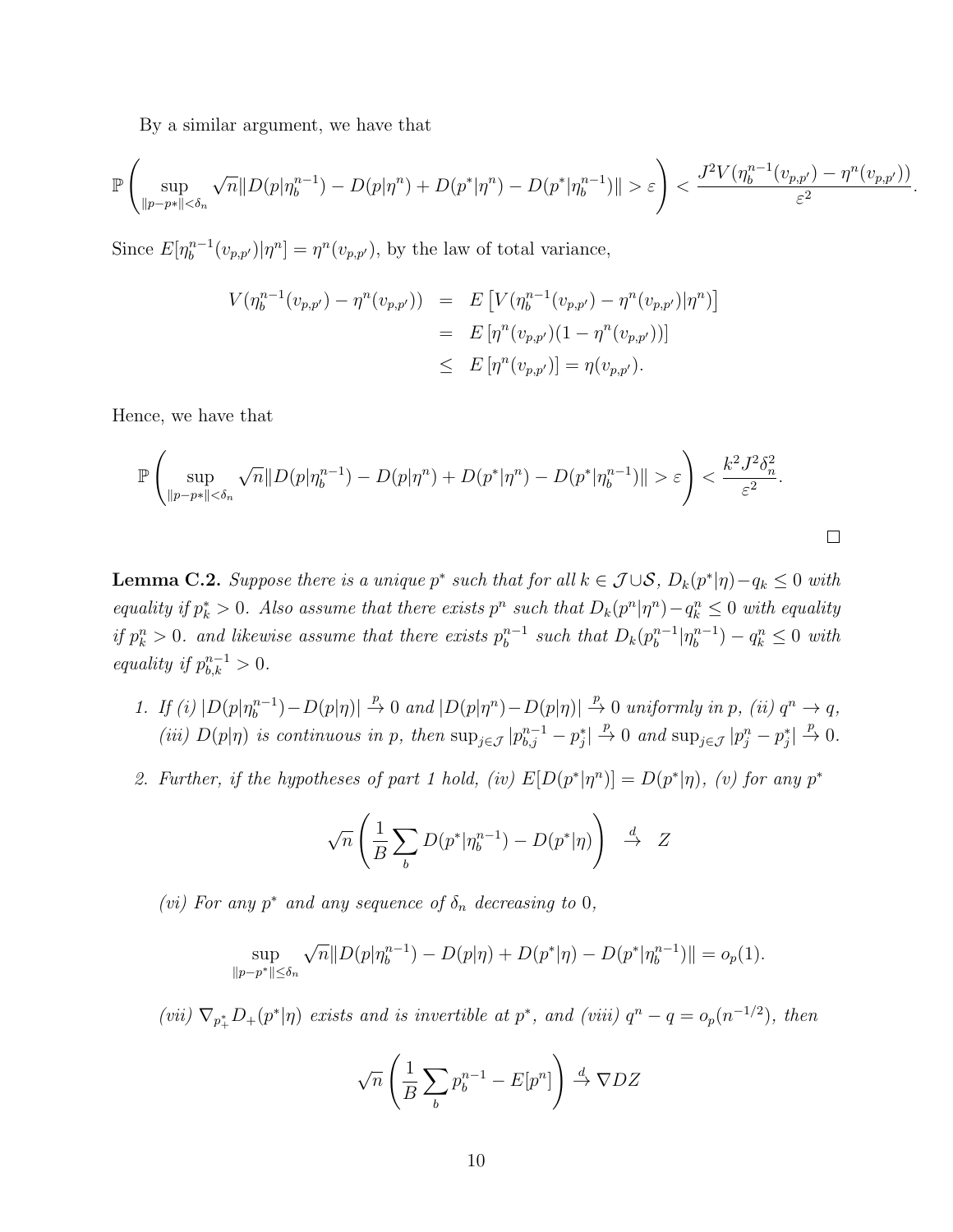where 
$$
\nabla D = \begin{bmatrix} (\nabla_{p_+^*} D_+(p^*|\eta))^{-1} & 0 \\ 0 & 0 \end{bmatrix}
$$
.

*Proof.* Part 1: The result is similar in spirit to Azevedo and Leshno  $(2016)$ , theorem 2, though the techniques are different and generalized to mechanisms.

We only show the result for  $p^n$  since the argument for  $p_b^{n-1}$  $b^{n-1}$  is identical. Let

$$
Q_n(p) = \left\| \left[ \begin{array}{c} \max \left\{ z \left( p \left| \eta^n, q^n \right. \right), 0 \right\} \\ p * z \left( p \left| \eta^n, q^n \right. \right) \end{array} \right] \right\|,
$$

where  $*$  represents the Hadamard product and  $z(p|\eta, q) = D(p|\eta, q) - q$ . Note that  $p^n$  solves  $Q_n(p) = 0$ . Let  $Q_0$  be the limiting objective function,

$$
Q_0(p) = \left\| \left[ \begin{array}{c} \max\left\{ z(p|\eta, q), 0 \right\} \\ p * z(p|\eta, q) \end{array} \right] \right\|.
$$

By the continuous mapping theorem,  $\sup_p |Q_n(p) - Q_0(p)| \stackrel{p}{\to} 0$ . Also,  $Q_0(p)$  is continuous since  $D(p|\eta)$  is continuous. Further,  $Q_0(p)$  is uniquely minimized at  $p^*$ . For  $\varepsilon > 0$ , let  $\delta_{\varepsilon} =$  $\inf_{p:\|p-p^*\|>\varepsilon} Q_0(p)$ . Since  $Q_0$  is continuous, p is an element of a compact space and  $Q_0(p)=0$ only at  $p^*, \delta_{\varepsilon} > 0$ . Pick N such that for all  $n > N$ ,  $\mathbb{P}(\sup_{p} |Q_0(p) - Q_n(p)| > \delta_{\varepsilon}) < \varepsilon$ . For  $p^n$ , we have that  $Q_n(p^n) = 0$ . Note that

$$
|Q_0(p^n) - Q_0(p^*)|
$$
  
\n
$$
\leq |Q_0(p^n) - Q_n(p^n)| + |Q_n(p^n) - Q_0(p^*)|
$$
  
\n
$$
\leq \sup_p |Q_0(p) - Q_n(p)| + 0.
$$
 (C.2)

Hence, we have that for all  $n > N$ ,

$$
\mathbb{P}\left(\sup_{k\in\mathcal{J}\cup\mathcal{S}}|p_k^n - p_k^*| > \varepsilon\right) \leq \mathbb{P}\left(|Q_0(p^n) - Q_0(p^*)| > \delta_{\varepsilon}\right)
$$
  

$$
\leq \mathbb{P}\left(\sup_p|Q_0(p) - Q_n(p)| > \delta_{\varepsilon}\right) < \varepsilon
$$

where the first inequality follows from set inclusion, the second from equation  $(C.2)$ , and the third by our choice of N.

Part 2: We can re-write

$$
\sqrt{n}\left(\frac{1}{B}\sum_{b}p_{b}^{n-1} - E[p^{n}]\right) = \sqrt{n}\left(\frac{1}{B}\sum_{b}p_{b}^{n-1} - p^{*}\right) + \sqrt{n}(p^{*} - E[p^{n}]).
$$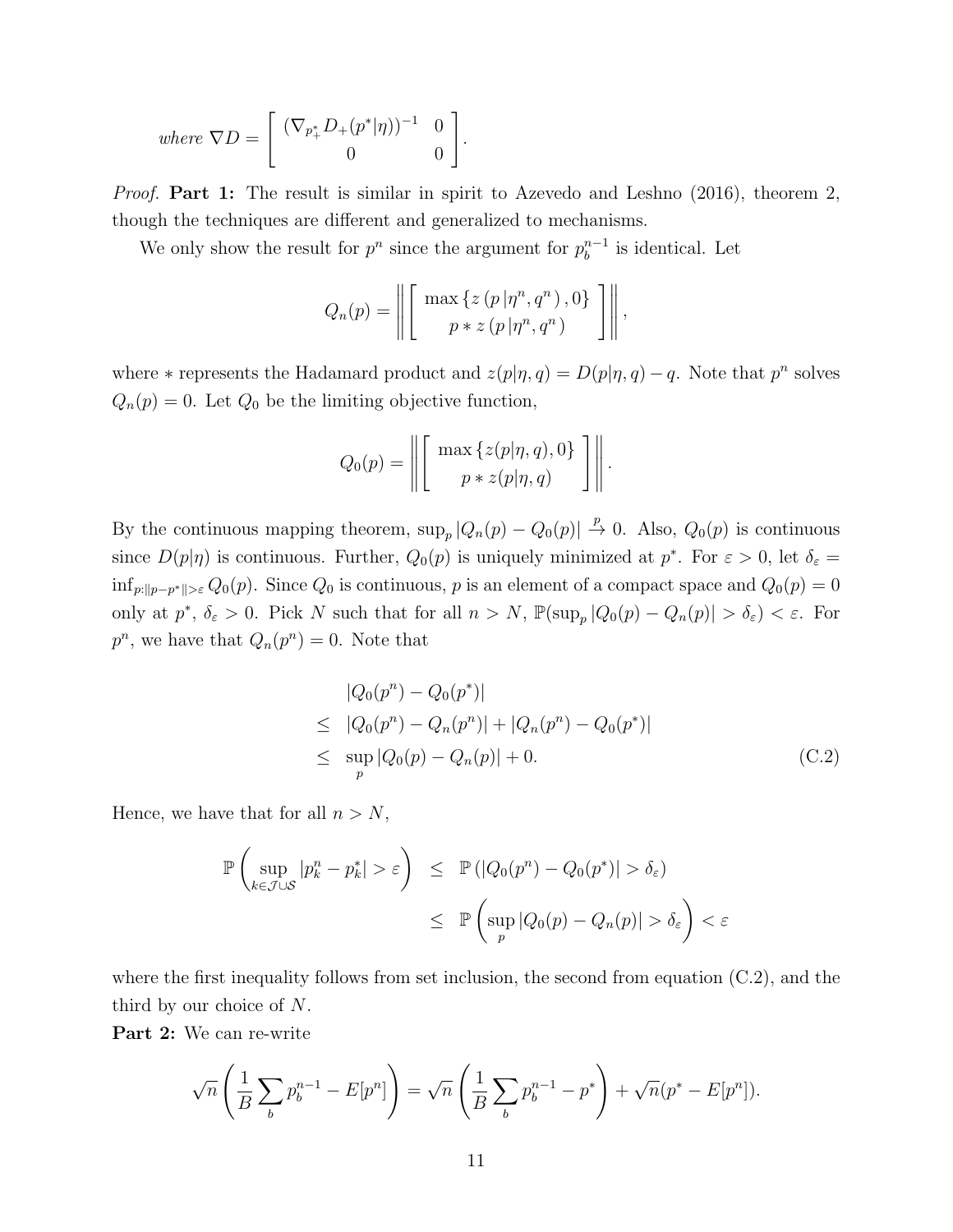We first derive the limit distribution of  $\sqrt{n}$  $\sqrt{1}$ B  $\sum_b p_b^{n-1} - p^*$ .

Let  $K^0$  be the set of k such that  $p_k^* = 0$ , i.e.  $D_k(p^*|\eta) < q_k$ , and let  $\delta = \min_{k \in K^0} \{q_k - \eta\}$  $D_k(p^*|\eta)$ . Since  $D_k(p|\eta)$  is continuous, there exists  $\kappa > 0$  such that for all  $||p - p^*|| < \kappa$  and all  $k \in K^0$ , we have that  $D_k(p|\eta) - q_k < -\frac{\delta}{2}$ 3 . For any  $\varepsilon > 0$ , pick N such that for all  $n > N$ ,  $\mathbb{P}(\|p_b^{n-1}-p^*\|<\kappa)<\varepsilon\text{ and }\|q_k^n-q_k\|<\frac{\delta}{2}$ 3 . Such an N exists since  $p_h^{n-1}$  $b^{n-1} \stackrel{p}{\rightarrow} p^*$  and  $q_k^n \rightarrow q_k$ . For all  $n > N$ , we have that

$$
D_k(p_b^{n-1}|\eta_b^{n-1}) - q_k^n \t D_k(p_b^{n-1}|\eta_b^{n-1}) - q_k + \frac{\delta}{3}
$$
  

$$
< D_k(p_b^{n-1}|\eta_b^{n-1}) - D_k(p^*|\eta) + D_k(p^*|\eta) - q_k + \frac{\delta}{3}
$$
  

$$
\Rightarrow \mathbb{P}\left(D_k(p_b^{n-1}|\eta_b^{n-1}) - q_k^n > -\frac{\delta}{3}\right) \le \mathbb{P}\left(|D_k(p_b^{n-1}|\eta_b^{n-1}) - D_k(p^*|\eta)| > \frac{\delta}{3}\right)
$$
  

$$
< \mathbb{P}\left(|p_b^{n-1} - p^*| > \kappa\right) < \varepsilon
$$

where the second last inequality follows from set inclusion and the choice of  $\kappa$ . Since  $p_b^{n-1} = 0$ if  $D_k(p_b^{n-1})$  $_{b}^{n-1}$ | $\eta_{b}^{n-1}$ if  $D_k(p_b^{n-1}|\eta_b^{n-1}) - q_k^n < 0$ , we have that for all  $n > N$ ,  $\mathbb{P}(p_{b,k}^{n-1} > 0) < \varepsilon$ . Therefore,  $\overline{n}|p_{b,k}^{n-1}-p_{k}^{*}| \stackrel{p}{\to} 0$  for all  $k \in K^{0}$ .

The limit distribution of  $\sqrt{n}(p_{b,+}^{n-1} - p_{+}^{*})$  is a consequence of the Delta Method. For simplicity of notation, we omit the subscript + and treat  $p_k^n = 0$  if  $p_k^* = 0$  since  $p_k^n = o_p(n^{-1/2})$ .

Note that for all  $k \notin K^0$ , we have that  $D_k(p^*|\eta) - q_k = 0$ . Let  $\delta = \min_{k \notin K^0} p_k^*$ . Since  $||p_b^{n-1}-p^*|| \stackrel{p}{\to} 0$ , we have that for any  $\varepsilon > 0$ , there exists N such that for all  $n > N$ ,  $\mathbb{P}(p_{b,k}^{n-1} = 0 \text{ for any } k \notin K^0) < \varepsilon.$  Since  $p_{b,k}^{n-1} > 0$  implies that  $D_k(p_b^{n-1})$  $\int_{b}^{n-1} |\eta_{b}^{n-1}$  $\binom{n-1}{b} - q_k^n = 0,$ for all  $n > N$ ,  $p_h^{n-1}$  $b_b^{n-1}$  solves  $0 = D_k(p|\eta_b^{n-1})$  $\binom{n-1}{b} - q_k^n$  with probability at least  $1 - \varepsilon$ . Therefore,  $D_k(p_b^{n-1})$  $_{b}^{n-1}$ | $\eta_{b}^{n-1}$  $b^{n-1}_{b}$ ) –  $q_k^n = o_p(n^{-1/2})$  for all  $k \notin K^0$ .

Since  $||p_b^{n-1} - p^*|| \stackrel{p}{\to} 0$ , condition (v) implies that there exists a sequence of  $\delta_n$  decreasing to 0, such that

$$
D(p_b^{n-1}|\eta_b^{n-1}) - D(p_b^{n-1}|\eta) + D(p^*|\eta) - D(p^*|\eta_b^{n-1}) = o_p(n^{-1/2}).
$$

Together with  $D(p_h^{n-1})$  $_{b}^{n-1}$ | $\eta_{b}^{n-1}$  $b^{n-1}$ ) –  $q^n = o_p(n^{-1/2})$ , condition (v) implies that

$$
q - q^{n} + D(p^{*}|\eta_{b}^{n-1}) - q + D(p_{b}^{n-1}|\eta) - D(p^{*}|\eta) = o_{p}(n^{-1/2}).
$$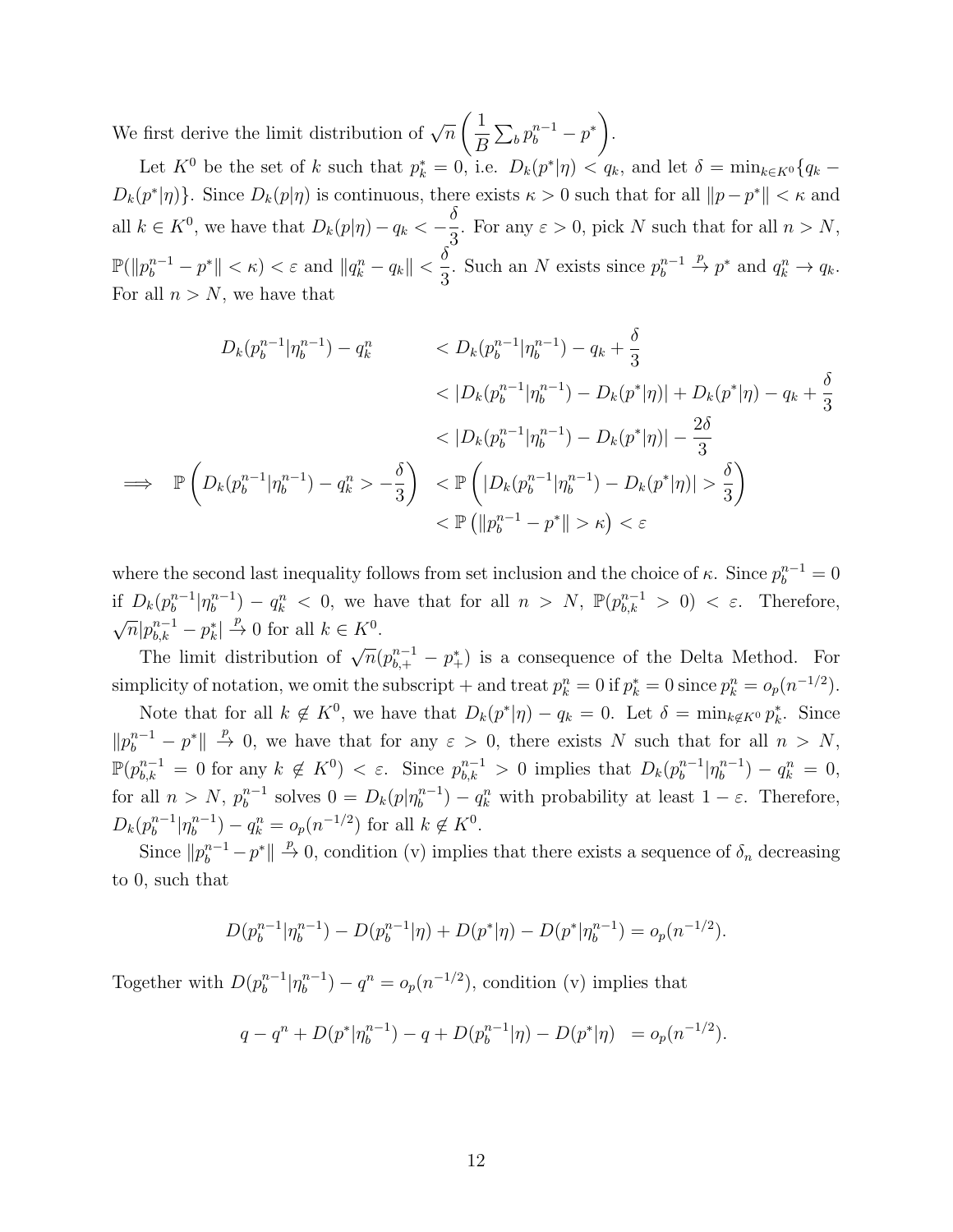Since  $||q - q^n|| = o_p(n^{-1/2})$ , and  $D(p^*|\eta) = q$ , we have that

$$
D(p^*|\eta_b^{n-1}) - D(p^*|\eta) + D(p_b^{n-1}|\eta) - D(p^*|\eta) = o_p(n^{-1/2})
$$
  
\n
$$
\implies \sqrt{n}(D(p^*|\eta_b^{n-1}) - D(p^*|\eta)) + \nabla_{p^*}D(p^*|\eta)\sqrt{n}(p_b^{n-1} - p^*) + o_p(||p_b^{n-1} - p^*||) = o_p(1),
$$

where the implication results form the Delta Method. Since,  $o_p(||p_b^{n-1} - p^*||) = o_p(1)$ , and  $\nabla_{p^*} D(p^*|\eta)$  is invertible, we have that

$$
\sqrt{n}(p_b^{n-1} - p^*) = \sqrt{n}(\nabla_{p^*}D(p^*|\eta))^{-1}(D(p^*|\eta_b^{n-1}) - D(p^*|\eta)) + o_p(1).
$$

Since  $E[D(p^*|\eta^n)] = D(p^*|\eta)$ , by a similar argument,

$$
\sqrt{n}(E[p^n] - p^*) = \sqrt{n}(\nabla_{p^*}D(p^*|\eta))^{-1}(E[D(p^*|\eta^n)] - D(p^*|\eta)) + o_p(1) = o_p(1).
$$

Therefore,

$$
\sqrt{n} \left( \frac{1}{B} \sum_{b} p_{b}^{n-1} - E[p^{n}] \right)
$$
  
=  $\sqrt{n} \left( \frac{1}{B} \sum_{b} p_{b}^{n-1} - p^{*} \right) + o_{p}(1)$   
=  $\sqrt{n} (\nabla_{p^{*}} D(p^{*}|\eta))^{-1} \left( \frac{1}{B} \sum_{b} D(p^{*}|\eta_{b}^{n-1}) - D(p^{*}|\eta) \right) + o_{p}(1)$ 

By condition (vi) and Slutsky's theorem, we have that

$$
\sqrt{n}\left(\frac{1}{B}\sum_b p_b^{n-1} - E[p^n]\right) \stackrel{d}{\to} \nabla DZ.
$$

 $\Box$ 

# C.3 Existence and (Generic) Uniqueness of Cutoffs

This section shows that the cutoffs for RSP+C mechanisms have (generically) unique cutoffs. The main results are Propositions C.2 and C.4. The former provides a general high level condition for (generic) uniqueness in RSP+C mechanisms and the latter provides a weaker condition for the Cambridge mechanism. To do so, we first need to introduce some notation and definitions.

**Definition C.1.** The function  $D : [0,1]^J \to [0,1]^J$  satisfies weak-substitutes if  $D_j(p)$  is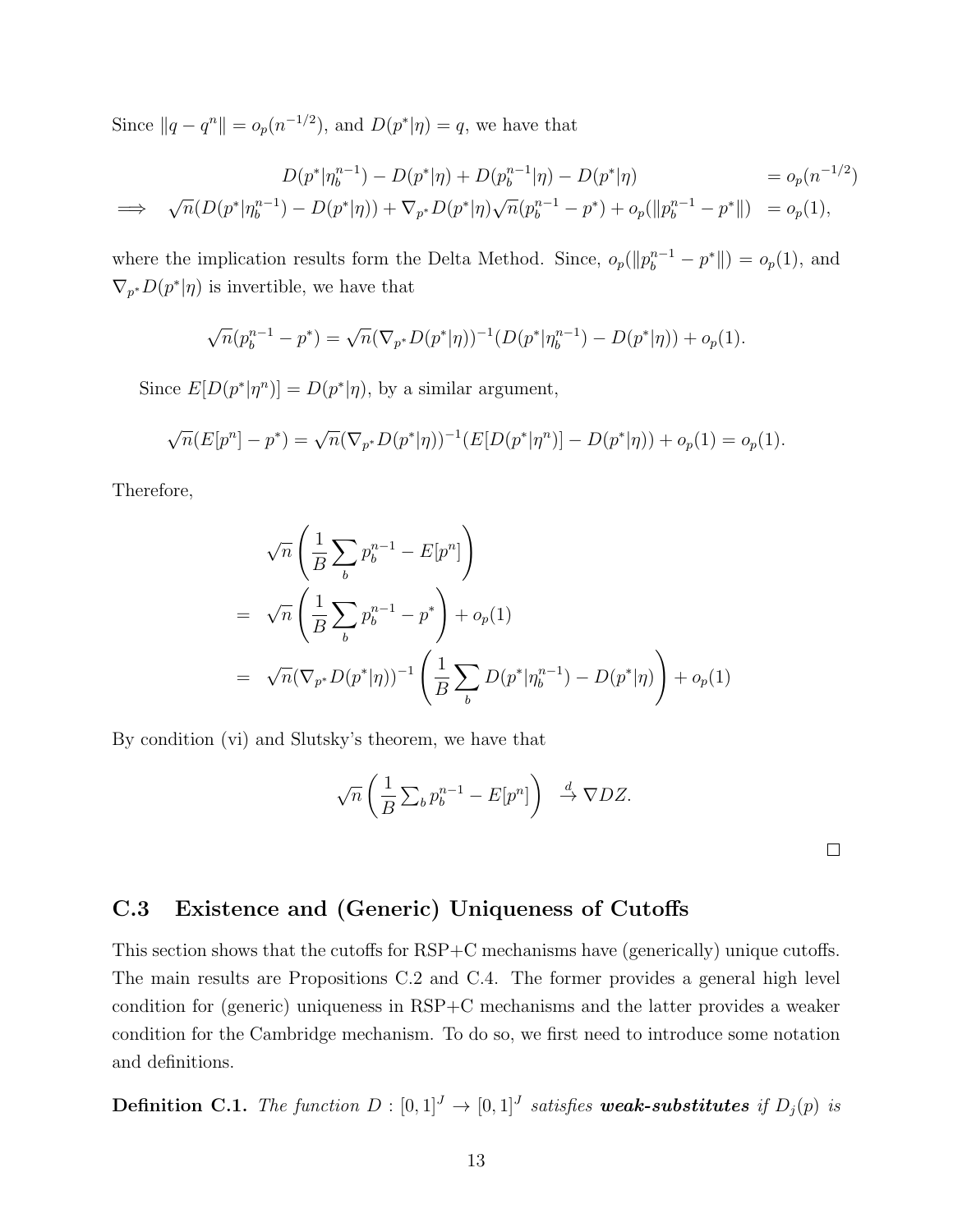non-increasing in  $p_j$  and non-decreasing in  $p_{j'}$ , where  $p \in [0,1]^J$ .

The next definition is a stricter notion of substitutes in a neighborhood around a given cutoff. This borrows from the notion of connected substitutes introduced in Berry et al. (2013) and Berry and Haile (2010) to show conditions when demand is invertible.

**Definition C.2.** The function  $D : [0,1]^J \rightarrow [0,1]^J$  satisfies **local connected substitutes** at p<sup>\*</sup> if there exists an  $\varepsilon > 0$ , such that for all  $p \in [0,1]^J$  with  $||p - p^*|| < \varepsilon$ , we have that

- 1. for all  $j \in \{0, 1, \ldots, J\}$  and  $k \in \{1, \ldots, J\} \setminus \{j\}$ ,  $D_i(p)$  is nondecreasing in  $p_k$
- 2. for all non-empty subsets  $K \subset \{1,\ldots,J\}$ , there exists  $k \in K$  and  $l \notin K$  such that  $D_l(p)$  is strictly increasing in  $p_k$

Local connected substitutes is implied by strict gross substitutes, and the condition that  $D(p|\eta)$  as defined in equation (11) satisfies local connected substitutes for all  $p \in [0,1]$  is testable.

**Definition C.3** (Azevedo and Leshno (2016)). The function  $D : [0,1]^J \to [0,1]^J$  is regular if the image  $D(\bar{P})$ , where

 $\overline{P} = \{p \in [0,1]^J : D(p)$  is not continuously differentiable at p

has Lebesgue measure 0.

For a fixed  $q \in [0,1]^J$ , let  $p^* \in [0,1]^J$  be a solution to the problem

$$
D(p) - q \le 0 \text{ and } p * (D(p) - q) = 0,
$$
\n(C.3)

where \* is the Hadamard product. We now observe that (generically for  $q \in [0,1]^J$ ) there exists a unique solution to equation  $(C.3)$  if D satisfies local connected substitutes at any market clearing cutoff (is regular).

**Proposition C.2.** Let  $D(\cdot|\eta)$  be defined as in equation (11). If  $D(\cdot|\eta)$  satisfies weak substitutes, then there exists a solution to equation  $(C.3)$  for all q.

Further, for a fixed  $D(\cdot|\eta)$ , let  $Q \subset [0,1]^J$  be the set of capacities, q, such that there are multiple solutions to equation  $(C.3)$ .

- 1.  $Q \cap \{q : \sum_{j=1}^{J} q_j < \sum_j D(0|\eta)\}\$  has Lebesgue measure zero if  $D_j(\cdot|\eta)$  is regular
- 2. Q is empty if  $D(\cdot|\eta)$  satisfies local connected substitutes at any solution  $p^*$  to equation (C.3). In particular, Q is empty if  $D(\cdot|\eta)$  satisfies local connected substitutes at every cutoff p.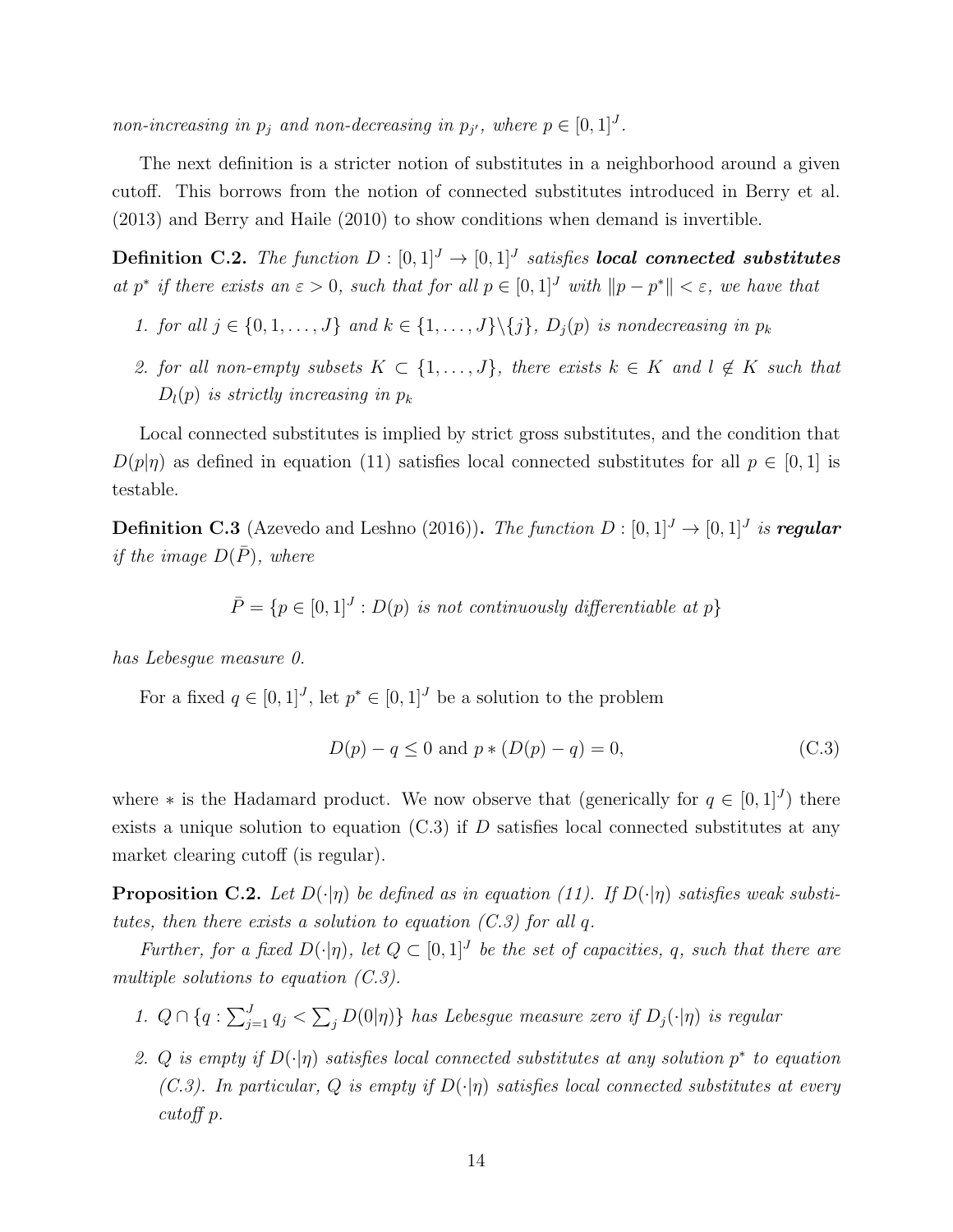*Proof.* Existence of cutoffs that solve equation  $(C.3)$  follows from corollary A1 and lemma 1 of Azevedo and Leshno (2016). Statement 1 is a consequence of Azevedo and Leshno (2016), theorem 1(2) and lemma 1. Statement 2 is a strengthening of Azevedo and Leshno (2016), theorem 1(1). By the Lattice Theorem (Azevedo and Leshno, 2016), there exist minimum and maximum cutoffs  $p^{-} \leq p^{+}$  that solve equation (C.3). By the Rural Hospitals Theorem (Azevedo and Leshno, 2016), for all  $C \subseteq S$ ,

$$
\sum_{j \in C} D_j(p^+|\eta) = \sum_{j \in C} D_j(p^-|\eta). \tag{C.4}
$$

Let  $p^*$  be a solution to equation (C.3) such that  $D(\cdot|\eta)$  satisfies local connected substitutes at  $p^*$ . Let  $C^+ = \{j \in S : p_j^* < p_j^*\}$  and  $C^- = \{j \in S : p_j^* > p_j^-\}$ . We will show that  $C^+ = \emptyset$ i.e.  $p^+ = p^*$ . The proof to show that  $C^- = \emptyset$  is symmetric and together, these claims imply that  $p^+ = p^- = p^*$ .

Towards a contradiction, assume that  $C^+ \neq \emptyset$ . Since  $D(p|\eta)$  satisfies local connected substitutes at  $p^*$  (Definition C.2), there exist  $\varepsilon \in (0,1)$ ,  $k \in C^+$ , and  $l \notin C^+$  such that

$$
D_l(p^*|\eta) < D_l(p^\varepsilon|\eta),
$$

where  $p_k^{\varepsilon} = \varepsilon p_k^+ + (1 - \varepsilon) p_k^*$  and  $p_j^{\varepsilon} = p_j^*$  for  $j \neq k$ . Hence, we have that

$$
\sum_{j \in S \setminus C^+} D_j(p^*|\eta) < \sum_{j \in S \setminus C^+} D_j(p^{\varepsilon}|\eta) \leq \sum_{j \in S \setminus C^+} D_j(p^+|\eta),
$$

where the implication on the summation and the second inequality are implied by weak substitutes, which follows from the definition of  $D(p|\eta)$ . Since this inequality contradicts equation (C.4), it must be that  $C^+ = \emptyset$ .  $\Box$ 

As shown in Proposition A.2,  $p^*$  is a market clearing cutoff for  $D(p|\eta)$  and q if and only if  $\tilde{p}^*$  solves equation (C.3), where  $p^* = \tilde{A}\tilde{p}^*$ . Below, we state uniqueness of a market clearing cutoff in terms of the uniqueness of  $\tilde{p}^*$ .

**Proposition C.3.** Let  $\tilde{D}(\tilde{p}|\eta)$  be defined as in equation (12), and for each  $\tilde{p}_{\mathcal{S}}$ , define  $\tilde{p}_{\mathcal{J}}^*(\tilde{p}_{\mathcal{S}})$ such that  $D_j(\tilde{p}^*_{\mathcal{J}}(\tilde{p}_{\mathcal{S}}) + A\tilde{p}_{\mathcal{S}}|\eta) - q_j \leq 0$  with equality if  $\tilde{p}^*_{\mathcal{J},j}(\tilde{p}_{\mathcal{S}}) > 0$ .

If  $D(p|\eta)$  is continuous in p and satisfies weak substitutes, then for each  $q \in [0,1]^{J+S}$ , there exists a  $\tilde{p}$  that solves the problem in equation (C.3) for  $\tilde{D}(\tilde{p}|\eta)$  and q.

Further, if  $D^*(\tilde{p}_S|\eta) = A'D(\tilde{p}_{\mathcal{J}}^*(\tilde{p}_S) + A\tilde{p}_S|\eta)$  and  $D(p|\eta)$  satisfy local connected substitutes at  $\tilde{p}_{\mathcal{S},s}^* = \min\{p_j^*: s_j = s\}$  and  $p^*$  respectively for some market clearing cutoff, then  $p^*$  is unique.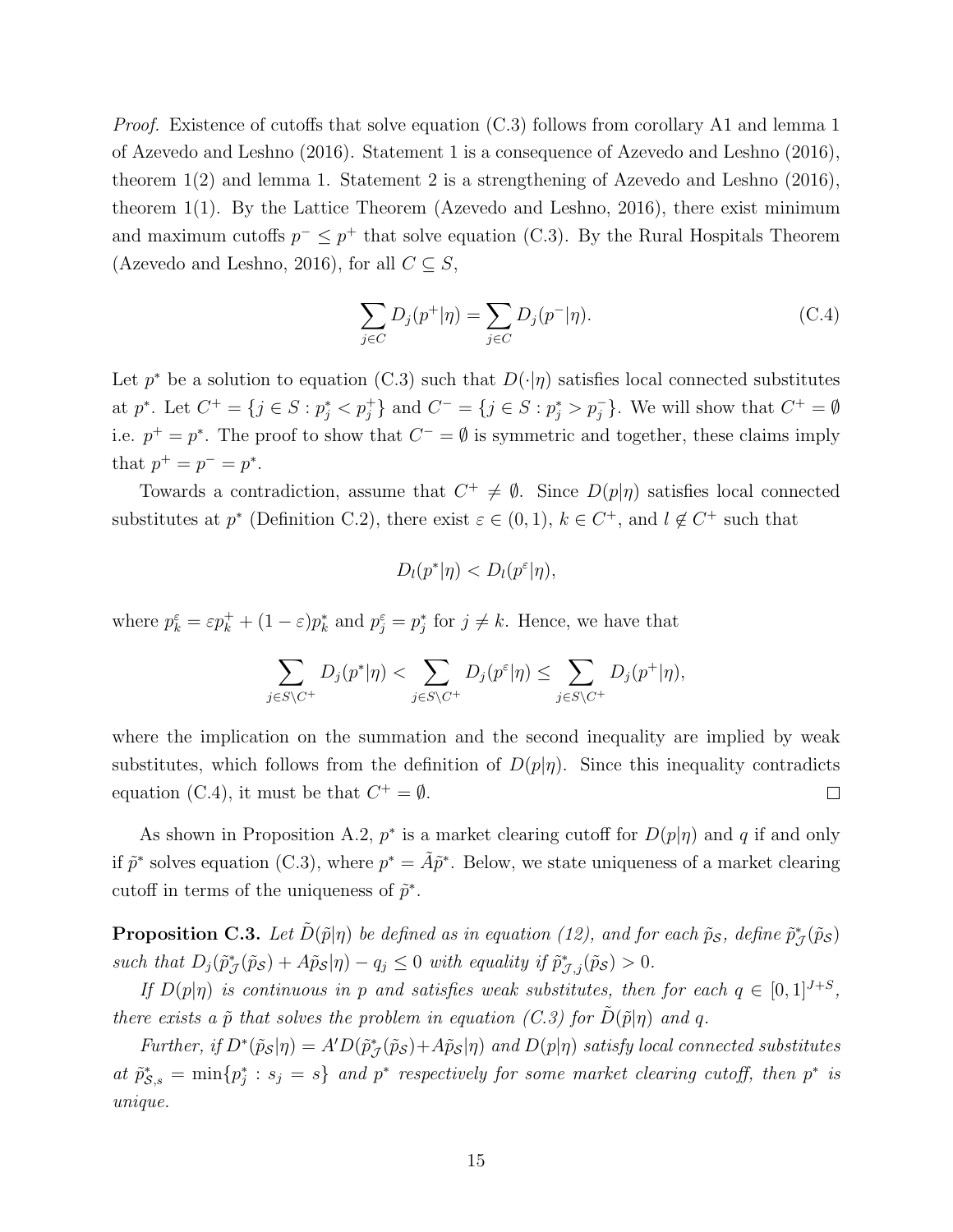*Proof.* We first show existence. Since  $D(\cdot|\eta)$  satisfies weak substitutes, for each  $\tilde{p}_{\mathcal{S}}, \tilde{p}_{\mathcal{J}}^*(\tilde{p}_{\mathcal{S}})$ exists. Lemma C.3 below shows that  $D^*(\tilde{p}_s|\eta)$  satisfies weak substitutes. Therefore, by Proposition C.2, there exists  $\tilde{p}_{\mathcal{S}}^*$  such that  $D_s^*(\tilde{p}_{\mathcal{S}}^*|\eta) - q_s \leq 0$  with strict equality if  $\tilde{p}_{\mathcal{S},s}^* > 0$ . Hence, for  $\tilde{p}^* = (\tilde{p}^*_{\tilde{J}})$  $j^*, \tilde{p}^{*'}_{\mathcal{S}}$  $S'$  and  $q \in [0,1]^{J+S}$ , and for all  $k \in \mathcal{J} \cup \mathcal{S}$ ,  $\tilde{D}_k(\tilde{p}^*|\eta) - q_k \leq 0$  with strict equality if  $\tilde{p}_k^* > 0$ .

To show uniqueness, note that  $D(\tilde{p}_{\mathcal{J}} + A\tilde{p}_{\mathcal{S}}^* | \eta)$  satisfies local connected substitutes at  $\tilde{p}^*_{\mathcal{J}}$ . By Proposition C.2, we have that  $D(\tilde{p}_{\mathcal{J}}+A\tilde{p}_{\mathcal{S}}|\eta)$  admits a unique solution  $\tilde{p}^*_{\mathcal{J}}(\tilde{p}_{\mathcal{S}})$  in a neighborhood of  $\tilde{p}^*_s$ . Further, since  $D^*(\tilde{p}_s|\eta)$  satisfies local connected substitutes at  $\tilde{p}^*_s$ , Proposition C.2 implies that  $\tilde{p}_{\mathcal{S}}^*$  is unique.  $\Box$ 

We now verify that if

$$
f_j(R_i, t_i, \nu_i) = \frac{3 - R_i(j) + \frac{t_{ij} + \nu_i}{4}}{3}
$$
 (C.5)

for  $\nu_i \in [0, 1]$  as in the Cambridge mechanism, then the market clearing cutoff  $p^*$  is unique if

$$
D_j(p) = E\left[1\{f_j(R_i, t_i, \nu_i) > p_j, jR_i0\}\prod_{j' \neq j} 1\{jR_i j' \text{ or } f_{j'}(R_i, t_i, \nu_i) \leq p_{j'}\}\right]
$$
(C.6)

is strictly decreasing in  $p_j$  in a neighborhood around any market-clearing cutoff  $p^*$ .

**Proposition C.4.** Let f and  $D(p)$  be defined as in equations (C.5) and (C.6). If for every program  $j \in 1, ..., J$ ,  $D_j(p)$  is strictly decreasing in  $p_j$  in a neighborhood of  $p^*$ , then the market clearing cutoff  $p^*$  is unique. Moreover, if for every program  $j \in 1, ..., J$ ,  $D_j(p)$  is differentiable at  $p^*$ , then  $\nabla_{p_+} D_+ (p^*)$  is nonsingular.

*Proof.* Fix any market clearing cutoff  $p^*$ . For each j, let  $r_j^* \in \{1, 2, 3, 4\}$  be the pivotal rank for program j, i.e.  $f_j(R_i, t_i, \nu_i) > p_j^*$  if  $R_i(j) < r_j^*$  and  $f_j(R_i, t_i, \nu_i) < p_j^*$  if  $R_i(j) > r_j^*$ . We use the convention that  $r_j^* = 4$  if the program cutoff is 0, and  $r_0^* = 5$  for the outside option.

For  $\varepsilon > 0$ , define  $p_k^{\varepsilon} = p_k^*$  if  $k \neq j$  and  $p_j^{\varepsilon} = p_j^* + \varepsilon$ . By the hypothesis of the theorem, for  $0 < \varepsilon < \varepsilon_1 \in (0,1), D_j(p^{\varepsilon}) < D_j(p^*)$ . The definitions of f and D imply that for  $\varepsilon < \varepsilon_2 \in (0,1)$ ,  $D_k(p^{\varepsilon}) = D_k(p^*)$  if  $r_j^* \ge r_k^*$ . Since  $\sum_{j=0}^J D_j(p)$  is constant, it must be that for  $\varepsilon < \min\{\varepsilon_1, \varepsilon_2\}$ , we have that  $D_k(p^{\varepsilon}) > D_k(p^*)$  for some k such that  $r_k^* > r_j^*$ .

For any non-empty subset  $K \subset \{1, \ldots, J\}$ , let  $k = \arg \max_{k' \in K} r_{k'}^*$ . By the argument above, there exists  $l \in \{0, \ldots, J\}$  such that  $r_l^* > r_k^*$  such that  $D_l(p)$  is strictly increasing in  $p^k$  at  $p^*$ . Therefore,  $D(p)$  satisfies local-connected substitutes at  $p^*$ .

We now show that  $D^*(\tilde{p}_S) = A'D(\tilde{p}^*_J(\tilde{p}_S) + A\tilde{p}_S)$  satisfies local connected substitutes at  $\tilde{p}_{\mathcal{S},s} = \min\{p_j : s_j = s\},\$ and  $\tilde{p}_{\mathcal{J}}^*(\tilde{p}_{\mathcal{S}})$  such that  $D_j(\tilde{p}_{\mathcal{J}}^*(\tilde{p}_{\mathcal{S}}) + A\tilde{p}_{\mathcal{S}}) - q_j \leq 0$  with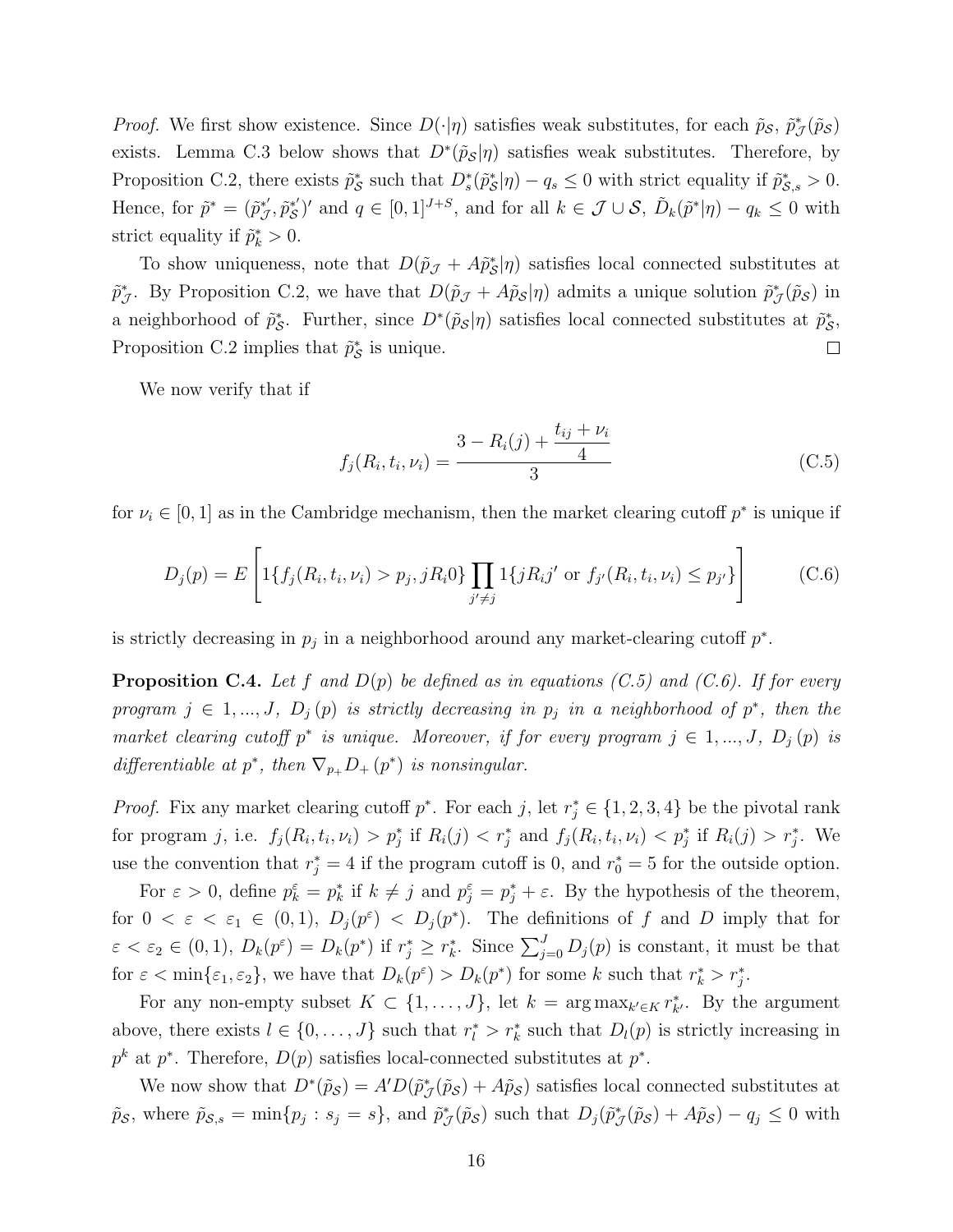equality if  $\tilde{p}^*_{\mathcal{J},j}(\tilde{p}_{\mathcal{S}}) > 0$ .

Lemma C.3 implies that  $D^*(\tilde{p}_{\mathcal{S}})$  satisfies weak substitutes. For small enough  $\varepsilon > 0$ , define  $\tilde{p}_{\mathcal{S},s'}^{\varepsilon} = \tilde{p}_{\mathcal{S},s'}^{*}$  for  $s' \neq s$ , and  $\tilde{p}_{\mathcal{S},s}^{\varepsilon} = \tilde{p}_{\mathcal{S},s}^{*} + \varepsilon$ . Observe that this implies that  $\tilde{p}_{\mathcal{J},j}^{*}(\tilde{p}_{\mathcal{S}}^{\varepsilon}) + \tilde{p}_{\mathcal{S},s}^{\varepsilon}$ ) >  $\tilde{p}_{\mathcal{J},j}^*(\tilde{p}_\mathcal{S}^*) + \tilde{p}_{\mathcal{S},s}^*$  for some j with  $s_j = s$ . Define  $r_s^* = \max\{r_j^* : s_j = s\}$ . For all programs j with  $r_j^* \leq r_s^*$ ,  $D_j(p^*) = D_j(\tilde{p}_{\mathcal{J}}^*(\tilde{p}_{\mathcal{S}}^{\varepsilon}) + A\tilde{p}_{\mathcal{S}}^{\varepsilon})$ . Therefore,  $\tilde{p}_{\mathcal{J},j}^*(\tilde{p}_{\mathcal{S}}) + \tilde{p}_{\mathcal{S},s_j} = \tilde{p}_{\mathcal{J},j}^*(\tilde{p}_{\mathcal{S}}^{\varepsilon})\tilde{p}_{\mathcal{S},s_j}^{\varepsilon}$  if  $r_j^* \leq r_s^*$ . Since the  $\sum_{s=0}^{S} D^*(\tilde{p}_{\mathcal{S}})$  is constant, an identical argument to the one above implies that for some s' such that  $r_{s'}^* > r_s^*$ ,  $D_{s'}^*(\tilde{p}_{\mathcal{S}}^*) > D_{s'}^*(\tilde{p}_{\mathcal{S}}^*)$  for small enough  $\varepsilon > 0$ . As above,  $D^*(\tilde{p}_\mathcal{S})$  satisfies local connected substitutes at  $\tilde{p}^*_\mathcal{S}$ .

By Proposition C.3, the market clearing cutoff  $p^*$  is unique. Further, part (i) of Theorem 2 in (Berry et al., 2013) ensures that  $\nabla_{p_+} D_+ (p^*)$  is nonsingular.

 $\Box$ 

#### Preliminaries for Propositions C.3 and C.4

**Lemma C.3.** If  $D(\cdot|\eta)$  is continuous in its arguments and satisfies weak substitutes, then  $D^*(\tilde{p}_{\mathcal{S}}|\eta) = A'D(\tilde{p}_{\mathcal{J}}^*(\tilde{p}_{\mathcal{S}}) + A\tilde{p}_{\mathcal{S}}|\eta)$  satisfies weak substitutes.

*Proof.* Fix  $\tilde{p}_{\mathcal{S}}$ ,  $\tilde{p}_{\mathcal{J}} = \tilde{p}_{\mathcal{J}}^*(\tilde{p}_{\mathcal{S}})$  and  $s \in \mathcal{S}$ . Let  $J_s$  be the set of programs in school s,  $J_s^+$  be the set of programs in school s with  $\tilde{p}_{J,j} > 0$  and  $J_s^0$  be the set of programs in school s with  $\tilde{p}_{\mathcal{J},j} = 0$ . Consider  $\tilde{p}'_{\mathcal{S}}$  such that  $\tilde{p}'_{\mathcal{S},s} = \tilde{p}_{\mathcal{S},s} + \varepsilon$  for  $\varepsilon > 0$  such that  $\varepsilon < \min\{\tilde{p}^*_j(\tilde{p}_{\mathcal{S}}) : j \in J^+_s\},$ and  $\tilde{p}'_{\mathcal{S},t} = \tilde{p}_{\mathcal{S},t}$  if  $t \in \mathcal{S} \backslash \{s\}.$ 

There are two cases to consider:

- **Case 1**  $\tilde{p}^*_{\mathcal{J},j}(\tilde{p}_{\mathcal{S}}) > 0$  for all  $j \in J_s$ : Consider  $\tilde{p}'_{\mathcal{J}}$  such that  $\tilde{p}'_{\mathcal{J},j} = \tilde{p}_{\mathcal{J},j}$  for  $j \notin J_s$  and  $\tilde{p}'_{\mathcal{J},j} = p_{\mathcal{J},j} - \varepsilon$ . By construction,  $\tilde{p}'_{\mathcal{J}} + A\tilde{p}'_{\mathcal{S}} = \tilde{p}_{\mathcal{J}} + A\tilde{p}_{\mathcal{S}}$ . Hence,  $\tilde{p}'_{\mathcal{J}} = \tilde{p}^*_{\mathcal{J}}(\tilde{p}'_{\mathcal{S}})$ . Therefore,  $D^*(\tilde{p}_{\mathcal{S}}|\eta) = D^*(\tilde{p}'_{\mathcal{S}}|\eta)$ , satisfying Assumption C.1.
- **Case 2**  $\tilde{p}^*_{\mathcal{J},j}(\tilde{p}_{\mathcal{S}}) = 0$  for some  $j \in J_s$ : We will construct a convergent sequence of cutoffs  $\tilde{p}^k_{\mathcal{J}}$ , such that  $\lim_{k\to\infty}\tilde{p}^k_0=p_0^*(\tilde{p}'_{\mathcal{S}})$ , and show that  $D_s^*(\tilde{p}_{\mathcal{S}}|\eta)$  is non-increasing in  $\tilde{p}_{\mathcal{S},s}$ and  $D_k^*(\tilde{p}_{\mathcal{S}}|\eta)$  is non-decreasing in  $\tilde{p}_{\mathcal{S},s}$  for  $k \neq s$ .

Set  $\tilde{p}^0_{\mathcal{J},j} = \tilde{p}_{\mathcal{J},j}$  for  $j \in \mathcal{J} \setminus J_s^+$  and  $\tilde{p}^0_{\mathcal{J},j} = \tilde{p}_{\mathcal{J},j} - \varepsilon$  otherwise. Note that for all  $j \in \mathcal{J} \setminus J_s^0$ ,  $\tilde{p}_j^0 + \tilde{p}'_{\mathcal{S},s_j} = \tilde{p}_{\mathcal{J},j} + \tilde{p}_{\mathcal{S},s_j}$  and for  $j \in J_s^0$ ,  $\tilde{p}_j^0 + \tilde{p}'_{\mathcal{S},s} = \tilde{p}_{\mathcal{S},s} + \varepsilon$ . For each  $j \in \mathcal{J}$  and  $k \in \mathbb{N}$ , construct the sequence  $\tilde{p}^k_{\mathcal{J},j}$  such that  $D_j((\tilde{p}^k_{\mathcal{J},j}, \tilde{p}^{k-1}_{\mathcal{J},-})$  $\tilde{\mathcal{J}}_{j,-j}^{k-1}$  +  $A\tilde{p}_{\mathcal{S}}'|\eta$  -  $q_j \leq 0$  with equality if  $\tilde{p}_{\mathcal{J},j}^k > 0$ . Since  $D_j((\tilde{p}_{\mathcal{J},j}^k, \tilde{p}_{\mathcal{J},-k}^{k-1})$  $(\mathcal{J},-j)+A\tilde{p}'_{\mathcal{S}}|\eta)$  satisfies weak substitutes, if  $\tilde{p}^k_{\mathcal{J},-j}\geq \tilde{p}^{k-1}_{\mathcal{J},-j}$  $_{\mathcal{J},-j}^{k-1},$ then  $\tilde{p}^{k+1}_{\mathcal{J},j} \geq \tilde{p}^k_{\mathcal{J},j}$ . Therefore,  $\tilde{p}^k_{\mathcal{J}}$  is a monotonically increasing sequence. Since  $\tilde{p}^k_{\mathcal{J}}$  is bounded above, it must be that  $\lim_{k\to\infty} \tilde{p}^k_{\mathcal{J}} = \tilde{p}^{\infty}_{\mathcal{J}}$  exists. Further, since  $D_j(\tilde{p}_{\mathcal{J}} + A\tilde{p}'_{\mathcal{S}}|\eta)$ is continuous in  $\tilde{p}_{\mathcal{J}}$ , we have that  $D_j(\tilde{p}_{\mathcal{J}}^{\infty} + A\tilde{p}'_{\mathcal{S}}|\eta) \leq 0$  with equality if  $\tilde{p}_{\mathcal{J},j}^{\infty} > 0$ . Hence,  $\tilde{p}^{\infty}_{\mathcal{J}} = p^*_{\mathcal{J}}(\tilde{p}'_{\mathcal{S}}) \geq \tilde{p}^0_{\mathcal{J}},$  and we have that  $\tilde{p}^*_{\mathcal{J}}(\tilde{p}'_{\mathcal{S}}) + A\tilde{p}'_{\mathcal{S}} \geq p^*_{\mathcal{J}}(\tilde{p}_{\mathcal{S}}) + A\tilde{p}_{\mathcal{S}}.$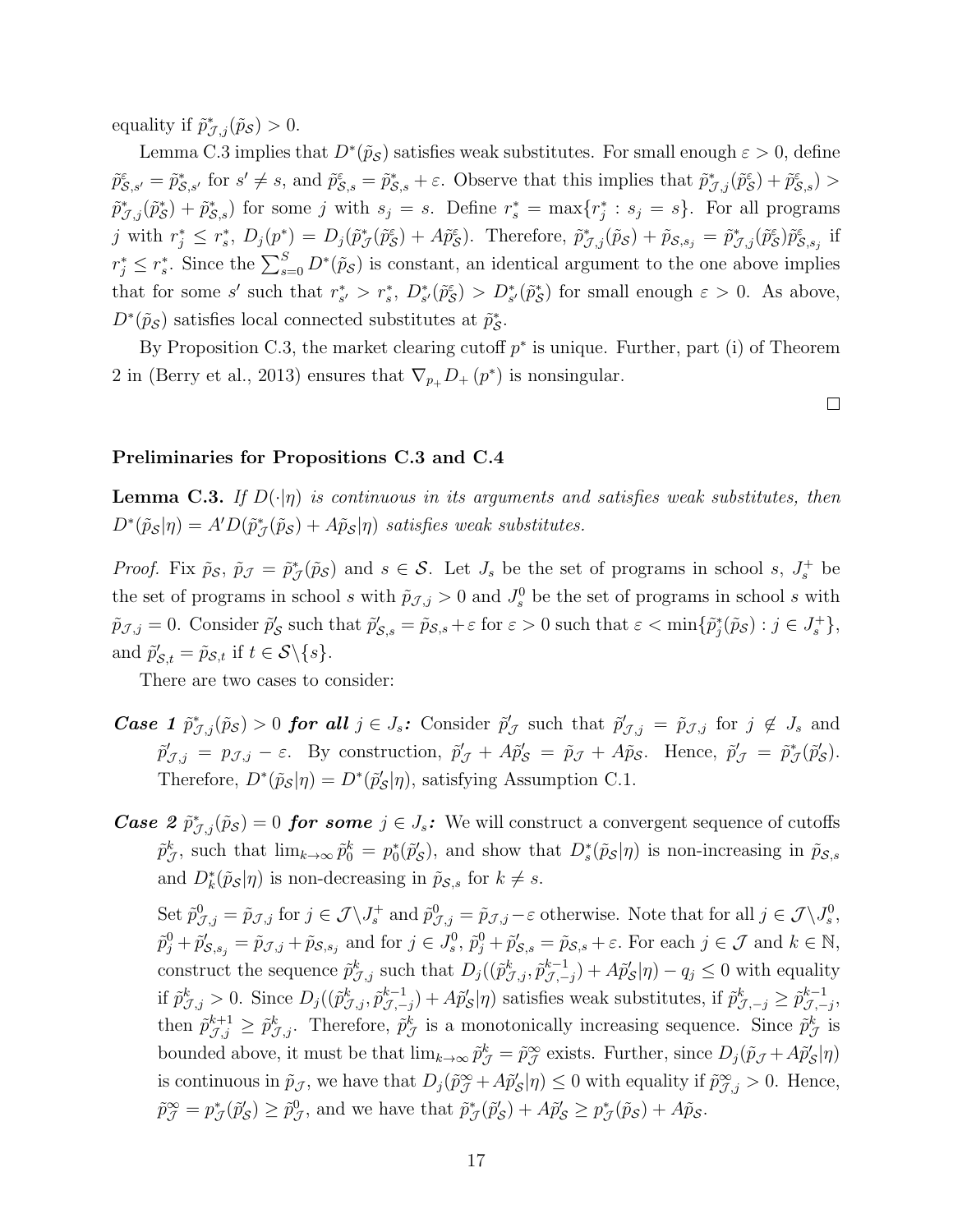We now show that  $D_j(\tilde{p}_0^*(\tilde{p}_S') + A\tilde{p}_S'|\eta) \ge D_j(\tilde{p}_J^*(\tilde{p}_S) + A\tilde{p}_S|\eta)$   $j \notin J_s$ . Fix  $j \in \mathcal{J} \setminus J_s$ . If  $\tilde{p}^*_{\mathcal{J},j}(\tilde{p}'_{\mathcal{S}}) > 0$ , then it must be that  $D_j(\tilde{p}^*_{\mathcal{J}}(\tilde{p}'_{\mathcal{S}}) + A\tilde{p}'_{\mathcal{S}}|\eta) = q_j \ge D_j(\tilde{p}^*_{\mathcal{J}}(\tilde{p}_{\mathcal{S}}) + A\tilde{p}_{\mathcal{S}}|\eta)$ . If  $\tilde{p}^*_{\mathcal{J},j}(\tilde{p}'_{\mathcal{S}}) = 0$ , then  $D_j(\tilde{p}^*_{\mathcal{J}}(\tilde{p}'_{\mathcal{S}}) + A\tilde{p}'_{\mathcal{S}}|\eta) \ge D_j(\tilde{p}^*_{\mathcal{J}}(\tilde{p}_{\mathcal{S}}) + A\tilde{p}_{\mathcal{S}}|\eta)$  from weak substitutes, since  $\tilde{p}^*_{\mathcal{J},j}(\tilde{p}_{\mathcal{S}}) + \tilde{p}_{\mathcal{S},s_j} = \tilde{p}^*_{\mathcal{J},j}(\tilde{p}_{\mathcal{S}}) + \tilde{p}'_{\mathcal{S},s_j}$  and  $\tilde{p}^*_{\mathcal{J},k}(\tilde{p}_{\mathcal{S}}) + \tilde{p}_{\mathcal{S},s_k}$   $\geq \tilde{p}^*_{\mathcal{J},k}(\tilde{p}_{\mathcal{S}}) + \tilde{p}'_{\mathcal{S},s_k}$  for all  $k \neq j$ .

Finally, we show that  $\sum_{j\in\mathcal{J}_{s}} D_j(\tilde{p}_0^*(\tilde{p}'_{\mathcal{S}}) + A\tilde{p}'_{\mathcal{S}}|\eta) \leq \sum_{j\in\mathcal{J}_{s}} D_j(\tilde{p}^*_{\mathcal{J}}(\tilde{p}_{\mathcal{S}}) + A\tilde{p}_{\mathcal{S}}|\eta)$ . Note that  $D_0(\tilde{p}^*_{\mathcal{J}}(\tilde{p}'_{\mathcal{S}}) + A\tilde{p}'_{\mathcal{S}}|\eta) \ge D_0(\tilde{p}^*_{\mathcal{J}}(\tilde{p}_{\mathcal{S}}) + A\tilde{p}_{\mathcal{S}}|\eta)$  since  $\tilde{p}^*_{\mathcal{J}}(\tilde{p}'_{\mathcal{S}}) + A\tilde{p}'_{\mathcal{S}} \ge \tilde{p}^*_{\mathcal{J}}(\tilde{p}_{\mathcal{S}}) + A\tilde{p}_{\mathcal{S}}$ . The proof is complete by noting that  $\sum_{j\in\mathcal{J}\cup\{0\}} D_j(\tilde{p}^*_{\mathcal{J}}(\tilde{p}'_{\mathcal{S}})+A\tilde{p}'_{\mathcal{S}}|\eta)=\sum_{j\in\mathcal{J}\cup\{0\}} D_j(\tilde{p}^*_{\mathcal{J}}(\tilde{p}_{\mathcal{S}})+A\tilde{p}'_{\mathcal{S}}|\eta)$  $\langle A\tilde{\rho}_{\mathcal{S}}|\eta\rangle$  must be constant since each student can be assigned to only one program and  $D_j(\tilde{p}^*_{\mathcal{J}}(\tilde{p}'_{\mathcal{S}}) + A\tilde{p}'_{\mathcal{S}}|\eta) \ge D_j(\tilde{p}^*_{\mathcal{J}}(\tilde{p}_{\mathcal{S}}) + A\tilde{p}_{\mathcal{S}}|\eta)$  for all  $j \in \{0\} \cup (\mathcal{J} \setminus J_s)$ .

 $\Box$ 

## C.4 Convergence of Equilibrium Probabilities

In this section, we consider a sequence of  $n$ -player Bayesian games defined by a sequence of RSP+C mechanisms  $\Phi^n$ . Let  $\sigma(v,t) = (\sigma_{R_1}(v,t), \ldots, \sigma_{R_{|\mathcal{R}|}}(v,t))$  be a (type-symmetric) strategy for a player with utility vector v and priority type t. We allow  $\sigma(v, t)$  to be a mixed strategy profile, although players generically have a pure strategy best-reponse. For each  $n$ , the lotteries are given by

$$
L_{R_i,t_i}^{n,\sigma} = \mathbb{E}_{\sigma} [\Phi^n((R_i,t_i), (R_{-i}, T_{-i}) | R_i, T_i] = \sum_{R_{-i},t_{-i}} \Phi^n((R_i,t_i), (R_{-i}, T_{-i}) \prod_{k \neq i} m^{\sigma}(R_k, t_k),
$$

where  $m^{\sigma}(R_k, t_k) = f_T(t_k) \int \sigma_{R_k}(v;t) dF_{V|t_k}$ . The strategy  $\sigma^{*,n}$  a Bayesian Nash Equilibrium if for all R such that  $\sigma_R^{*,n}$ \*,n<sup>n</sup> $\binom{n}{R}(v;t) > 0$ , we have that  $v \cdot L_{R,t}^{\sigma^{*,n}} \geq v \cdot L_{R',t}^{n,\sigma^{*,n}}$  $_{R',t}^{n,\sigma^{*,n}}$  for all  $R' \in \mathcal{R}$ .

Define the Large-Market Limit Mechanism in the spirit of Azevedo and Budish (2017) as follows:

$$
L_{R_i,t_i}^{\infty,\sigma} = \lim_{n \to \infty} \sum_{R_{-i},t_{-i}} \Phi^n((R_i,t_i), (R_{-i}, T_{-i}) \prod_{k \neq i} m^{\sigma}(R_k,t_k),
$$
 (C.7)

if it exists. Further,  $\sigma^*$  is a **Limit Equilibrium** if  $\sigma_R^*(v,t) > 0$  implies that  $v \cdot L_{R,t}^{\infty,\sigma^*} \geq$  $v\cdot L_{R^{\prime},t}^{\infty,\sigma^{\ast}}$  $\sum_{R',t}^{\infty,\sigma^*}$  for all  $R' \in \mathcal{R}$ .

We now show that Bayesian Nash Equilibria of the mechanism in a large economy approximate equilibria of the large-market limit mechanism.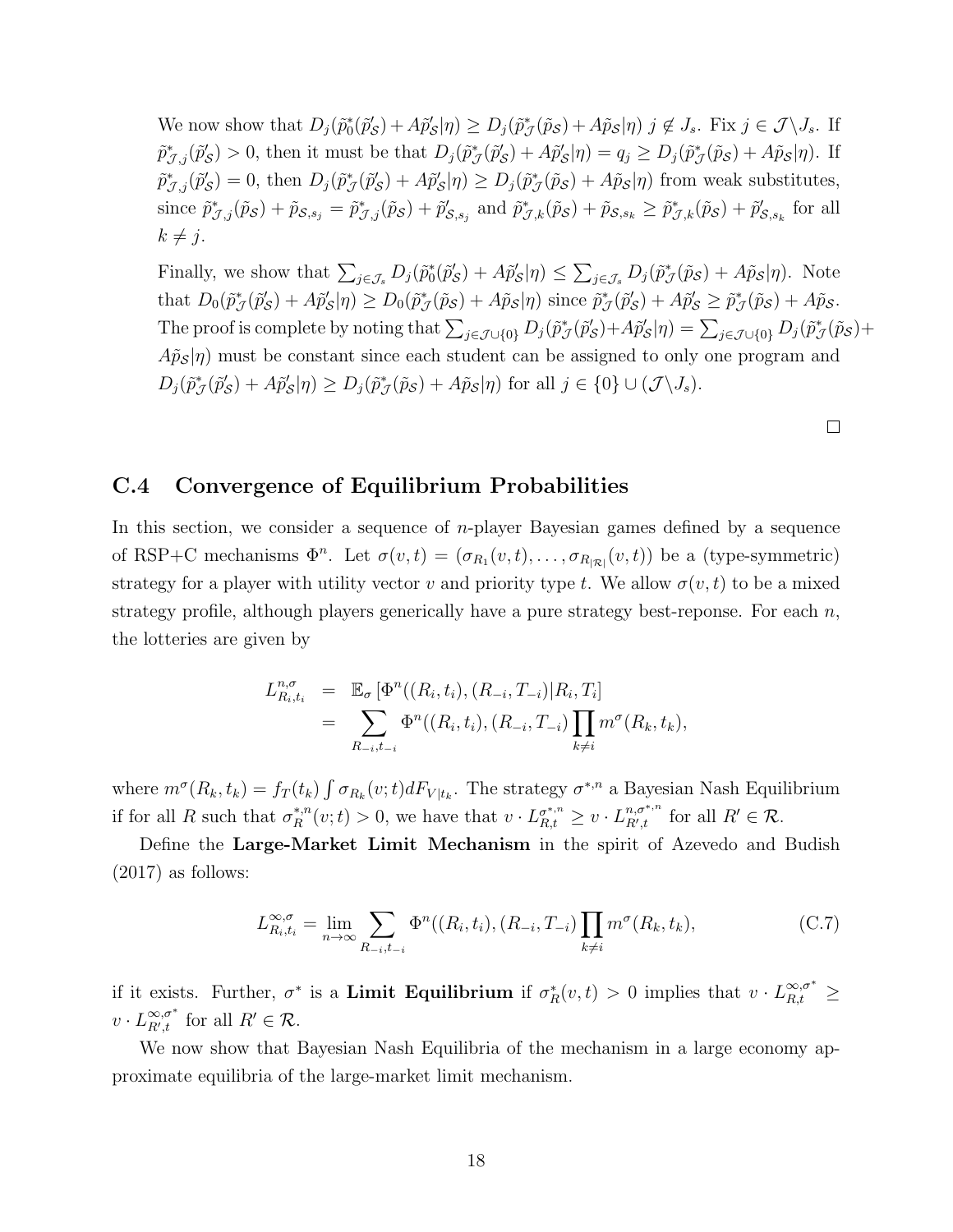**Proposition C.5.** Suppose  $\Phi^n$  is an RSP+C mechanism. Fix a strategy  $\sigma^*$  such that the limit in equation (C.7) exists, the tie-breakers  $\nu$  are non-degenerate and  $D(p|\eta)$  and q admit a unique market clearing cutoff, where  $\eta = m^{\sigma^*} \times \gamma_{\nu}$ .

- 1. If  $\sigma^{*,n}$  is a sequence BNE such that  $\|\sigma^{*,n} \sigma^*\|_F \to 0$ , then  $\|L_{R_i,t_i}^{n, \sigma^{*,n}} L_{R_i,t_i}^{\infty, \sigma^*}$  $\mathbb{R}^{\infty,\sigma^*}_{k_i,t_i}$   $\|\to 0,$ where  $\|\sigma^{*,n} - \sigma^*\|_F = \sup_R \int |\sigma_R^{*,n}|^2$  $R^{*,n}(v,t) - \sigma_R^*(v,t)|dF_{V,T}.$
- 2. If  $\sigma^{*,n}$  is a sequence BNE such that  $\|\sigma^{*,n} \sigma^*\|_F \to 0$ , the strategy  $\sigma^*$  is a limit equilibrium.
- 3. If  $\sigma^*$  is a limit equilibrium, then for each  $\varepsilon > 0$ , and large enough n,  $\sigma_R^*(v,t) > 0$ implies that for all  $R' \in \mathcal{R}$ ,

$$
v \cdot L_{R,t}^{n,\sigma^*} \ge v \cdot L_{R',t}^{n,\sigma^*} - \varepsilon ||v||.
$$

The result shows that a convergent sequence of Bayesian Nash Equilibria converge to a limit equilibrium, and that all limit equilibria are approximate BNE for large enough  $n$ . The result is similar in spirit to Kalai (2004), which shows that equilibria in limit games are approximate BNE in large games. From an empirical perspective, it also shows that equilibrium behavior in the game does not depend dramatically on the exact number of players once there are sufficiently many players.

*Proof.* **Part 1:** By the triangle inequality,

$$
||L_{R_i,t_i}^{n,\sigma^{*,n}} - L_{R_i,t_i}^{\infty,\sigma^{*}}|| \leq ||L_{R_i,t_i}^{n,\sigma^{*,n}} - L_{R_i,t_i}^{n,\sigma^{*}}|| + ||L_{R_i,t_i}^{n,\sigma^{*}} - L_{R_i,t_i}^{\infty,\sigma^{*}}||.
$$

By the assumptions of the proposition, the second term converges to 0. Now consider the first term:

$$
L_{R_i,t_i}^{n,\sigma^{*,n}} - L_{R_i,t_i}^{n,\sigma^{*}} = \mathbb{E}_{\sigma^{*,n}} \left[ \Phi^n((R_i,t_i), (R_{-i},t_{-i})) | R_i,t_i \right] - \mathbb{E}_{\sigma^{*}} \left[ \Phi^n((R_i,t_i), (R_{-i},t_{-i})) | R_i,t_i \right],
$$

where  $\mathbb{E}_{\sigma}$  denotes the expectation taken with respect to draws of  $(R_k, t_k)$  taken from  $m^{\sigma}$ . Since  $\Phi^n$  is an RSP+C mechanism, we have that

$$
L_{R_i,t_i}^{n,\sigma^{*,n}} - L_{R_i,t_i}^{n,\sigma^*} = \mathbb{E}_{\sigma^{*,n}} \left[ \int D^{(R_i,t_i,\nu)}(p^n) d\gamma_\nu \middle| R_i, t_i \right] - \mathbb{E}_{\sigma^*} \left[ \int D^{(R_i,t_i,\nu)}(p^n) d\gamma_\nu \middle| R_i, t_i \right].
$$
 (C.8)

Therefore, to complete the proof, we need to show that the right-hand side of this expression converges to zero.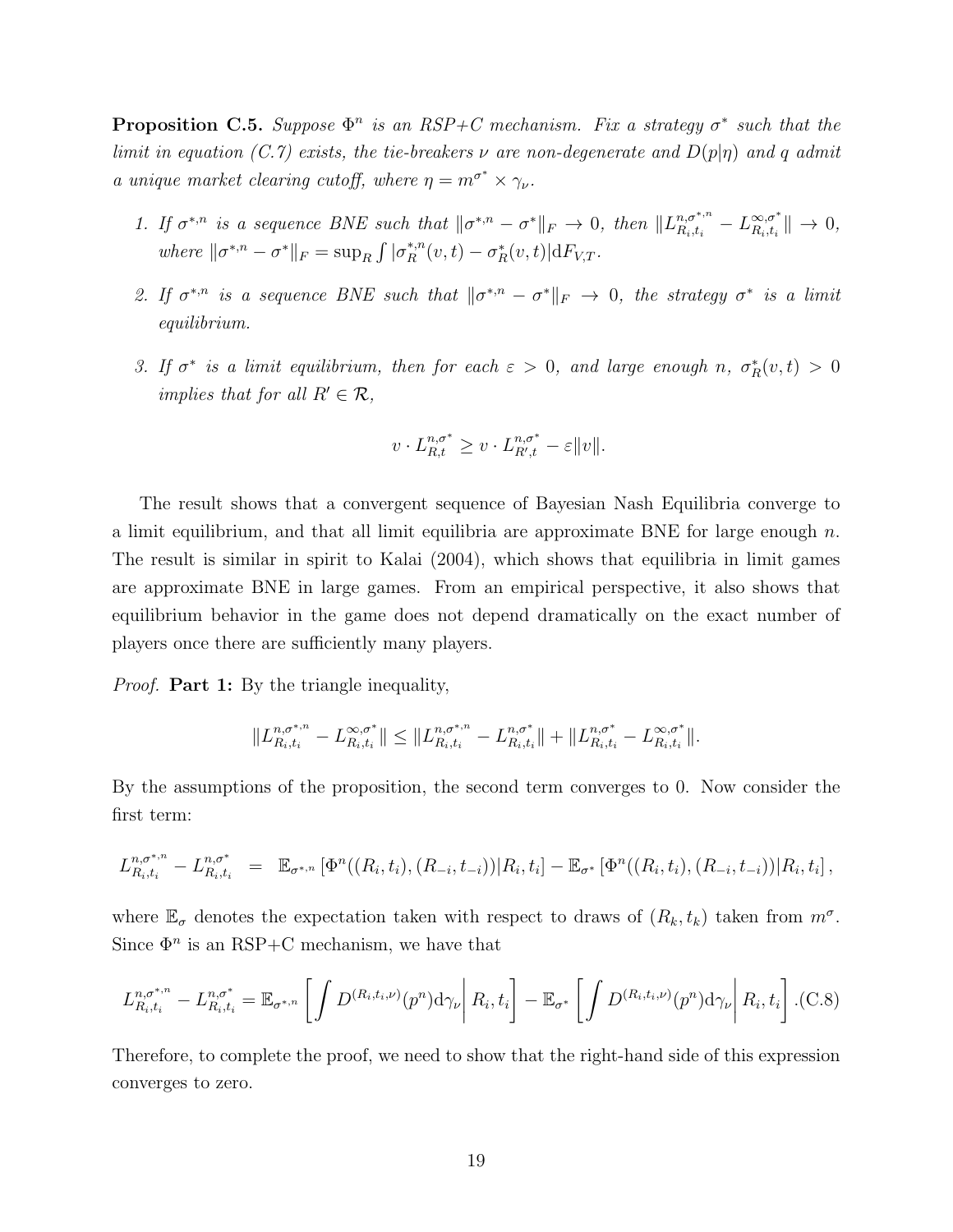Let  $\eta^{*,n} = m^{\sigma^{*,n}} \times \gamma_{\nu}$  and  $\eta^* = m^{\sigma^*} \times \gamma_{\nu}$ , and observe that

$$
||D(p|\eta^{*,n}) - D(p|\eta^{*})|| = \sup_{j} |D_j(p|\eta^{*,n}) - D_j(p|\eta^{*})|
$$
  
\n
$$
= \sup_{j} |\eta^{*,n}(v_{p,j}) - \eta^{*}(v_{p,j})|
$$
  
\n
$$
= \sup_{j} \left| \sum_{(R,t) \in \mathcal{R} \times T} (m^{\sigma^{*,n}}(R,t) - m^{\sigma^{*}}(R,t))\gamma_{\nu}(\{\nu : f(R,t,\nu) \in v_{p,j}\}) \right|
$$
  
\n
$$
= \sup_{j} \left| \sum_{(R,t) \in \mathcal{R} \times T} \left( \int (\sigma_R^{*,n}(v,t) - \sigma_R^{*}(v,t)) dF_{V,T} \right) \gamma_{\nu}(\{\nu : f(R,t,\nu) \in v_{p,j}\}) \right|
$$
  
\n
$$
\leq ||\sigma^{*,n} - \sigma^{*}||_{F} \sup_{j} \left| \sum_{(R,t) \in \mathcal{R} \times T} \gamma_{\nu}(\{\nu : f(R,t,\nu) \in v_{p,j}\}) \right| \leq ||\sigma^{*,n} - \sigma^{*}||_{F}
$$

The right-hand side converges to 0 by assumption. Therefore, we have that

$$
\sup_{p} \|D(p|\eta^{*,n}) - D(p|\eta^{*})\| \overset{p}{\to} 0.
$$

If  $\eta^n$  is a sequence of empirical measures constructed draws from  $\eta^{*,n}$ , we have that

$$
\sup_{p} \|D(p|\eta^{n}) - D(p|\eta^{*})\| \leq \sup_{p} \|D(p|\eta^{n}) - D(p|\eta^{*,n})\| + \sup_{p} \|D(p|\eta^{*,n}) - D(p|\eta^{*})\|
$$
  

$$
\leq \sup_{p,j} J|\eta^{n}(v_{p,j}) - \eta^{*,n}(v_{p,j})| + \sup_{p} \|D(p|\eta^{*,n}) - D(p|\eta^{*})\| \overset{p}{\to} 0,
$$

since  $\mathcal{V} = \{v_{p,j} : p \in [0,1]^J, j \in J\}$  is a uniform Glivenko-Cantelli class.

By arguments identical to those made in Part 1 of Theorem A.3, if  $p^n$  is a market clearing cutoff for  $D(p|\eta^n)$  and  $q^n$ , then  $p^n \stackrel{p}{\to} p^*$  where  $p^*$  is the unique market clearing cutoff for  $D(p|\eta^*)$  and q. By the continuous mapping theorem, for each  $(R, t)$ , we have that

$$
\int D^{(R,t,\nu)}(p^n) d\gamma_{\nu} \stackrel{p}{\rightarrow} \int D^{(R,t,\nu)}(p^*) d\gamma_{\nu}.
$$

Since  $D^{(R,t,\nu)}(p^n)$  is bounded, we have that

$$
\mathbb{E}_{\sigma^{*,n}}\left[\left.\int D^{(R,t,\nu)}(p^n)\mathrm{d}\gamma_{\nu}\right|R,t\right]\to\int D^{(R,t,\nu)}(p^*)\mathrm{d}\gamma_{\nu}.\tag{C.9}
$$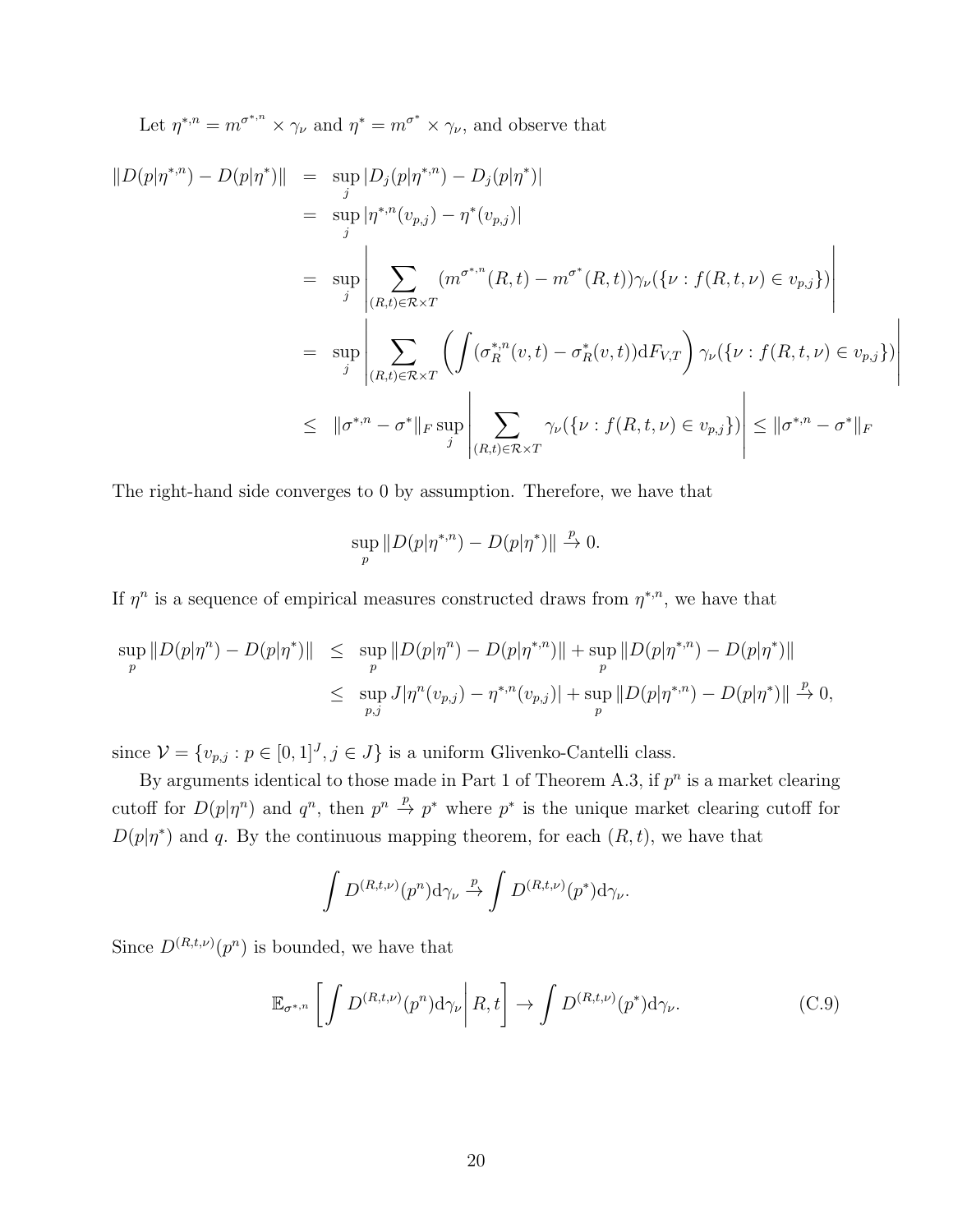By a similar argument, we have that

$$
\mathbb{E}_{\sigma^*} \left[ \int D^{(R,t,\nu)}(p^n) d\gamma_\nu \, \middle| \, R, t \right] \to \int D^{(R,t,\nu)}(p^*) d\gamma_\nu. \tag{C.10}
$$

Equations  $(C.9)$  and  $(C.10)$  imply that the right hand side of equation  $(C.8)$  converges to 0.

**Part 2:** Consider a sequence of equilibrium strategies  $\sigma^{*,n}$  such that  $\|\sigma^{*,n} - \sigma^*\|_F \to 0$ . We will show that  $\sigma_R^*(v,t) > 0$  for all  $(v,t) \in \text{int}(\text{supp} F_{V,T})$  only if  $v \cdot (L_{R,t}^{\infty,\sigma^*} - L_{R',t}^{\infty,\sigma^*})$  $_{R',t}^{\infty,\sigma^{+}})\geq0$ for all  $R' \in \mathcal{R}$ .

Fix  $(v, t) \in int(suppF_{V,T})$ . Towards a contradiction, suppose that  $\sigma_R^*(v; t) > 0$ , and  $v\cdot (L_{R,t}^{\infty,\sigma^*}-L_{R',t}^{\infty,\sigma^*})$  $\mathbb{R}^{(0)}_{R',t}$   $\leq$  -2 $\varepsilon$  for some  $R' \in \mathcal{R}$  and  $\varepsilon > 0$ . Since  $(v,t) \in \text{int}(\text{supp}F_{V,T})$ , there exists a  $\delta > 0$ , such that for all v' with  $\|v - v'\| < \delta$ , we have  $v' \in int(\text{supp} F_{V,T})$ , and  $v' \cdot (L_{R,t}^{\infty,\sigma^*} - L_{R',t}^{\infty,\sigma^*})$  $_{R',t}^{\infty,\sigma^+}) < -\varepsilon.$ 

By Part 1,  $\parallel$  $L^{n,\sigma^{*,n}}_{R',t}$  $\frac{n,\sigma^{*,n}}{R',t} - L^{\infty,\sigma^*}_{R',t}$  $\begin{array}{c} \infty,\sigma^*\ X',t \end{array}$  $\to 0$ . Since  $L_{R,t}^{n,\sigma^{*,n}}$  is bounded, there exists an N, such that for all  $n > N$  and all  $R' \in \mathcal{R}$ ,

$$
\left\|L_{R',t}^{n,\sigma^{*,n}}-L_{R',t}^{\infty,\sigma^*}\right\|\leq \frac{\varepsilon}{2(\|v\|+\delta)}.
$$

Hence, for all  $v'$  in the  $\delta$  neighborhood of  $v$ , we have that

$$
v' \cdot (L_{R,t}^{n, \sigma^{*,n}} - L_{R',t}^{n, \sigma^{*,n}}) \leq v' \cdot (L_{R,t}^{\infty, \sigma^{*,n}} - L_{R',t}^{\infty, \sigma^{*,n}}) + 2||v'||\|L_{R',t}^{n, \sigma^{*,n}} - L_{R',t}^{\infty, \sigma^{*}}||
$$
  

$$
\leq v' \cdot (L_{R,t}^{\infty, \sigma^{*,n}} - L_{R',t}^{\infty, \sigma^{*,n}}) + \varepsilon < 0
$$

Since  $\sigma^{*,n}$  is a Bayesian Nash Equilibrium strategy, it must be that for all  $n > N$  and v' such that  $||v-v'|| < \delta, \sigma_R^{*,n}$ \*,n<sup>n</sup>(v', t) = 0. Therefore,  $\|\sigma^{*,n}-\sigma^*\|_F \to 0$  implies that  $\sigma^*(v',t) = 0$  for all v' in the  $\delta$  neighborhood of v. This conclusion contradicts the hypothesis that  $\sigma_R^*(v,t) > 0$ for any R such that  $v \cdot (L_{R,t}^{\infty,\sigma^*} - L_{R',t}^{\infty,\sigma^*})$  $\mathcal{L}_{R',t}^{\infty,\sigma^*}$  > 0. Hence,  $\sigma^*$  is a limit equilibrium.

**Part 3:** Consider the constant sequence  $\sigma^{*,n} = \sigma^*$ . By the assumptions of the proposition, for each  $(R, t)$ ,

$$
||L_{R,t}^{n,\sigma^*} - L_{R,t}^{\infty,\sigma^*}|| \rightarrow 0.
$$

Moreover, this convergence is uniform in  $(R, t)$  since  $\mathcal{R} \times T$  is a finite set. Fix  $\varepsilon > 0$  and pick  $n_0$  such that for all  $n > n_0$ ,

$$
\sup_{R,t} \|L_{R,t}^{n,\sigma^*} - L_{R,t}^{\infty,\sigma^*}\| < \frac{\varepsilon}{2}.
$$

Note that the choice of  $n_0$  did not depend on  $v_i$ .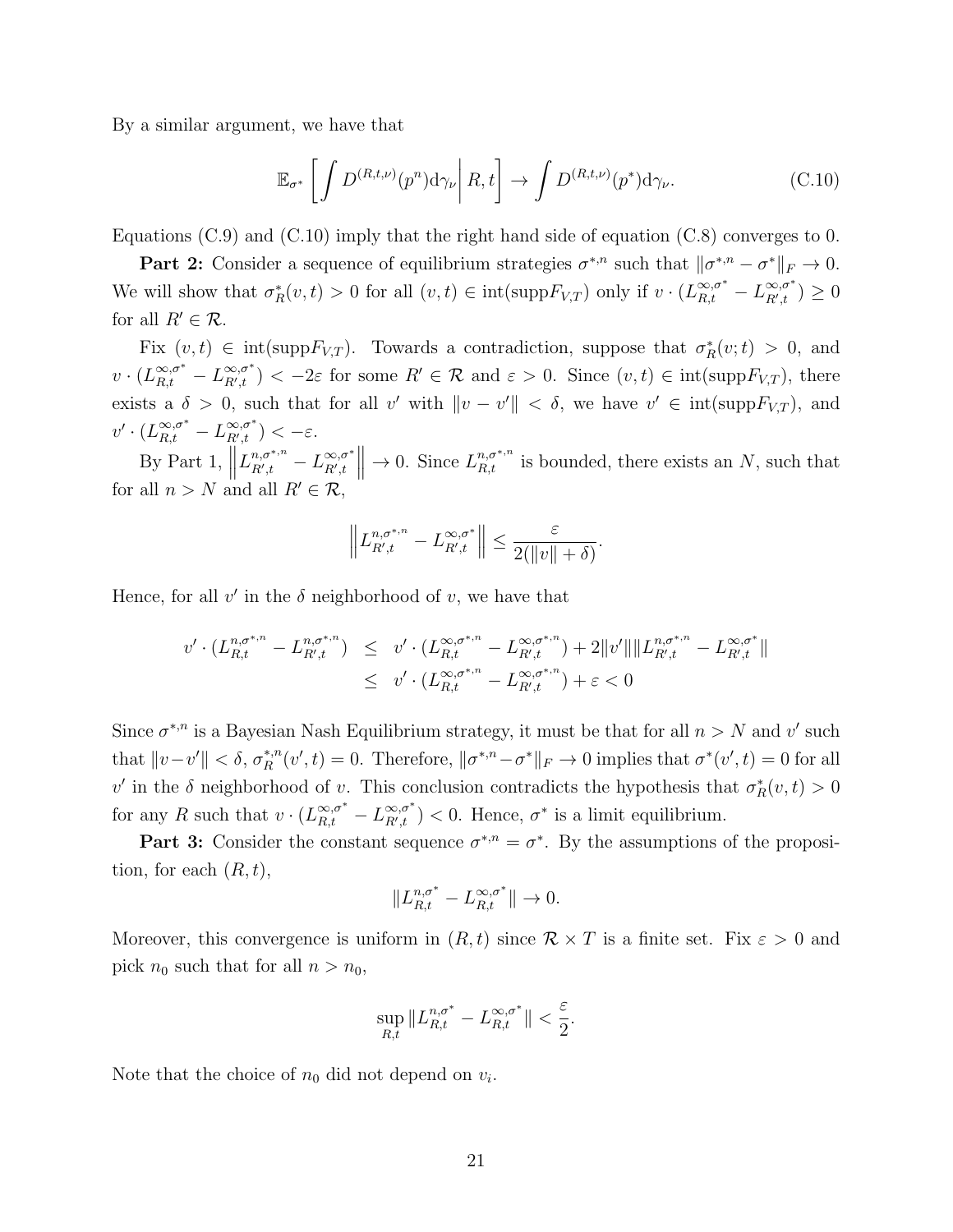Since  $\sigma^*$  is a limit equilibrium,  $\sigma^*_{R_i}(v_i, t_i) > 0$  implies that for all  $R'_i$ ,

$$
v_i \cdot L_{R_i,t_i}^{\infty,\sigma^*} \ge v_i \cdot L_{R'_i,t_i}^{\infty,\sigma^*}
$$
  
\n
$$
\Rightarrow v_i \cdot L_{R_i,t_i}^{\infty,\sigma^*} \ge v_i \cdot L_{R'_i,t_i}^{\infty,\sigma^*} - 2 \sup_{R,t} |v_i \cdot (L_{R,t}^{\infty,\sigma^*} - L_{R,t}^{\infty,\sigma^*})|
$$

for all  $n > n_0$ . By the Cauchy-Schwarz inequality,  $\sup_{R,t} |v_i \cdot (L_{R,t}^{n,\sigma^*} - L_{R,t}^{\infty,\sigma^*})| \le ||v_i|| \sup_{R,t} ||L_{R,t}^{n,\sigma^*} - L_{R,t}^{\infty,\sigma^*}||$  $L_{R,t}^{\infty,\sigma^*}$ ||. Therefore,

$$
v_i \cdot L_{R_i,t_i}^{n,\sigma^*} \ge v_i \cdot L_{R'_i,t_i}^{n,\sigma^*} - \varepsilon ||v_i||.
$$

 $\Box$ 

# D Auxilliary Results on Identification

# D.1 Characterization of Partially Identified Set

Consider the collection of markets

$$
\mathcal{T}(\xi, z) = \{ \Gamma_{ib} = (\xi_b, z_{ib}, t_{ib}, \mathcal{L}_b) : (\xi_b, z_{ib}) = (\xi, z) \}.
$$

The dependence of the set of lotteries  $\mathcal L$  on the market index b indicates that we allow variation in this dimension to be useful in the present exercise. We will consider results that fix  $(\xi, z)$  and therefore drop this from the notation. As a reminder, conditioning on  $z$  is without loss since it is observed, but this implies that the researcher assumes that the variation considered holds school unobservables  $\xi$  fixed.

The next result characterizes what can be learned about the distribution of utilities from observing data from several markets in  $\mathcal{T}$ . Let  $N_{\mathcal{L}_{\Gamma}}(L) = \{v \in \mathbb{R}^J : v \cdot (L - L') \geq$ 0 for all  $L' \in \mathcal{L}_{\Gamma}$  be the normal cone to  $L \in \mathcal{L}_{\Gamma}$  corresponding to the set  $\mathcal{L}_{\Gamma}$ . (We switch notation from using  $C_R$  for lottery  $L_R$  for clarity since this section uses different sets  $\mathcal{L}_{\Gamma}$ , which are not explicitly referred to in the relatively compact notation,  $C_R$ .) Further, let  $\mathcal{N} = {\rm int}(N_{\mathcal{L}_\Gamma}(L))\}_{\Gamma \in \mathcal{T}, L \in \mathcal{L}_\Gamma}$  be the collection of (the interiors of) normal cones to lotteries faced by agents in the markets  $\mathcal T$ . For a collection of sets  $\mathcal N$ , let  $\mathcal D(\mathcal N)$  be the smallest collection of subsets of  $\mathbb{R}^J$  such that

- 1.  $\mathbb{R}^J \in \mathcal{D}(\mathcal{N})$  and  $\mathcal{N} \subset \mathcal{D}(\mathcal{N})$
- 2. For all  $N \in \mathcal{D}(\mathcal{N}), N^c \in \mathcal{D}(\mathcal{N})$
- 3. For all countable sequences of sets  $N_k \in \mathcal{D}(\mathcal{N})$  such that  $N_{k_1} \cap N_{k_2} = \emptyset$ ,  $\bigcup_k N_k \in \mathcal{D}(\mathcal{N})$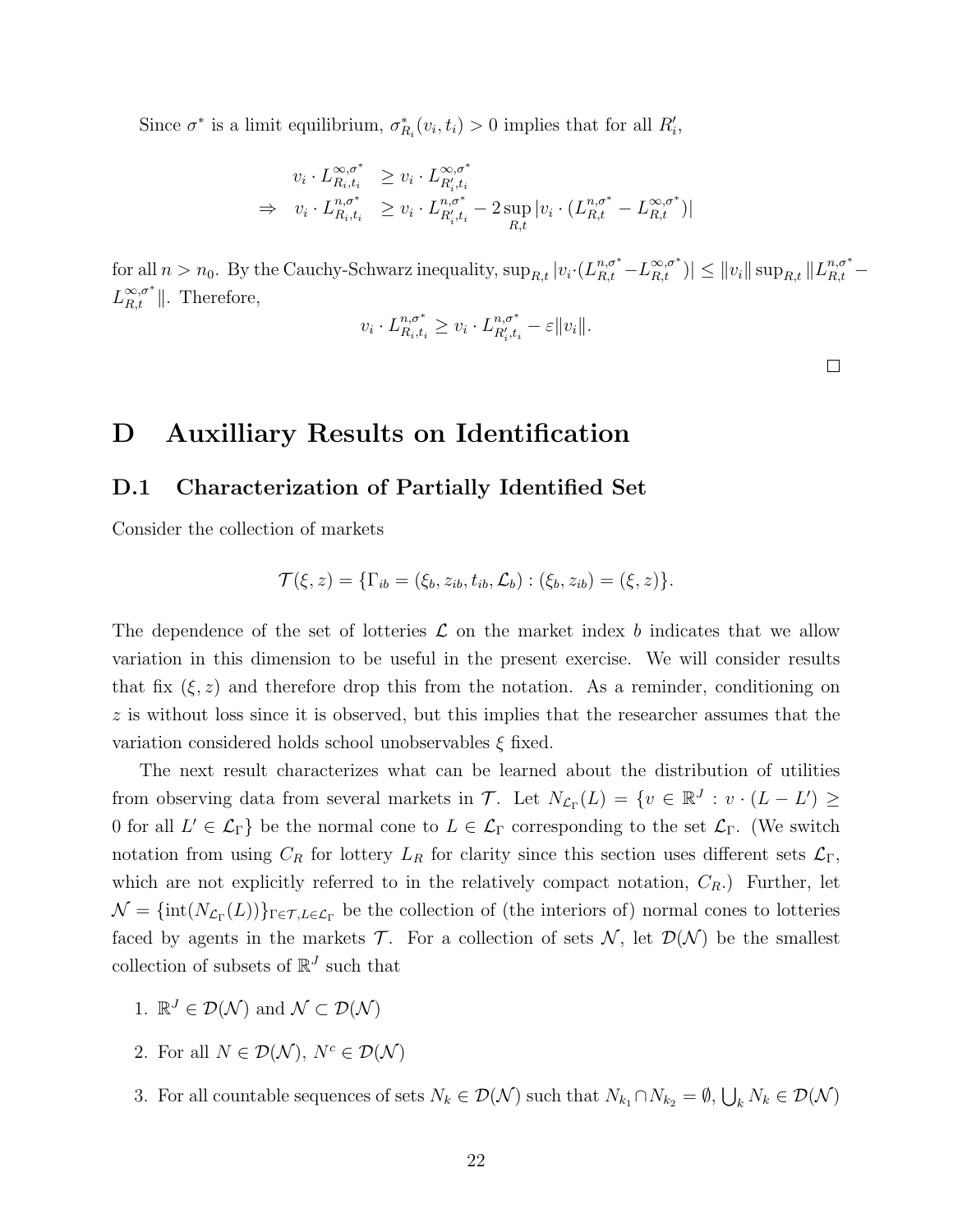The collection  $\mathcal{D}(\mathcal{N})$  is sometimes called the minimal Dynkin system containing N. **Theorem D.1.** Given  $P(L \in \mathcal{L}_{\Gamma}|\Gamma)$  for each  $\Gamma \in \mathcal{T}$  and  $L \in \mathcal{L}_{\Gamma}$ , the quantity

$$
h_D = \int 1\{v \in D\} \mathrm{d}F_V(v)
$$

is identified for each  $D \in \mathcal{D}(\mathcal{N})$ .

*Proof.* The identified set of conditional distributions  $F_V(v)$  is given by

$$
\mathscr{F}_I = \left\{ F_V \in \mathscr{F} : \forall L \in \mathcal{L}_\Gamma \text{ and } \Gamma \in \mathcal{T}, P(L \in \mathcal{L}_\Gamma | \Gamma) = \int 1\{v \in N_{\mathcal{L}_\Gamma}(L)\} dF_V(v) \right\}.
$$

Note that for any two distributions  $F_V$  and  $\tilde{F}_V$  in  $\mathscr{F}$ , the collection of sets

$$
\mathcal{L}(F_V, \tilde{F}_V) = \left\{ A \in \mathcal{F} : \int 1\{v \in A\} dF_V(v) = \int 1\{v \in A\} d\tilde{F}_V(v) \right\}
$$

is a Dynkin system for the Borel  $\sigma$ -algebra F. Since  $\mathcal{D}(\mathcal{N})$  is the minimal Dynkin system where all elements of  $\mathscr{F}_I$  agree,  $\mathcal{D}(\mathcal{N})\subseteq\mathscr{L}(F_V,\tilde{F}_V)$  for any two elements  $F_V$  and  $\tilde{F}_V$ . Hence, for all  $D \in \mathcal{D}(\mathcal{N})$ , we have that

$$
h_D = \int 1\{v \in D\} \mathrm{d}F_V(v) = \int 1\{v \in D\} \mathrm{d}\tilde{F}_V(v)
$$

 $\Box$ 

is therefore identified.

The result follows from basic measure theory and characterizes the features of  $F_V(v)$  that are identified under such variation in choice environments without any further restrictions. In particular, with the free normalization  $||v_i|| = 1$ , the result implies that the mass accumulated on the projection of the sets in  $\mathcal{D}(\mathcal{N})$  on the  $J-1$  dimensional sphere,  $\mathbb{S}^J$ , is identified. Typically, this implies only partial identification of  $F_V(v)$ , but extensive variation in the lotteries could result in point identification.<sup>2</sup>

## D.2 Preliminaries for Theorem A.2

**Lemma D.1.** Let  $f_{\varepsilon,C}(x) = 1\{x \in C\}e^{-2\pi\langle \varepsilon, x \rangle}$  for some polygonal, full-dimensional convex cone C and let  $\hat{f}_{\varepsilon,C}(\xi)$  be its Fourier Transform. If C is salient and  $\varepsilon \in \text{int}(C^*)$  where  $C^*$ is the dual of C, then  $\hat{f}_{\varepsilon,C}$  is an entire function. Further, there is no non-empty open subset of  $\mathbb{R}^J$  where  $\hat{f}_{\varepsilon,C}$  is zero.

<sup>&</sup>lt;sup>2</sup>Specifically, the  $\pi - \lambda$  theorem implies that  $F_V(v)$  is identified if and only if the Dynkin-system  $\mathcal{D}(\mathcal{N})$ contains a  $\pi$ -system that generates the Borel  $\sigma$ -algebra.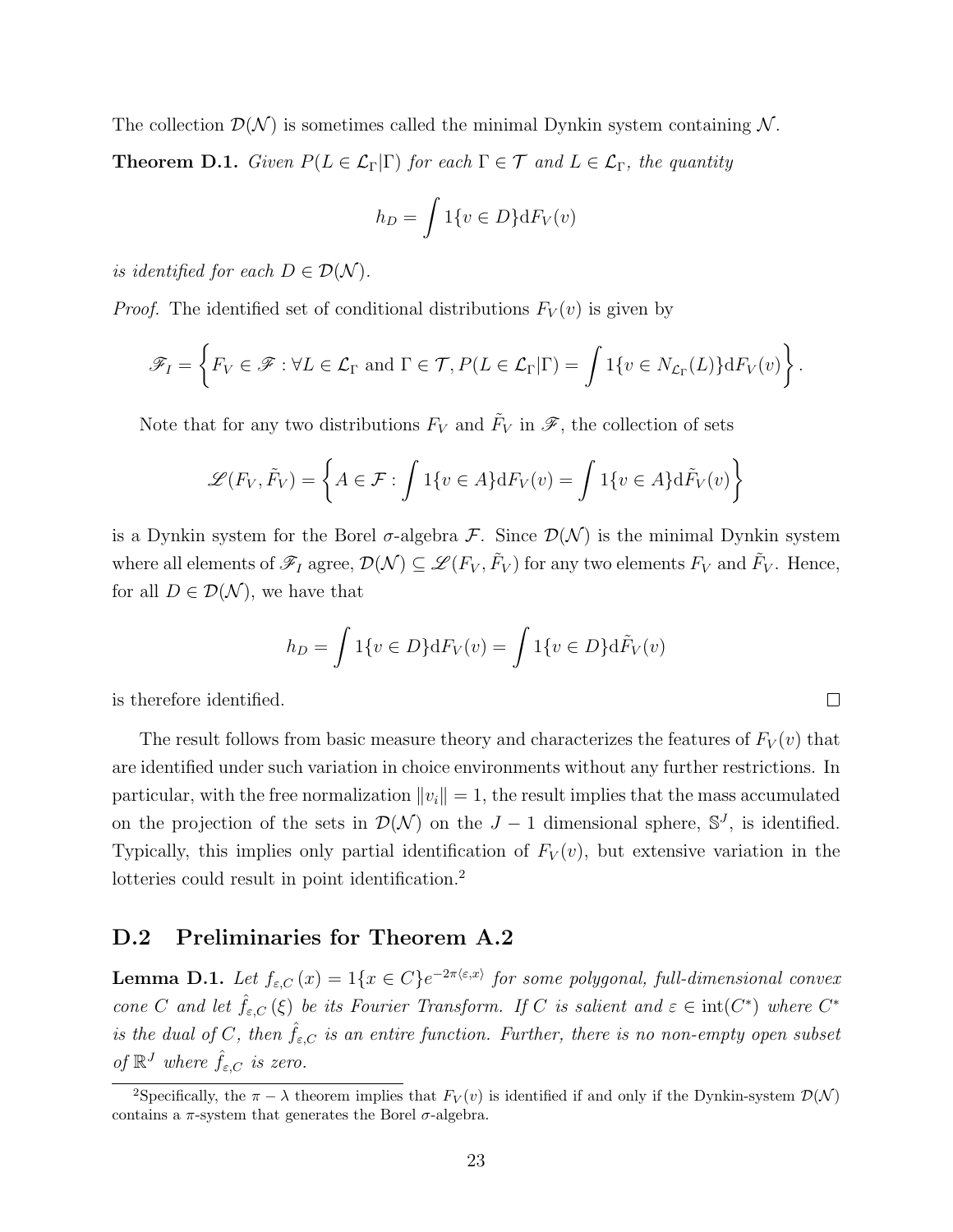*Proof of Lemma D.1.* Note that  $\exists \varepsilon \in \text{int}(C^*)$  because C is a salient cone. Let  $\{C_1, \ldots, C_Q\}$ be a simplicial triangulation of C. Let  $A_q$  be a matrix  $[a_{q1}, a_{q2}, ..., a_{qn}]$  with the linear independent vectors that span cone  $C_q$  arranged as column vectors.  $x \in C_q \iff x = A_q \alpha$ for some  $0 \leq \alpha \in \mathbb{R}^J \iff A_q^{-1}x \geq 0$ . Normalize  $A_q$  so that  $|\det A_q| = 1$ . Let  $f_{\varepsilon,C}(x) =$  $1\{x \in C\}e^{-2\pi\langle \varepsilon, x\rangle}$ . This is an integrable function (if  $\varepsilon$  is in the dual of the cone C). Consider its Fourier transform:

$$
\hat{f}_{\varepsilon,C}(\xi) = \int_C \exp(-2\pi i \langle \xi - i\varepsilon, x \rangle) dx
$$
\n
$$
= \sum_Q \int_{C_q} \exp(-2\pi i \langle \xi - i\varepsilon, x \rangle) dx
$$
\n
$$
= \sum_Q \int_{\mathbb{R}^J} 1\{x : A_q^{-1}x \ge 0\} \exp(-2\pi i \langle \xi - i\varepsilon, x \rangle) dx
$$
\n
$$
= \sum_Q \int_{\mathbb{R}^J_+} \exp(-2\pi i \langle \xi - i\varepsilon, A_q y \rangle) dy
$$
\n
$$
= \sum_Q \int_{\mathbb{R}^J_+} \exp(-2\pi i \langle A'_q \xi - i A'_q \varepsilon, y \rangle) dy
$$
\n
$$
= \sum_{q=1..Q} \prod_{j=1..J} \int_{\mathbb{R}_+} \exp(-2\pi i (a'_{qj}\xi - i a'_{qj}\varepsilon) y) dy
$$
\n
$$
= \sum_{q=1..Q} \prod_{j=1..J} \int_{\mathbb{R}_+} \exp(-y [2\pi (a'_{qj}\varepsilon) + 2\pi i (a'_{qj}\xi)]) dy
$$
\n
$$
= \sum_{q=1..Q} \prod_{j=1..J} \frac{1}{2\pi} \frac{1}{[(a'_{qj}\varepsilon) + i (a'_{qj}\xi)]},
$$

where the last equality follows from the fact that  $-y2\pi (a'_{qj}\varepsilon) < 0$ . Note that the closed-form expression implies that  $\hat{f}_{\varepsilon,C}(\xi)$  is an entire function for every  $\varepsilon \in C \setminus \{0\}$ . Therefore, if it is zero in an open subset of  $\mathbb{R}^J$  is zero everywhere.

We now show that  $\hat{f}_{\varepsilon,C}(\xi)$  is non-zero on a non-empty open set. Let K be a fulldimensional simplicial convex cone such that  $C \subset K$ . K exists because C is salient. Let  $A_K$  be the corresponding matrix for K.  $\kappa_{qj} = A_K^{-1} a_{qj} > 0$  for all  $q \in \{1, ..., Q\}$  and  $j \in \{1, \ldots, J\}$ . Consider  $\xi = (A_K^{-1})$  $\frac{-1}{K}$ <sup> $\prime$ </sup>  $\alpha$ ,

$$
\hat{f}_{\varepsilon,C}\left(\left(A_K^{-1}\right)'\alpha\right) = \left(\frac{1}{2\pi i}\right)^J \sum_{q=1,\dots,Q} \prod_{j=1,\dots,J} \frac{1}{\left[\left(\kappa'_{qj}\alpha\right) - i\left(a'_{qj}\varepsilon\right)\right]}
$$
\n
$$
= \left(\frac{1}{2\pi i}\right)^J \sum_{q=1,\dots,Q} \prod_{j=1,\dots,J} \frac{\left(\kappa'_{qj}\alpha\right) + \left(a'_{qj}\varepsilon\right)i}{\left[\left(\kappa'_{qj}\alpha\right)^2 + \left(a'_{qj}\varepsilon\right)^2\right]}
$$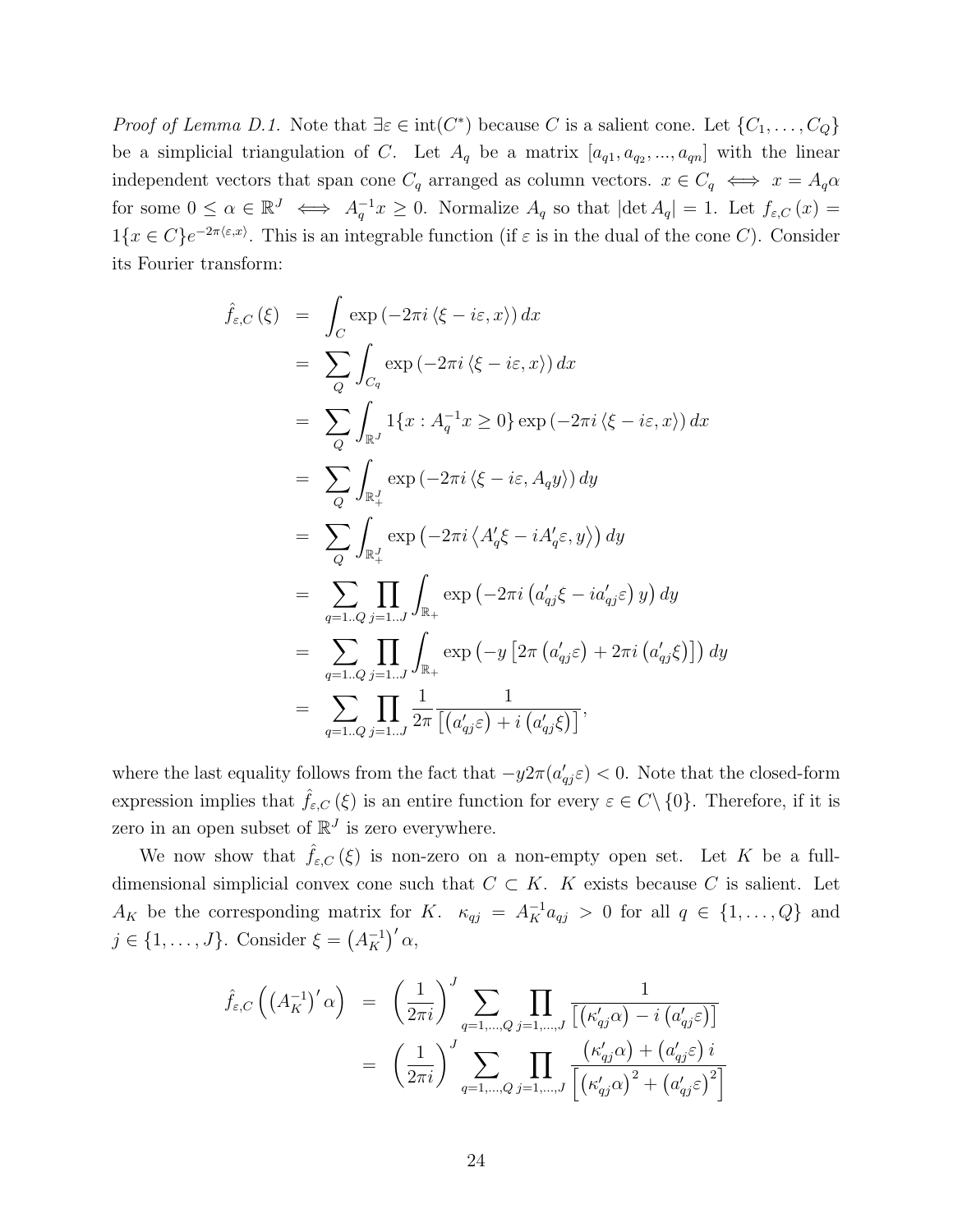Each term in the summation has a positive denominator and a numerator that is a polynomial function of  $\alpha$  with positive coefficients. It follows that it is not zero everywhere, and therefore there is no open subset of  $\mathbb{R}^{J}$  where  $\hat{f}_{\varepsilon,C}$  is zero.  $\Box$ 

# E Estimation Details

# E.1 Gibbs' Sampler: Implementation Details

#### E.1.1 Optimal Responses

We adapt the Gibbs' Sampler for a standard discrete choice model from McCulloch and Rossi (1994) to our case. The main difference is that we have to draw latent utility vectors satisfying the restrictions  $v_i \cdot (L_{R_i} - L_{R'}) \geq 0$  for all  $R' \in \mathcal{R}$  instead of restrictions of the form  $v_{ij} \ge v_{ij'}$  for all choices j' where j is the chosen option.

Let  $Z_i$  be a  $J \times (K \times J)$  block-diagonal matrix that is constructed placing the K-row vector covariates  $z_{ij} = [z_{ijk}]_{k=1}^K$  in each of the J blocks;  $\beta = vec({\beta_{jk}})$ , a KJ-column vector; and  $D_i$  a  $J \times J$  diagonal matrix with  $d_{ij}$  in the j-th position. The system in equation (2) can be compactly written as:

$$
v_i = Z_i \beta - D_i + \varepsilon_i
$$

The unobserved utilities  $v_i$  are treated as unknown parameters along with  $\beta$  and  $\Sigma$ . We specify independent prior distributions for  $\beta$  and  $\Sigma$ :

$$
p(\beta, \Sigma) = p(\beta)p(\Sigma),
$$
  

$$
\beta \sim \mathcal{N}(\overline{\beta}, A^{-1}),
$$
  

$$
\Sigma \sim IW(\nu_0, V_0),
$$

where IW is the inverse Wishart distribution.

The Gibbs sampler proceeds as follows:

0. Start with initial values  $\Sigma^0$  and  $v^0 = \{v_i^0\}_{i=1}^N$  so that  $v_i^0 \in C_{R_i}$  for all  $i = 1, \ldots, N$ where  $R_i$  is the report of student *i*.

Since  $C_{R_i} = \{v \in \mathbb{R}^J : \Gamma_i v \ge 0\}$  where  $\Gamma_i = (L'_{R_i} - L'_{R_1}, \dots, L'_{R_i} - L_{R'_{|\mathcal{R}|}})'$ ,<sup>3</sup>  $v_i^0$  can be

<sup>&</sup>lt;sup>3</sup>For the specification that assumes truthful reporting,  $\Gamma_i$ , is a matrix that encodes the inequalities implied by the rank order list  $R_i = (R_i(1), \ldots, R_i(K))$ . Hence,  $\Gamma_i v_i > 0$  if and only if  $v_{iR_i(1)} > v_{iR_i(2)} > \ldots >$  $v_{iR_i(K)}$ ,  $v_{i0} < v_{iR_i(K)}$  and  $v_{ij} < v_{iR(K)}$  if  $j \notin R_i$ .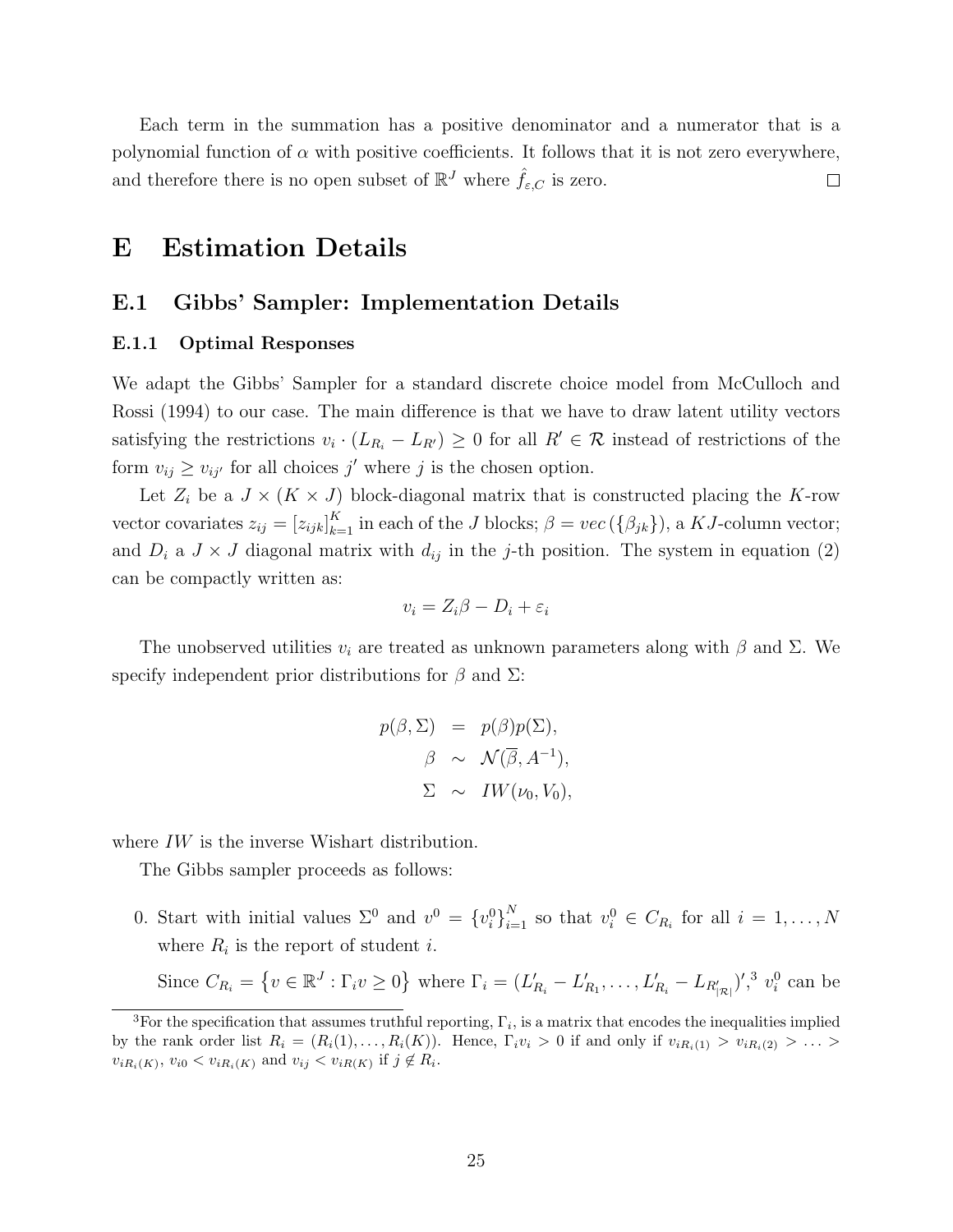found by finding a solution to the inequalities

 $\Gamma_{ik}v_i \geq \varepsilon$ ,

for each row k of  $\Gamma_i$ , and a small positive number  $\varepsilon$ . We implement this step using the Gurobi solver.

1. Draw  $\beta^1 | v^0, \Sigma^0$  from a  $N(\tilde{\beta}, V)$ ,

$$
V = (Z^*Z^* + A)^{-1}, \tilde{\beta} = V(Z^*Z^* + A\overline{\beta})
$$
  
\n
$$
Z^* = \begin{bmatrix} Z_1^* \\ \dots \\ Z_S^* \end{bmatrix}
$$
  
\n
$$
Z_i^{*'} = C'Z_i, v_i^* = C'v_i^0
$$
  
\n
$$
\Sigma^0 = C'C,
$$

where  $C'C$  results from a Cholesky decomposition of  $\Sigma^0$ .

2. Draw  $\Sigma^1 | v^0, \beta^1$  from a *IW* ( $\nu_0 + N, V_0 + S$ )

$$
S = \sum_{i=1}^{n} \varepsilon_i \varepsilon_i',
$$
  

$$
\varepsilon_i = v_i^0 - Z_i \beta^1
$$

3. Draw  $v^1|\beta^1, \Sigma^1, R$  iterating over students and schools. For each school  $j = 1...J$ , draw

$$
v_{ij}^1 | \{v_{ik}^1\}_{k=1}^{j-1}, \{v_{ik}^0\}_{k=j+1}^{J}, \beta^1, \Sigma^1
$$

from a truncated normal  $TN(\mu_{ij}, \sigma_{ij}^2, a_{ij}, b_{ij})$ , where

$$
\mu_{ij} = \sum_{k=1}^{K} \beta_{jk}^{1} z_{ijk} - d_{ij}
$$
  

$$
\sigma_{ij}^{2} = \Sigma_{jj}^{1} - \Sigma_{j(-j)}^{1} [\Sigma_{(-j)(-j)}^{1}]^{-1} \Sigma_{(-j)j}^{1}
$$

and the truncation points  $a_{ij}$  and  $b_{ij}$  guarantee the draw  $v_{ij}^1$  is such that

$$
v = \left[ \left\{ v_{ik}^1 \right\}_{k=1}^{j-1}, v_{ij}^1, \left\{ v_{ik}^0 \right\}_{k=j+1}^{J} \right]'
$$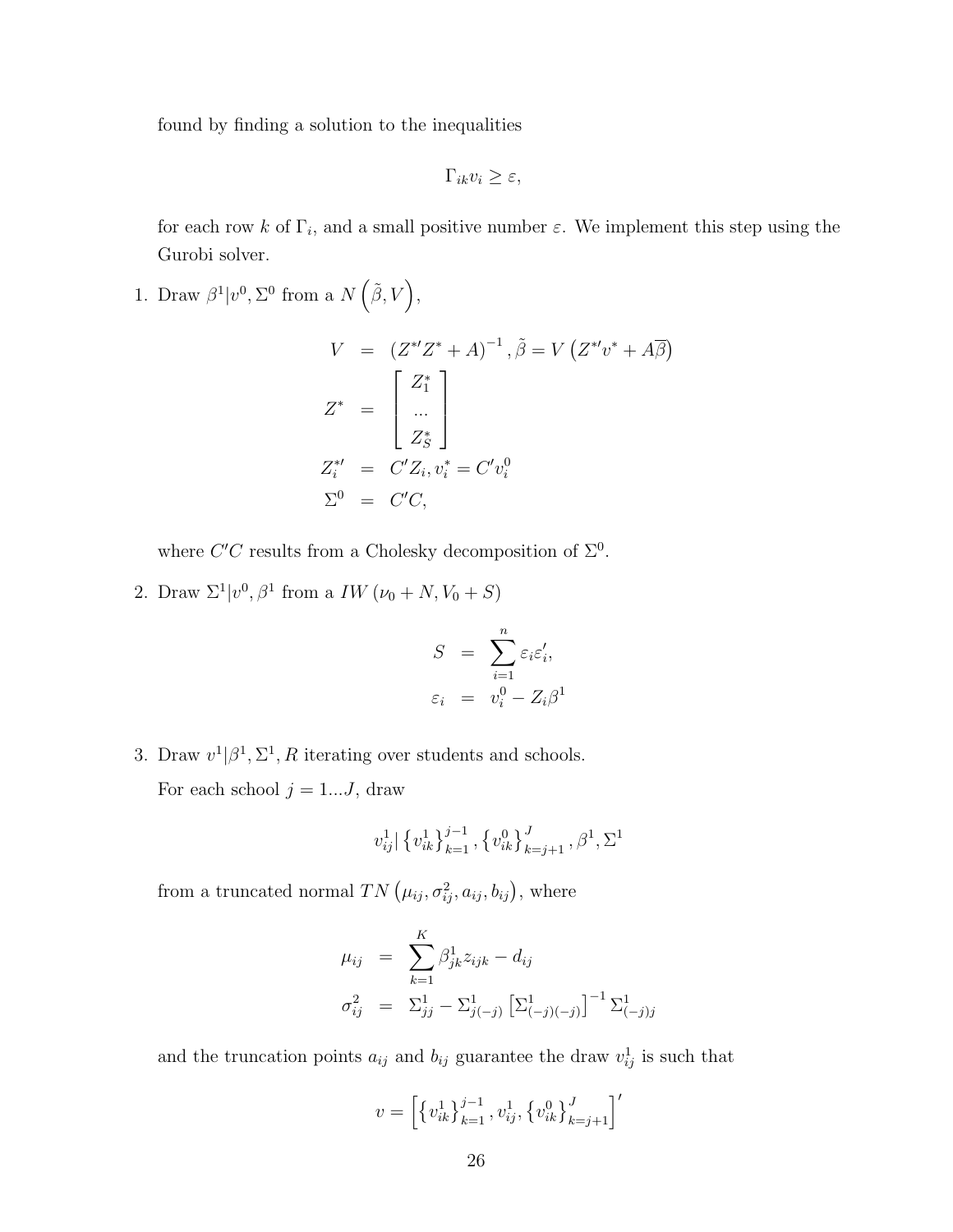lies in the interior of  $C_{R_i}$ . To calculate these truncation points, define  $A_{ik}^j$  be the k-th row of  $\Gamma_i$  with its j-th column removed and let  $v_i^j = \left[\{v_{ik}^1\}_{k=1}^{j-1}, \{v_{ik}^0\}_{k=j+1}^J\right]'.4$ 

$$
a_{ij} = \max_{k \in \left\{k: \Gamma_{ikj} > 0\right\}} \frac{-A_{ik}^j v_i^j}{\Gamma_{ikj}}
$$
\n
$$
b_{ij} = \min_{k \in \left\{k: \Gamma_{ikj} < 0\right\}} \frac{-A_{ik}^j v^j}{\Gamma_{ikj}}
$$

where  $\Gamma_{ikj}$  is the  $(k, j)$ -th element of  $\Gamma_i$ .

4. Set  $\Sigma^0 = \Sigma^1$  and  $v^0 = v^1$ , store, and repeat the steps 1-3 to obtain  $(\beta^k, \Sigma^k, v^k)$  given  $(\beta^{k-1}, \Sigma^{k-1}, v^{k-1})$  and the priors.

#### E.1.2 Naïve-Sophisticate Mixture Model

We extend the Gibbs' sampler described earlier to allow for two types of agents. The model assumes that naïve agents report truthfully while sophisticates pick the report that maximizes their expected utility. For a rank-order list  $R = (R(1), R(2), \ldots, R(K))$  of length K, let  $\tilde{C}_R$  be the region in utility space such that  $v_i \in \tilde{C}_R \implies v_{iR(1)} > v_{iR(2)} > \ldots > v_{iR(K)} > v_{ij}$ for all  $j \notin R_i$ , and  $v_{iR(K)} > v_{i0}$ . Note that  $\tilde{C}_R$  is a convex cone in  $\mathbb{R}^J$ . Let  $\pi_i$  be an indicator for whether a student is naïve. Therefore, the model specifies the observed report of the agent given  $v_i$  and  $\pi_i$  as follows:

$$
R_i = R, \pi_i = 0 \implies v_i \in C_R
$$
  

$$
R_i = R, \pi_i = 1 \implies v_i \in \tilde{C}_R.
$$

The Gibbs' sampler for this model uses data augmentation on  $\pi_i$  in addition to  $v_i$ . Let  $\bar{\pi}$ be the fraction of naïve agents in the economy. We let  $\bar{\pi}$  be a vector to allow for free-lunch and paid-lunch students to have differing proportions of naïve and sophisticated agents. We

$$
\min_{v} \Gamma_{ik} v
$$
 subject to  $\Gamma_i v \ge 0$ 

is non-negative.

<sup>&</sup>lt;sup>4</sup>We pre-process the matrix  $\Gamma_i$  using Gurobi to eliminate redundant linear constraints to speed up this step. The k-th row is a redundant constraint if the solution to the problem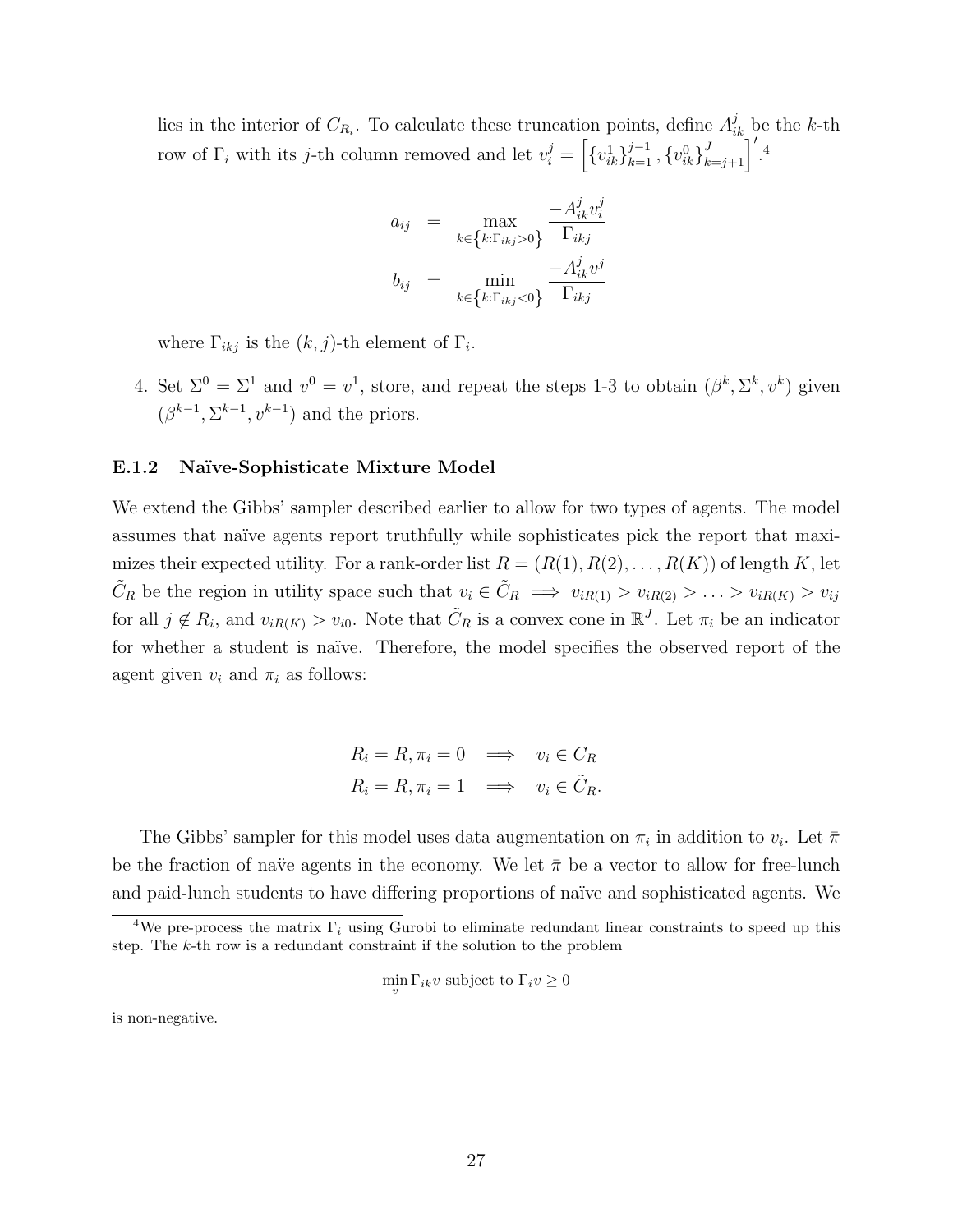specify independent prior distributions for  $\beta$ ,  $\bar{\pi}$  and  $\Sigma$ :

$$
p(\beta, \Sigma) = p(\beta)p(\overline{\pi})p(\Sigma),
$$
  
\n
$$
\beta \sim \mathcal{N}(\overline{\beta}, \overline{\Sigma}^{-1}),
$$
  
\n
$$
\overline{\pi}_l \sim Beta(a_0, b_0)
$$
  
\n
$$
\Sigma \sim IW(\nu_0, V_0),
$$

where IW is the inverse Wishart distribution and  $l \in \{$  Paid Lunch, Free Lunch $\}$ . The Gibbs' sampler proceeds as follows:

- 0. Start with initial values  $\Sigma^0$ ,  $\pi^0 = {\{\pi_i^0\}}_{i=1}^N$ , and  $v^0 = {\{v_i^0\}}_{i=1}^N$  so that  $v_i^0 \in \tilde{C}_{R_i}$  for all  $i=1,\ldots,N.$
- 1-2. Update  $(\Sigma, \beta)$  according to steps 1-2 in Appendix E.1.
	- 3. Update  $\bar{\pi}^1 | \pi^0$ . For  $l \in \{ \text{Paid Lunch}, \text{Free Lunch} \}$ , draw  $\bar{\pi}_l$  from

$$
Beta\left(a_0 + |\mathcal{I}_l| - \sum_{i \in \mathcal{N}_l} \pi_i^0, b_0 + \sum_{i \in \mathcal{I}_l} \pi_i^0\right),\,
$$

where  $\mathcal{I}_l$  is the set of students in paid/free-lunch group l.

4. Draw  $v^1|\beta^1, \Sigma^1, \bar{\pi}^1, y$  iterating over students and schools. For the observed report  $R_i$ for student  $i$ , consider the cones

$$
\tilde{C}_{R_i} = \{ v \in \mathbb{R}^J : v_{R_i(1)} > v_{R_i(2)} > \dots > v_{R_i(K)} > v_{ij} \text{ for all } j \in \{0, \dots, J\} \setminus R_i \}
$$
  
\n
$$
C_{R_i} = \{ v \in \mathbb{R}^J : \Gamma_i v \ge 0 \},
$$

where  $\Gamma_i = (L'_{R_i} - L'_{R_1}, \ldots, L'_{R_i} - L_{R'_{|\mathcal{R}|}})'$ . Let  $\bar{\pi}_i^1 = \bar{\pi}_i^1$ , for l equal to the paid lunch status of i. For each school  $j = 1...J$ , draw

$$
v_{ij}^1 | \{v_{ik}^1\}_{k=1}^{j-1}, \{v_{ik}^0\}_{k=j+1}^{J}, \beta^1, \Sigma^1, \bar{\pi}_i^1
$$

from a mixture of two truncated normals  $\mathcal{TN}\left(\mu_{ij},\sigma_{ij}^2,\tilde a_{ij},\tilde b_{ij}\right)$  and  $\mathcal{TN}\left(\mu_{ij},\sigma_{ij}^2,a_{ij},b_{ij}\right)$ with weights  $\bar{\pi}_i^1$  and  $(1-\bar{\pi}_i^1)$ .  $\mu_{ij}, \sigma_{ij}^2, a_{ij}$  and  $b_{ij}$  are defined as in step 3 in Appendix E.1. The truncation points  $(\tilde{a}_{ij}, \tilde{b}_{ij})$  guarantee that draws from  $\mathcal{TN}(\mu_{ij}, \sigma_{ij}^2, \tilde{a}_{ij}, \tilde{b}_{ij})$ lay in the interior of  $\tilde{C}_{R_i}$ .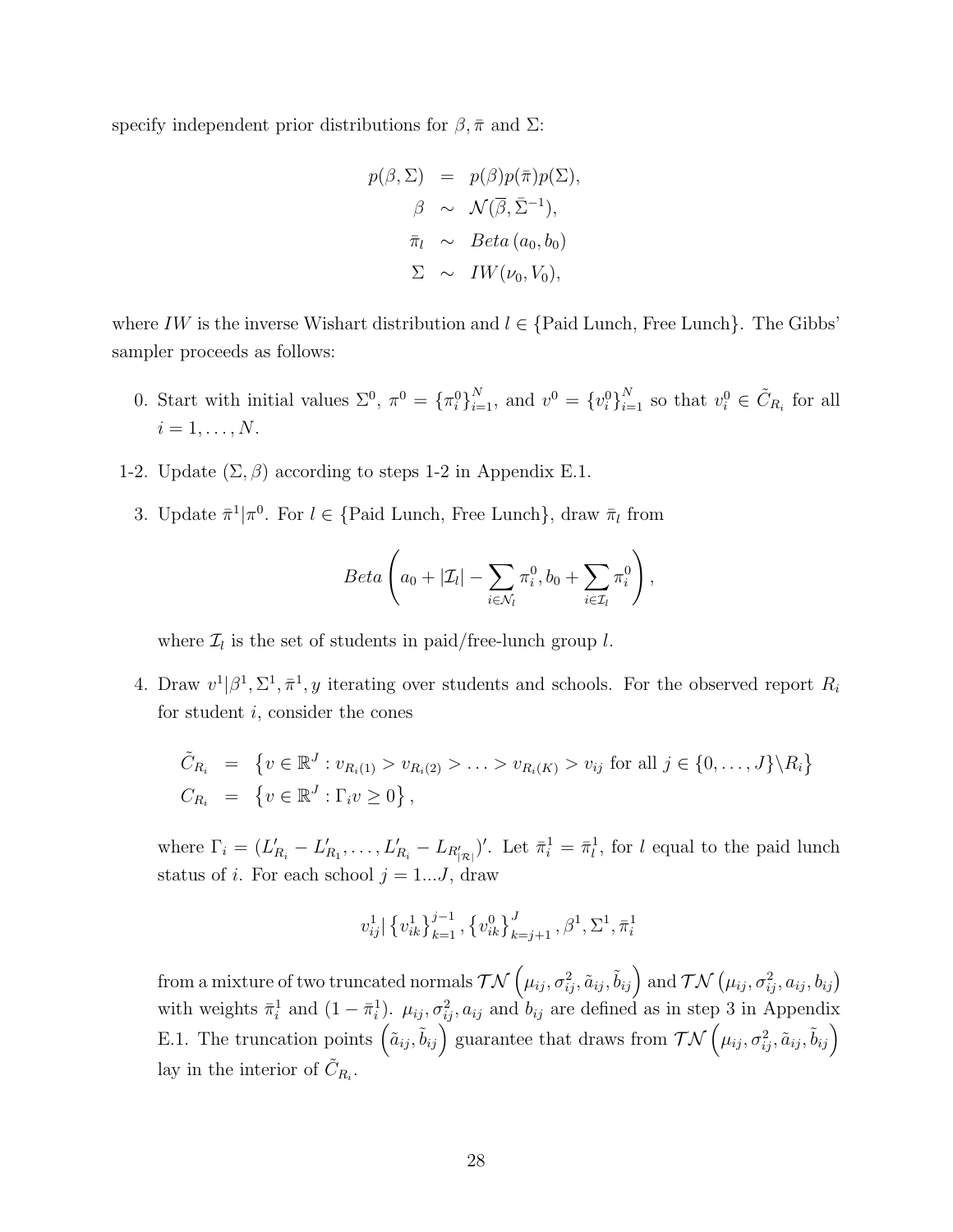- 5. Update  $\pi^1|v^1, \bar{\pi}^1$ . For each student i, draw  $\pi_i^1$  from a binomial distribution with parameter  $\bar{\pi}_i^1$  if  $v_i^1 \in C_{R_i} \cap \tilde{C}_{R_i}$ . If  $v_i^1 \in C_{R_i} \setminus \tilde{C}_{R_i}$ , set  $\pi_i^1 = 0$ . If  $v_i^1 \in \tilde{C}_{R_i} \setminus C_{R_i}$ , set  $\pi_i^1 = 1.$
- 6. Repeat steps 1-5 to obtain  $(\beta^k, \Sigma^k, v_i^k, \pi_i^k, \bar{\pi}^k)$  given  $(\beta^{k-1}, \Sigma^{k-1}, v_i^{k-1}, \pi_i^{k-1}, \bar{\pi}^{k-1})$ .

We parametrize  $v_i$  as in Appendix E.1 and assume identical distributions for naïves are sophisticates.

#### E.1.3 Priors

We use very diffuse priors to minimize their influence on our estimates and as a reflection of our prior uncertainty about the values of the parameters of the model. We set the prior distribution of  $\beta \sim \mathcal{N}(\overline{\beta}, \overline{\Sigma}^{-1})$ 

$$
\overline{\beta} = 0
$$
  

$$
\overline{\Sigma}^{-1} = 100 \times I
$$

and the prior of  $\Sigma \sim IW(\nu_0, V_0)$ 

$$
\nu_0 = 100
$$
  

$$
V_0 = I.
$$

We experimented with more diffuse priors  $(\bar{\Sigma}^{-1} = 200 \times I, \nu_0 = 50)$  without noticeable changes in our main results.

For the mixture model, we set the prior of  $\bar{\pi}_l = Beta(a_0, b_0)$ , with  $a_0 = b_0 = 1$  for  $l \in$ {Paid Lunch, Free Lunch}.

## E.1.4 Convergence Diagnostics

For each specification, the Gibbs' sampler produces a Markov chain with the posterior distribution of the parameters as the invariant distribution. Since the chain is ergodic, it ultimately converges to this distribution irrespective of the starting point. However, it is essential to burn-in a large set of initial draws since they are influenced by the starting point, and to check that the chains have converged. We simulate three chains of length 400,000 and burn-in the first half to ensure mixing. The three chains with different starting values were used to assure convergence to the same parameter value. We monitored convergence by examining the trace plots of the various co-efficients and use Geweke's means test across and within the chains to ensure mixing. Finally, we use the Raftery-Lewis Diagnosis Test to to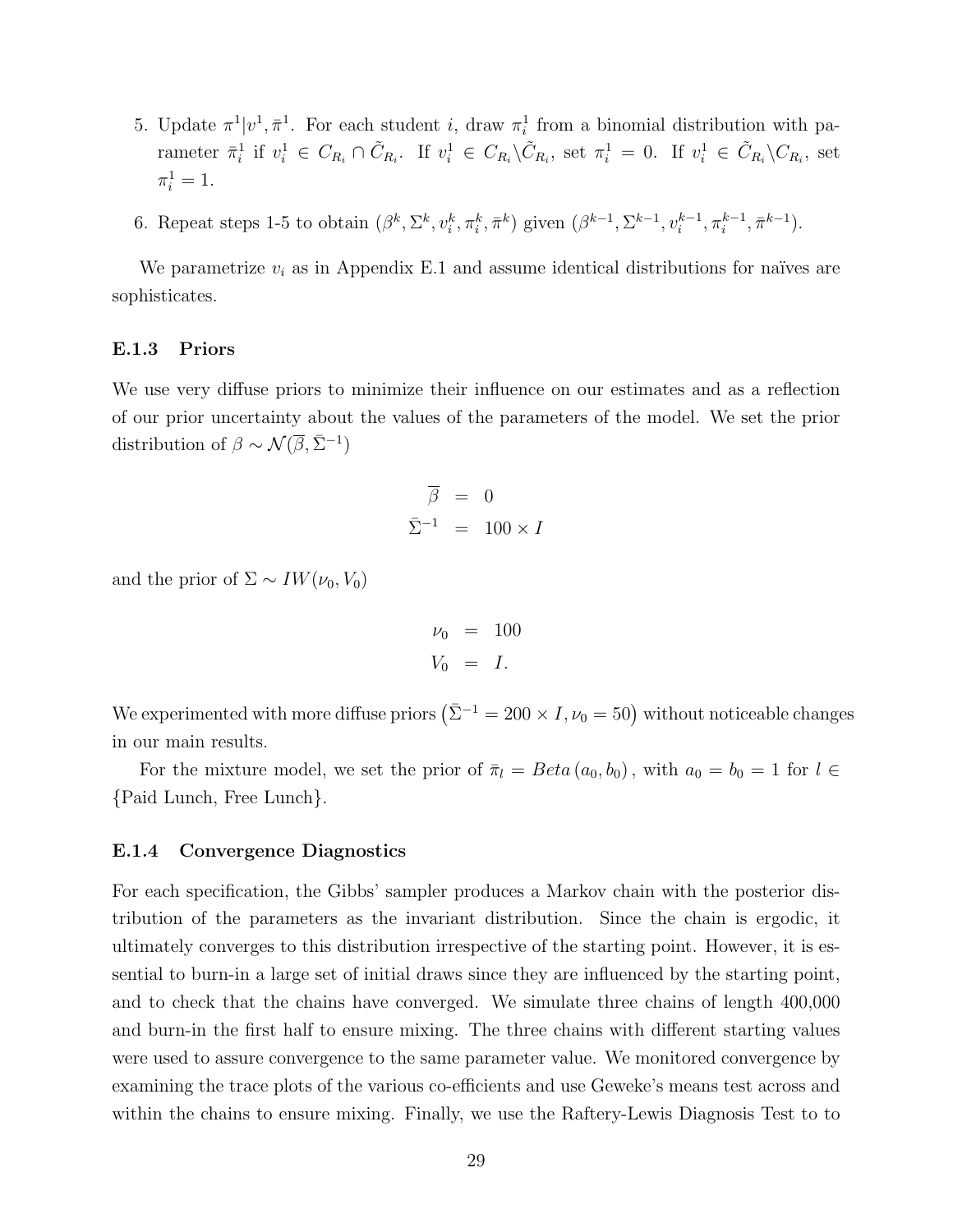check that the chain has been simulated for long enough. The test quantifies whether a low quantile has been estimated precisely in order to diagnose convergence of the distribution. We check that the 2.5th percentile of the vast majority of parameters are estimated within a tolerance of 0.005 with 95% probability.

# E.2 Bootstrap

The standard errors for  $\hat{L}$ ,  $\hat{\theta}$ , and counterfactuals were estimated by a bootstrap. To construct each of the  $S$  bootstrap samples we sampled  $n$  students with replacement from each year of our sample, where  $n$  is the number of students in that year. For each bootstrap sample  $s \in \{1, \ldots, S\}$ , we computed:

- Lottery estimate  $\hat{L}^s$ : For each of the five years in the data, we computed  $\hat{L}^s$  using the bootstrap sample s using the same procedure used to obtain  $\hat{L}$ . i.e. we resampled  $n-1$ individuals and generated  $n - 1$  draws of the tie-breaker  $B = 1,000$  times. For each simulated sample b, we computed the market clearing cutoff  $p_{b,s}^{n-1}$ , and for each  $(R, t)$ calculated the vector of assignment probabilities averaging across the B simulated samples following equation (9). The standard errors for the lotteries presented in table E.I in the Appendix are the standard deviation of the  $\hat{L}^s$  across  $S = 1,000$  bootstrap samples.
- Parameter estimates  $\hat{\beta}^s$ ,  $\hat{\Sigma}^s$ : We ran a Monte Carlo Markov Chain on the bootstrap sample s using the same procedure described in the paper and in Appendix E.1 using the bootstrap samples. We ran one chain of 100, 000 draws and burned-in the first 50, 000. The last 50, 000 draws were used to compute the mean of each parameter which we denote  $\hat{\beta}^s, \hat{\Sigma}^s$ . The standard errors in tables VII and E.III were estimated by the standard deviation of the mean utilities and  $\hat{\beta}_s$  across the  $S = 250$  bootstrap samples. We used a smaller number of bootstrap samples, S, in this step to reduce the computational burden of drawing a large number of Markov chains.
- Counterfactual: We simulated the deferred acceptance counterfactual assuming parameters  $\hat{\beta}^s$ ,  $\hat{\Sigma}^s$  and computed the difference in utility for each individual in the bootstrap sample s. For the Cambridge mechanism, we used  $\hat{L}^s$ . The standard errors reported in tables X and XII were estimated by the standard deviation of the difference in utilities across the  $S = 250$  boostrap samples.

The same boostrap procedure was used to compute standard errors for the coarse beliefs, adaptative expectations and mixture specifications. However, the standard errors for the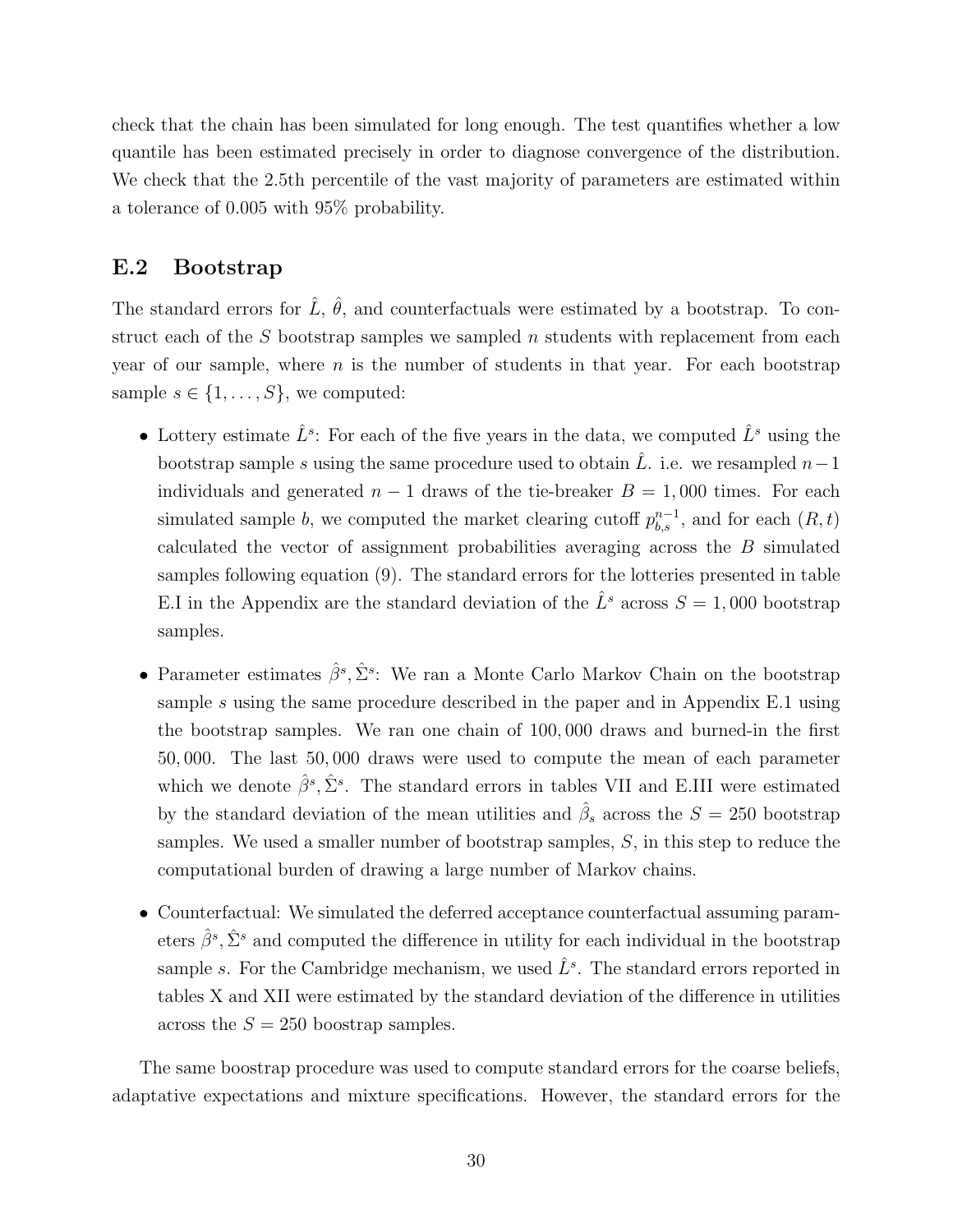truthful specification were not obtained by bootstrap. They were estimated directly from the original MCMC chains.

# References

- Abdulkadiroglu, A., Pathak, P. A., and Roth, A. E. (2009). Strategy-proofness versus Efficiency in Matching with Indifferences: Redesigning the NYC High School Match. American Economic Review, 99(5):1954–1978.
- Abdulkadiroglu, A., Pathak, P. A., Roth, A. E., and Sonmez, T. (2006). Changing the Boston School Choice Mechanism. NBER Working Papers 11963.
- Azevedo, E. M. and Budish, E. (2017). Strategyproofness in the large. NBER Working Paper, No. 23771.
- Azevedo, E. M. and Leshno, J. (2016). A Supply and Demand Framework for Two-Sided Matching Markets. Journal of Political Economy, 124(5):1235–1268.
- Berry, S. T., Gandhi, A., and Haile, P. A. (2013). Connected Substitutes and Invertibility of Demand. Econometrica, 81(5):2087–2111.
- Berry, S. T. and Haile, P. A. (2010). Nonparametric Identification of Multinomial Choice Demand Models with Heterogeneous Consumers.
- Bowman, A. W. and Azzalini, A. (1997). Applied Smoothing Techniques for Data Analysis : The Kernel Approach with S-Plus Illustrations: The Kernel Approach with S-Plus Illustrations. OUP Oxford.
- Chen, Y. and Kesten, O. (2013). From Boston to Chinese parallel to deferred acceptance: Theory and experiments on a family of school choice mechanisms. Discussion Papers, Research Unit: Market Behavior.
- Dubins, L. and Freedman, D. (1981). Machiavelli and the Gale-Shapley Algorithm. The American Mathematical Monthly1, 88(7):485–494.
- Haeringer, G. and Klijn, F. (2009). Constrained school choice. Journal of Economic Theory, 144(5):1921–1947.
- Kalai, E. (2004). Large Robust Games. Econometrica, 72(6):1631–1665.
- Kapor, A., Neilson, C., and Zimmerman, S. (2017). Heterogeneous Beliefs and School Choice.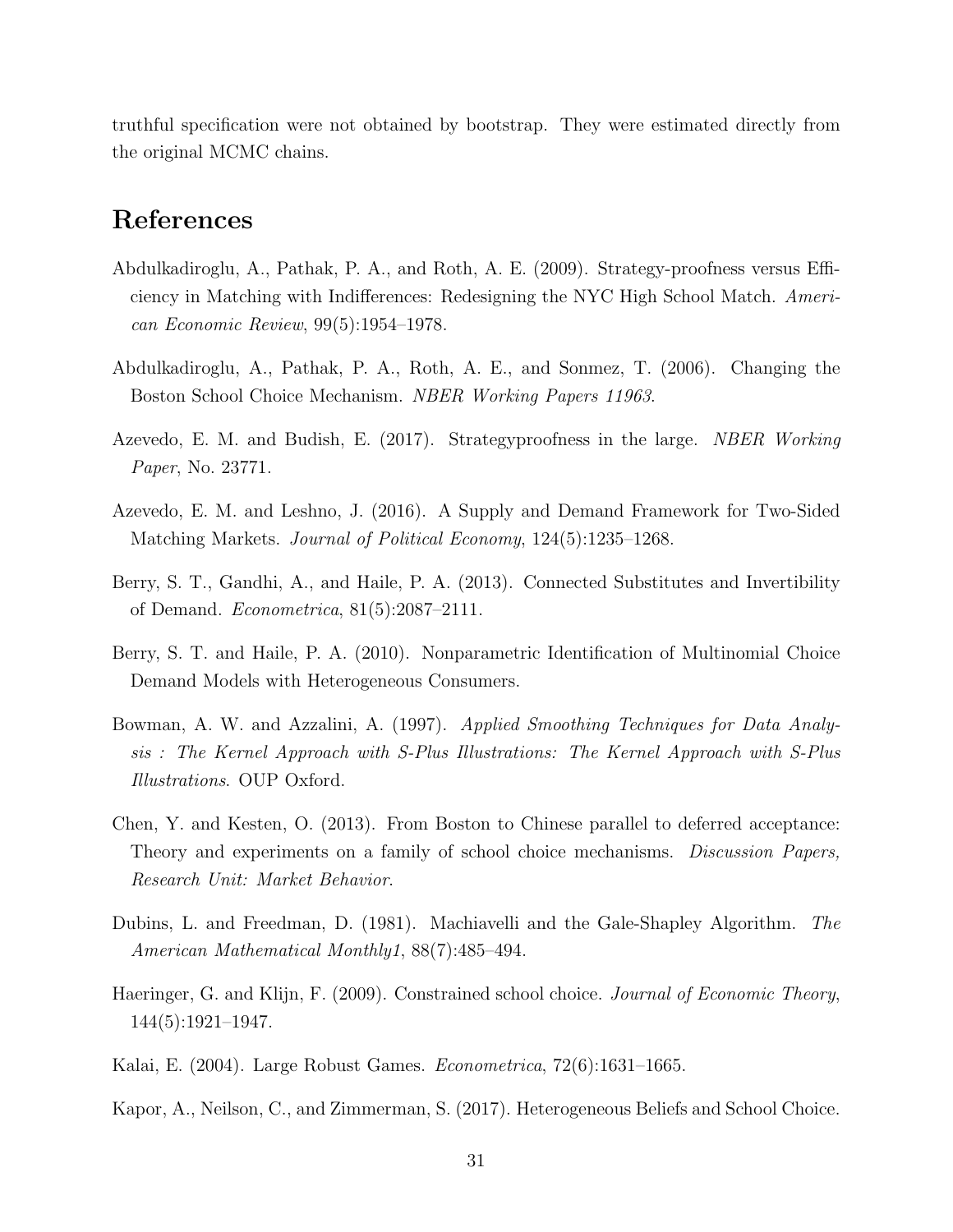- McCulloch, R. and Rossi, P. E. (1994). An exact likelihood analysis of the multinomial probit model. Journal of Econometrics, 64(1-2):207–240.
- Pennell, H., West, A., and Hind, A. (2006). Secondary School Admissions in London.
- Roth, A. E. (1982). The Economics of Matching: Stability and Incentives. Mathematics of Operations Research, 7(4):617–628.
- van der Vaart, A. W. (2000). Asymptotic Statistics. Cambridge University Press.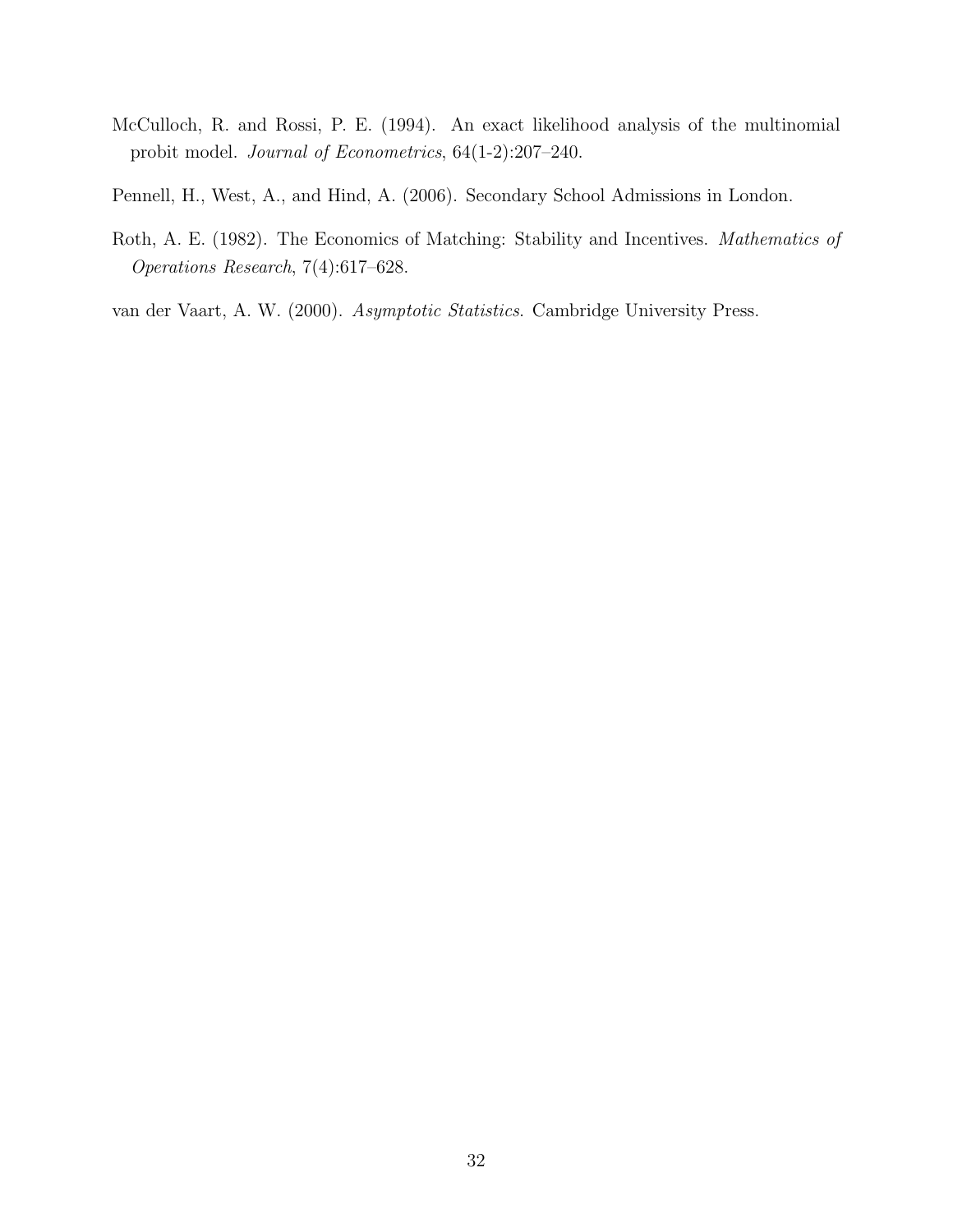| King Open Ola    |              |       |        |                                          |      | 1.00<br>0.011<br>0.011<br>0.021<br>0.021                                                        |       |                                |        |      | 1.00<br>0.011<br>0.011<br>0.021<br>0.021                                                                                                                                                                                              |       |        | $\begin{array}{r} 1.00 \\ 1.00 \\ 1.00 \\ 1.00 \\ 0.94 \\ 0.94 \\ \end{array}$                                                   |      |      |                                        |
|------------------|--------------|-------|--------|------------------------------------------|------|-------------------------------------------------------------------------------------------------|-------|--------------------------------|--------|------|---------------------------------------------------------------------------------------------------------------------------------------------------------------------------------------------------------------------------------------|-------|--------|----------------------------------------------------------------------------------------------------------------------------------|------|------|----------------------------------------|
| <b>NLK</b>       |              |       |        | 1.00<br>0.01<br>0.02<br>0.03<br>0.03     |      |                                                                                                 |       |                                |        |      | $\begin{array}{r} 1.00 \\ 1.00 \\ 1.00 \\ 0.001 \\ 0.000 \\ 0.89 \\ \hline \end{array}$                                                                                                                                               |       |        | $\begin{array}{r} 1.00 \\[-4pt] 1.00 \\[-4pt] 0.99 \\[-4pt] 0.04] \\[-4pt] 0.92 \\[-4pt] 0.05] \end{array}$                      |      |      | are<br>students                        |
| Kenn Long        |              |       |        | $1.00$<br>$0.001$<br>$0.01$<br>$0.02$    |      |                                                                                                 |       |                                |        |      | $\begin{bmatrix} 1.00 \\ 1.00 \\ 1.00 \\ 0.00 \\ 0.00 \\ 0.02 \end{bmatrix}$                                                                                                                                                          |       |        | $\begin{array}{r} 1.00 \\[-4pt] 0.01 \\[-4pt] 0.99 \\[-4pt] 0.03 \\[-4pt] 0.04 \\[-4pt] 0.04 \\[-4pt] 0.04 \\[-4pt] \end{array}$ |      |      | opposing                               |
| Fletcher Maynard |              |       |        |                                          |      | 0.92<br>0.021<br>0.031<br>0.77<br>0.031                                                         |       |                                |        |      | $\begin{bmatrix} 1.00 \\ 0.00 \\ 1.00 \\ 0.00 \\ 0.00 \\ 0.01 \\ \end{bmatrix}$                                                                                                                                                       |       |        | 0.76<br>[0.07]<br>[0.10]<br>[0.10]                                                                                               |      |      |                                        |
| <b>Tobin K5</b>  |              |       |        |                                          |      | 0.34<br>0.111<br>0.141<br>0.08<br>0.00                                                          |       |                                |        |      | 0.36<br>0.121<br>0.151<br>0.09<br>0.111                                                                                                                                                                                               |       |        | 0.29<br>0.121<br>0.08<br>0.05<br>0.081                                                                                           |      |      | priority types of                      |
| <b>Tobin K4</b>  |              |       |        | 0.31<br>0.08]<br>0.07]<br>0.02<br>0.05]  |      |                                                                                                 |       |                                |        |      | 0.32<br>0.08<br>0.07<br>0.07<br>0.05                                                                                                                                                                                                  |       |        | 0.31<br>0.09<br>0.07<br>0.011<br>0.08]                                                                                           |      |      | Ranks and                              |
| <b>uidoT</b>     |              |       |        |                                          |      | 0.85<br>0.041<br>0.061<br>0.061<br>0.051                                                        |       | 0.93<br>0.071<br>0.101<br>0.64 |        |      | [0.08]                                                                                                                                                                                                                                |       |        | 0.72<br>0.02]<br>0.01]<br>0.68                                                                                                   |      | 0.03 |                                        |
| Peabody          | student      |       |        |                                          |      | $\begin{array}{r} 0.94 \\ 0.041 \\ 0.83 \\ 0.83 \\ 0.071 \\ 0.01 \\ 0.01 \\ \hline \end{array}$ |       |                                |        |      |                                                                                                                                                                                                                                       |       |        |                                                                                                                                  |      |      | Probabilities estimated using B=1,000. |
| King Open        | Panel A: All |       |        |                                          |      | 1.00<br>[0.01]<br>[0.07]<br>[0.07]<br>[0.07]                                                    |       |                                |        |      | el B: Pc<br>1.00 (0.021 0.08 0.08 0.005 0.005 0.005 0.005 0.005 0.005 0.005 0.005 0.005 0.005 0.005 0.005 0.005 0<br>1.00 0.005 0.005 0.005 0.005 0.005 0.005 0.005 0.005 0.005 0.005 0.005 0.005 0.005 0.005 0.005 0.005 0.005 0<br> |       |        |                                                                                                                                  |      |      |                                        |
| Cambridgeport    |              |       |        |                                          |      | 0.60<br>81.000<br>10.01<br>10.01<br>10.031                                                      |       |                                |        |      |                                                                                                                                                                                                                                       |       |        |                                                                                                                                  |      |      |                                        |
| lsugnilid zogimA |              |       |        |                                          |      | 0.98<br>10.03<br>10.07<br>10.07                                                                 |       |                                |        |      | $\begin{array}{r} 1.00 \\ 0.001 \\ 1.00 \\ 0.021 \\ 0.85 \\ 0.04 \end{array}$                                                                                                                                                         |       |        | 0.97<br>0.061<br>0.121<br>0.121<br>0.101                                                                                         |      |      |                                        |
| zopimA           |              |       |        |                                          |      |                                                                                                 |       |                                |        |      | 73<br>0.061<br>0.091<br>0.071<br>0.071                                                                                                                                                                                                |       |        | $\begin{array}{c} 0.74 \\ 0.071 \\ 0.35 \\ 0.101 \\ 0.21 \end{array}$                                                            |      | 0.08 | students of each type.                 |
| <b>Morse</b>     |              |       |        |                                          |      | 0.57<br>0.081<br>0.20<br>0.091<br>0.001<br>0.001                                                |       |                                |        |      | $\begin{bmatrix} 54 \\ 0.54 \\ 0.08 \\ 0.16 \\ 0.08 \\ 0.09 \\ 0.05 \\ \end{bmatrix}$                                                                                                                                                 |       |        | $\begin{array}{c} 0.64 \\ 0.081 \\ 0.26 \\ 0.111 \\ 0.11 \\ 0.081 \\ \end{array}$                                                |      |      | đ                                      |
| Baldwin          |              |       |        | 0.63<br>0.051<br>0.051<br>0.051<br>0.031 |      |                                                                                                 |       |                                |        |      | 0.49<br>0.061<br>0.01<br>0.001<br>0.001                                                                                                                                                                                               |       |        | 0.90<br>0.061<br>0.51<br>0.52<br>0.081                                                                                           |      |      | by number                              |
| Haggerty         |              |       |        | 0.59<br>0.061<br>0.051<br>0.051<br>0.031 |      |                                                                                                 |       |                                |        |      | 0.45<br>0.07]<br>0.05]<br>0.02]                                                                                                                                                                                                       |       |        | 0.87<br>[0.07]<br>[0.10]<br>[0.10]<br>0.56                                                                                       |      |      | estimates weighted                     |
| Graham Parks     |              |       |        |                                          |      | 0.43<br>0.031<br>0.031<br>0.031<br>0.031                                                        |       |                                |        |      | 0.22<br>0.03<br>0.00<br>0.00<br>0.00                                                                                                                                                                                                  |       |        | 0.82<br>0.05]<br>0.08]<br>0.62<br>0.07]                                                                                          |      |      |                                        |
| Ranked           |              | First | Second |                                          | pird |                                                                                                 | First |                                | Second | hird |                                                                                                                                                                                                                                       | First | Second |                                                                                                                                  | hird |      | Average<br>Note:                       |

Table E.I: Estimated Assignment Probabilities w/ Standard Errors Table E.I: Estimated Assignment Probabilities w/ Standard Errors drawn with replacement from the observed data. Second and third rank assignment probabilities are conditional on no assignment to higher ranked choices, averaged<br>across feasible rank order lists. Standard errors computed u drawn with replacement from the observed data. Second and third rank assignment probabilities are conditional on no assignment to higher ranked choices, averaged across feasible rank order lists. Standard errors computed using 1,000 subsamples from each of the 1,000 bootstrap samples in parentheses.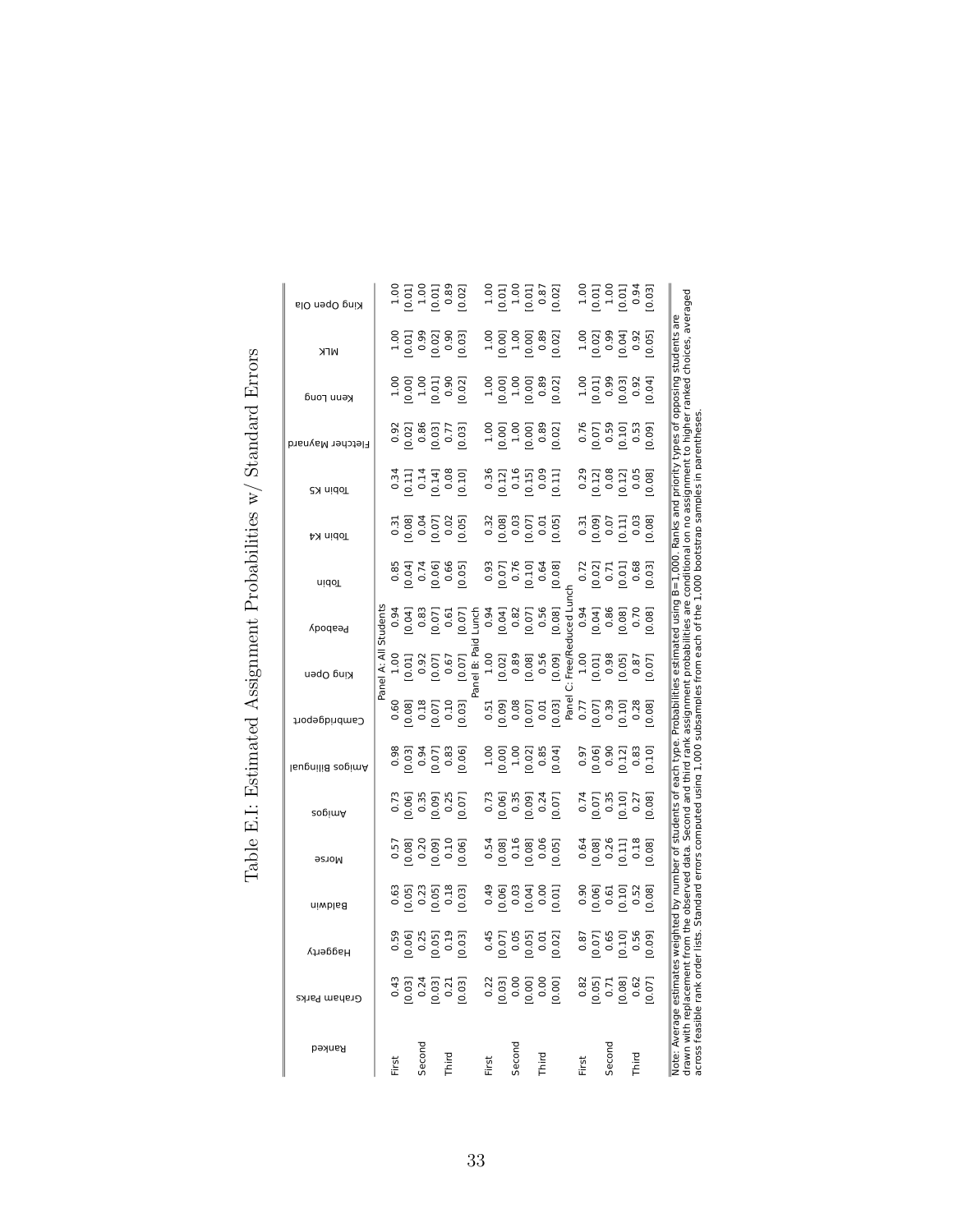|                                                                                                                                                                                                                                                                                                                                | onstant | Lunch<br>Paid | Sibling | Black             | Asian   | Hispanic          | Ethn<br>Other     | Spanish   | Portuguese | Other Lang        | Unobs s.d                                           |
|--------------------------------------------------------------------------------------------------------------------------------------------------------------------------------------------------------------------------------------------------------------------------------------------------------------------------------|---------|---------------|---------|-------------------|---------|-------------------|-------------------|-----------|------------|-------------------|-----------------------------------------------------|
| Graham Parks                                                                                                                                                                                                                                                                                                                   | 2.23    | 1.18          | 3.31    | $-0.68$           | 0.07    | 0.60              | 0.46              | $-0.46$   | $-2.87$    | 0.14              |                                                     |
|                                                                                                                                                                                                                                                                                                                                | 0.16    | 0.14          | 0.31    | 0.15              | 0.17    | 0.22]             | 0.31              | 0.33      | 0.84       | 0.15              | $\frac{1.77}{0.10}$                                 |
| Haggerty                                                                                                                                                                                                                                                                                                                       | 2.59    | 0.91          | 4.70    | $-0.92$           | $-0.21$ | $-0.76$           | $-0.27$           | $-0.97$   | 2.09       | 0.13              |                                                     |
|                                                                                                                                                                                                                                                                                                                                | 0.18    | 0.16]         | 0.45    | 0.18              | 0.20    | 0.26]             | 0.35              | 0.43      | 1.01       | 0.17              | $\begin{array}{c} 1.98 \\ 0.10 \\ 1.87 \end{array}$ |
| <b>Baldwin</b>                                                                                                                                                                                                                                                                                                                 | 2.33    | 1.06          | 3.56    | $-0.58$           | 0.15    | $-0.44$           | $-0.11$           | $-0.92$   | $-1.59$    | $-0.39$           |                                                     |
|                                                                                                                                                                                                                                                                                                                                | 0.16]   | 0.14          | 0.32    | 0.15              | 0.17    | 0.22]             | 0.31              | 0.35      | 0.63       | 0.15              | 0.11                                                |
| Vlorse                                                                                                                                                                                                                                                                                                                         | 1.92    | 0.65          | 3.82    | 0.03              | 0.35    | $-0.44$           | $-0.01$           | $-0.42$   | $-2.21$    | 0.19              | 1.98                                                |
|                                                                                                                                                                                                                                                                                                                                | 0.18    | 0.14          | 0.34    | 0.16              | 0.20    | 0.24              | 0.36              | 0.36]     | 0.77       | 0.16              | 0.09]                                               |
| Amigos                                                                                                                                                                                                                                                                                                                         | 1.19    | 0.77          | 11.99   | $-0.54$           | $-0.32$ | 0.67              |                   | 0.65      | $-0.85$    | $-0.91$           |                                                     |
|                                                                                                                                                                                                                                                                                                                                | 0.19    | 0.15          | [3.01]  | (17)              | 0.21    | 0.22              | $-0.28$<br>[0.35] | [6, 0.33] | 0.56       | 0.19              | $1.65$<br>$0.10$                                    |
| Cambridgeport                                                                                                                                                                                                                                                                                                                  | 1.94    | 0.99          | 4.71    |                   | $-0.35$ |                   |                   | $-0.65$   | $-2.61$    | $-0.05$           |                                                     |
|                                                                                                                                                                                                                                                                                                                                | [0.15]  | [0.13]        | 0.60]   | $-0.50$<br>$0.15$ | 0.17    | $-0.47$<br>$0.21$ | [15.0]            | [0.32]    | [0.70]     | 0.15              | $1.71$<br>0.09]                                     |
| King Open                                                                                                                                                                                                                                                                                                                      | 1.94    | 0.74          | 4.52    | $-0.11$           | $-0.06$ | $-0.27$           | $-0.35$           | $-0.61$   | $-0.65$    | $-0.25$           | 1.59                                                |
|                                                                                                                                                                                                                                                                                                                                | [0.15]  | [0.12]        | [0.49]  | (0.14]            | 0.17    | [0.20]            | (0.32)            | [0.30]    | [0.45]     | [0.14]            | 0.08                                                |
| Peabody                                                                                                                                                                                                                                                                                                                        | 1.88    | 0.34          | 3.60    | $-0.02$           | 0.28    | $-0.37$           | $-0.19$           | $-0.19$   | $-1.90$    | $-0.02$           | 1.69                                                |
|                                                                                                                                                                                                                                                                                                                                | [0.17]  | [0.14]        | [0.39]  | [0.16]            | 0.18    | [0.23]            | 0.33              | [0.35]    | 0.84       | 0.15              | 0.08]                                               |
| Tobin                                                                                                                                                                                                                                                                                                                          | 1.79    | $-0.31$       | 4.41    | 0.01              | 0.37    | $-0.20$           | $-0.21$           | 0.23      | $-0.45$    | 0.17              | 1.85                                                |
|                                                                                                                                                                                                                                                                                                                                | [0.19]  | [0.16]        | [0.48]  | [81,0]            | 0.21    | [0.28]            | 0.40              | 0.41      | [0.76]     | [0.18]            | 0.09                                                |
| let Mayn                                                                                                                                                                                                                                                                                                                       | 1.12    | $-0.36$       | 2.99    | 0.61              | $-0.08$ | 0.09              | 0.31              | $-0.12$   | 10.35      | 0.05              | 1.65                                                |
|                                                                                                                                                                                                                                                                                                                                | [0.18]  | [0.16]        | [0.40]  | 0.17              | 0.21    | [0.24]            | 0.36              | [0.32]    | [5.25]     | [0.16]            | 0.10                                                |
| Kenn Long                                                                                                                                                                                                                                                                                                                      | 1.86    | 0.04          | 2.70    | $-0.01$           | 0.09    | $-0.10$           | $-0.44$           | $-0.16$   | $-0.68$    | $-0.15$           | 1.44                                                |
|                                                                                                                                                                                                                                                                                                                                | 0.16    | 0.13          | 0.26    | 0.15              | 0.18    | 0.21              | 0.37              | 0.30      | [64.0]     | 0.15              | 0.08]                                               |
| MTK                                                                                                                                                                                                                                                                                                                            | 1.15    | 0.12          | 2.50    | 0.40              | 0.43    | 0.10              | $-0.13$           | 0.27      | $-1.04$    | 0.15              | 1.52                                                |
|                                                                                                                                                                                                                                                                                                                                | 0.18    | 0.13          | [0.36]  | 0.15              | 0.19    | 0.22]             | 0.33              | 0.30      | [0.58]     | 0.15              | 0.10                                                |
| King Open Ola                                                                                                                                                                                                                                                                                                                  | $-0.43$ | 0.19          | 12.98   | 0.20              | 2.11    | $-2.97$           | $-3.13$           | $-3.02$   | 4.72       | $-4.67$           | 0.67                                                |
|                                                                                                                                                                                                                                                                                                                                | [0.33]  | [0.19]        | [3.32]  | [0.22]            | [1.12]  | [0.63]            | [2.58]            | [2.14]    | [0.63]     | [1.63]            | [0.13]                                              |
| Notes: Demand estimates under the assumption of truthful reporting. N=2128. Excluded ethnicity is white and excluded language is english. The table reports<br>means and standard deviations of the posterior distribution of each parameter. The distance coefficient is normalized to -1; therefore, all<br>equivalent miles |         |               |         |                   |         |                   |                   |           |            | magnitudes are in |                                                     |

Table E.II: Estimated Preference Parameters: Truthful Reporting Table E.II: Estimated Preference Parameters: Truthful Reporting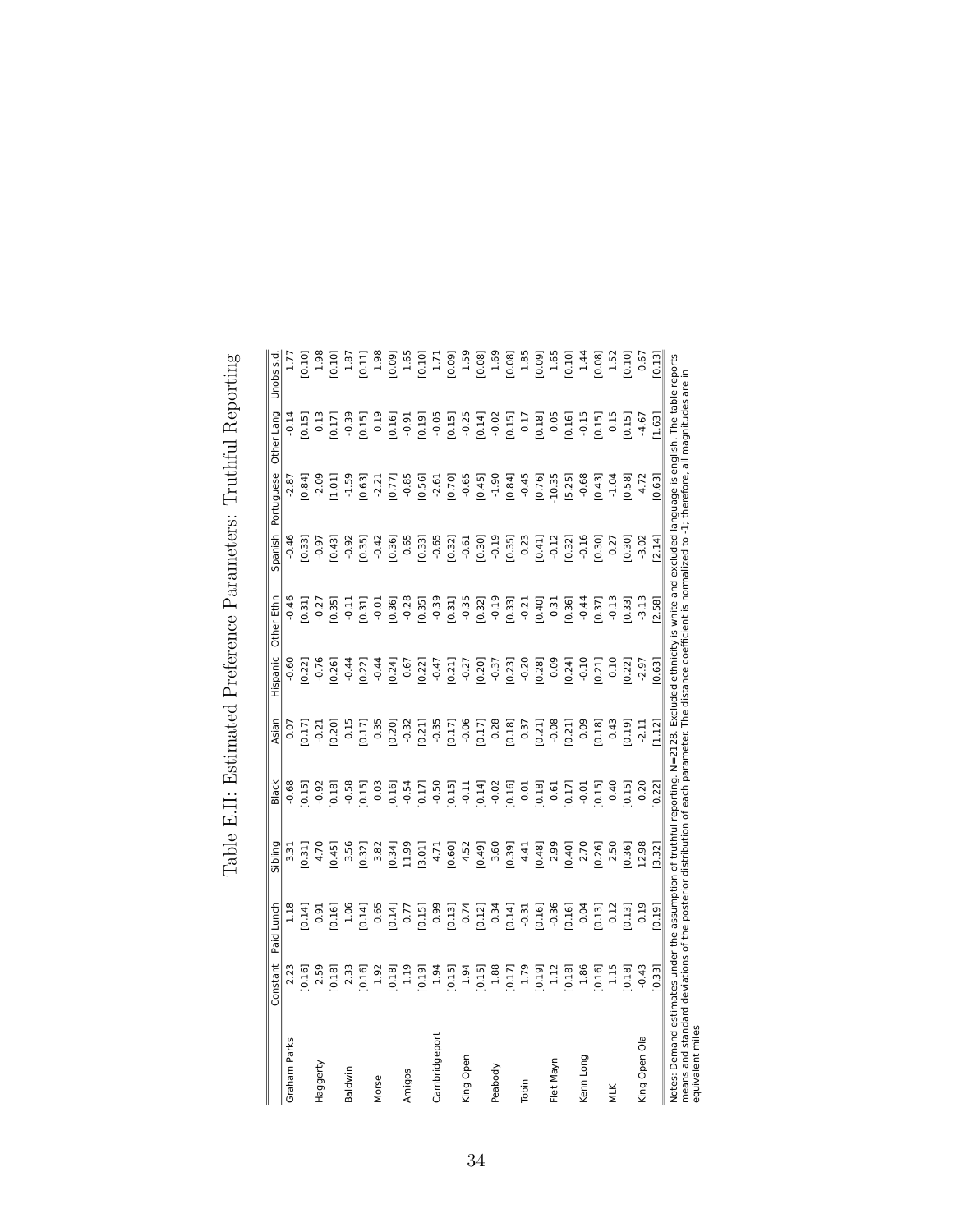|                              | Constant | Paid Lunch | Sibling | <b>Black</b> | Asian         | Hispanic | Other Ethn | Spanish | Portuguese | Other Lang | Unobs. s.d                                                          |
|------------------------------|----------|------------|---------|--------------|---------------|----------|------------|---------|------------|------------|---------------------------------------------------------------------|
| Graham Parks                 | 0.83     | 1.52       | 4.64    | $-0.21$      | $\frac{1}{2}$ | $-0.41$  | 0.40       | $-0.80$ | 2.38       | 0.12       | $-0.5$                                                              |
|                              | 0.35     | 0.47       | 1.06    | 0.29         | 0.26          | 0.39     | 0.53       | 1.35    | 4.92]      | 0.25       | 0.34                                                                |
| Haggerty                     | 1.68     | 0.22       | 4.68    | $-0.40$      | $-0.38$       | $-0.34$  | 0.00       | $-1.04$ | $-0.8$     | 0.41       | 1.52                                                                |
|                              | 0.23     | 0.23       | 0.76    | 0.22         | 0.21          | 0.39     | 0.34       | 1.79    | 4.82       | 0.19       |                                                                     |
| Baldwin                      | 1.65     | 0.15       | 3.45    | $-0.10$      | 0.14          | $-0.08$  | 0.51       | $-0.66$ | 0.02       | $-0.27$    |                                                                     |
|                              | 0.17     | 0.17       | 0.83    | 0.17         | 0.16          | 0.20     | 0.31       | 0.83    | 3.04]      | 0.15       | 0.13]<br>1.06<br>1.11<br>1.18<br>1.18                               |
| Vlorse                       | 1.30     | $-0.31$    | 3.85    | 0.42         | 0.46          | $-0.27$  | 0.55       | 0.20    | $-0.43$    | 0.43       |                                                                     |
|                              | 0.21     | 0.16       | 0.82    | 0.18         | 0.18          | 0.27     | 0.39       | 0.61    | 4.25]      | 0.15       |                                                                     |
| Amigos                       | 0.35     | 0.04       | 13.36   | 0.11         | $-0.35$       | 1.19     | 0.27       | 1.06    | $-0.92$    | $-0.97$    |                                                                     |
|                              | [0.28]   | 0.21       | 4.07    | 0.21         | 0.24          | 0.28     | [0.43]     | 0.44    | [4.13]     | 0.27       | $\begin{array}{c} 1.44 \\ 1.51 \\ 1.00 \\ 1.00 \\ 1.20 \end{array}$ |
| ${\small\textsf{Cambridge}}$ | 1.30     | $-0.16$    | 5.12    | $-0.05$      | $-0.28$       | $-0.11$  | $-0.07$    | $-0.57$ | 10.71      | 0.09       |                                                                     |
|                              | [0.16]   | 0.14       | [2.53]  | [0.15]       | 0.16          | [0.18]   | (0.25)     | [0.36]  | [4.83]     | 0.13       |                                                                     |
| King Open                    | 0.96     | $-0.07$    | 6.26    | 0.29         | 0.11          | $-0.01$  | 0.00       | $-0.68$ | 0.67       | $-0.16$    |                                                                     |
|                              | [0.17]   | [0.14]     | [0.73]  | [0.16]       | 0.14          | [0.20]   | [0.25]     | [0.42]  | [1.81]     | [0.15]     |                                                                     |
| Peabody                      | 0.92     | $-0.48$    | 4.14    | 0.41         | 0.25          | $-0.31$  | $-0.12$    | 0.17    | $-0.46$    | $-0.01$    | $[0.09]$<br>1.42                                                    |
|                              | [0.19]   | [0.16]     | [0.75]  | 0.17         | 0.19          | [0.29]   | [0.35]     | 0.51    | [4.43]     | [0.16]     |                                                                     |
| Tobin                        | 0.75     | $-1.28$    | 5.20    | 0.59         | 0.52          | 0.13     | $-0.34$    | 0.59    | 12.73      | 0.30       | 0.10]<br>1.87<br>1.0.17]                                            |
|                              | [0.33]   | [0.27]     | [0.92]  | 0.33         | 0.30          | [0.36]   | [0.96]     | [0.65]  | [4.73]     | [0.24]     |                                                                     |
| Flet Mayn                    | $-0.01$  | $-1.68$    | 4.10    | 1.24         | $-0.18$       | 0.71     | 1.12       | 0.06    | 12.78      | 0.44       | 1.65                                                                |
|                              | 0.34     | [0.33]     | 0.95    | 0.27         | 0.40          | 0.39     | [0.49]     | [0.50]  | 5.13       | [0.24]     | 0.20                                                                |
| Kenn Long                    | 0.77     | $-0.71$    | 3.12    | 0.08         | 0.36          | 0.32     | $-0.80$    | 0.12    | $-5.79$    | 0.17       | 1.29                                                                |
|                              | [0.20]   | 0.20       | [64.0]  | 0.22         | 0.22]         | [82.0]   | 3.23       | 0.39    | $5.14$ ]   | 0.19       | (0.13)                                                              |
| MTK                          | 0.17     | $-0.76$    | 3.42    | 0.81         | 0.66          | 0.52     | 0.13       | 0.55    | $-0.13$    | 0.45       | 1.56                                                                |
|                              | 0.31     | 0.20       | 1.80    | 0.24         | 0.24          | 0.36     | [1.03]     | (14.0)  | 5.39       | 0.20       | 0.16                                                                |
| King Open Ola                | $-0.48$  | $-0.36$    | 13.89   | 0.27         | $-1.25$       | $-2.22$  | $-10.94$   | $-2.74$ | 4.46       | $-2.14$    | 0.83                                                                |
|                              | [0.55]   | [0.44]     | [3.60]  | [0.48]       | [1.20]        | [1.57]   | [4.14]     | [2.43]  | [1.90]     | [1.78]     | [0.30]                                                              |

reports means and bootstrap standard errors of each parameter. The distance coefficient is normalized to -1; therefore, all magnitudes are in equivalent miles

Table E.III: Estimated Preference Parameters: Rational Expectations Table E.III: Estimated Preference Parameters: Rational Expectations